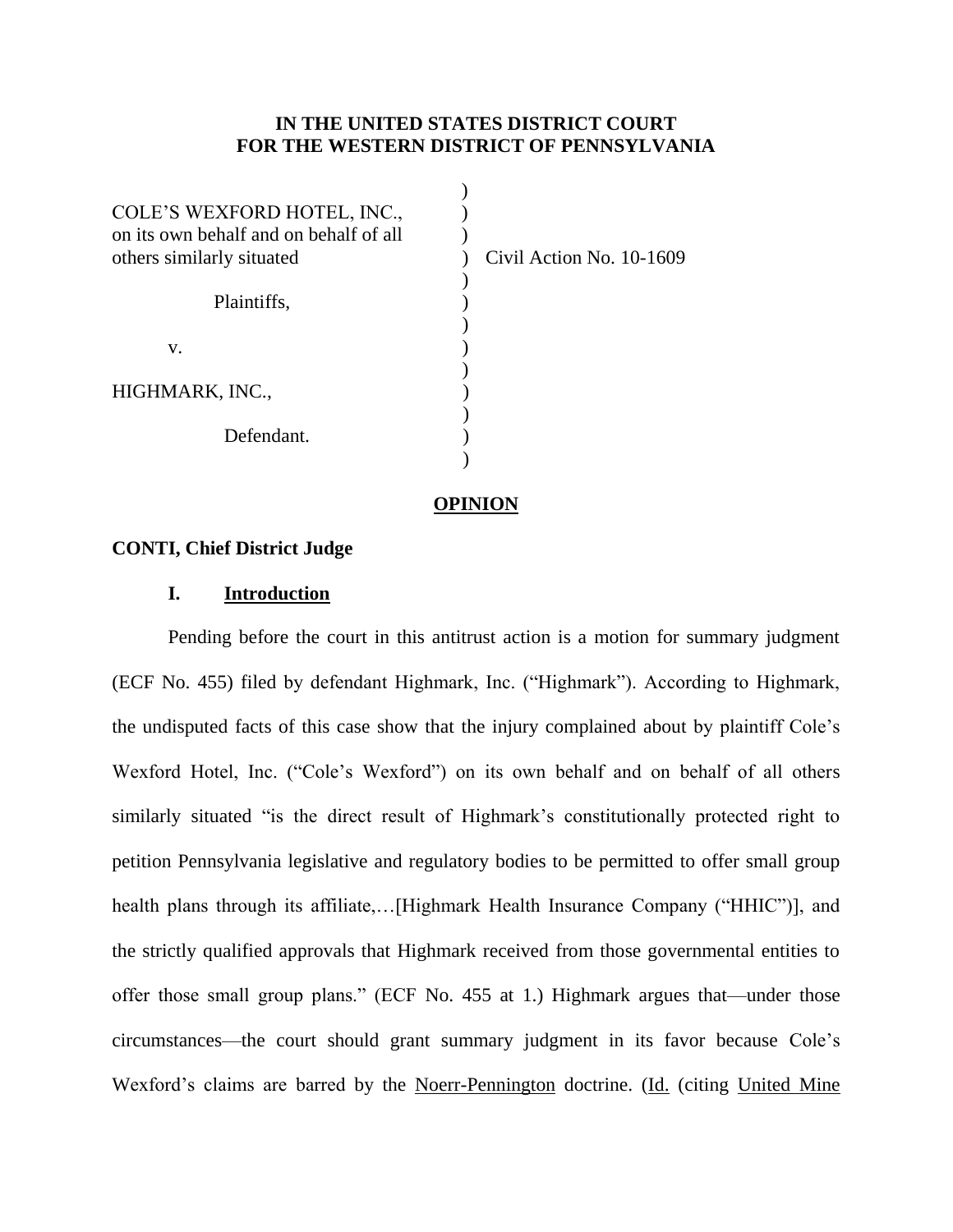Workers v. Pennington, 381 U.S. 657 (1965); E. Rr. Presidents Conference v. Noerr Motor Freight, Inc., 365 U.S. 127 (1961).) Highmark argues that even if Cole's Wexford's claims are not barred by the Noerr-Pennington doctrine, the undisputed facts of this case show that "the filed rate doctrine prevents Cole's Wexford from recovering damages from July 1, 2010 through June 30, 2011." (ECF No. 455 at 1-2 (citing McCray v. Fid. Nat'l Title Ins. Co., 682 F.3d 229 (3d Cir. 2012).)

Based upon the court's review of Highmark's motion for summary judgment, the parties' submissions related to that motion, and the applicable law, Highmark is not entitled to summary judgment. First, Cole's Wexford in the third amended complaint does not allege that any of Highmark's constitutionally-protected conduct caused its injury. Under those circumstances, the Noerr-Pennington doctrine does not provide Highmark immunity from Cole's Wexford's antitrust claims. Second, the record does not show that the Pennsylvania Insurance Department ("PID") had ratemaking authority with respect to the rates HHIC charged to Cole's Wexford during the relevant timeframe. The filed rate doctrine, therefore, does not apply to bar Cole's Wexford's antitrust claims because using those rates to calculate damages will not infringe upon the ratemaking authority of the PID. For those reasons, which are explained fully in this opinion, Highmark's motion for summary judgment will be denied.

#### **II. Procedural History**

This contentious and litigious case has been pending for nearly seven years. The court set forth detailed recitations of the procedural history of this case in at least three other opinions resolving dispositive motions. (ECF Nos. 240, 284, 301.) The court in this opinion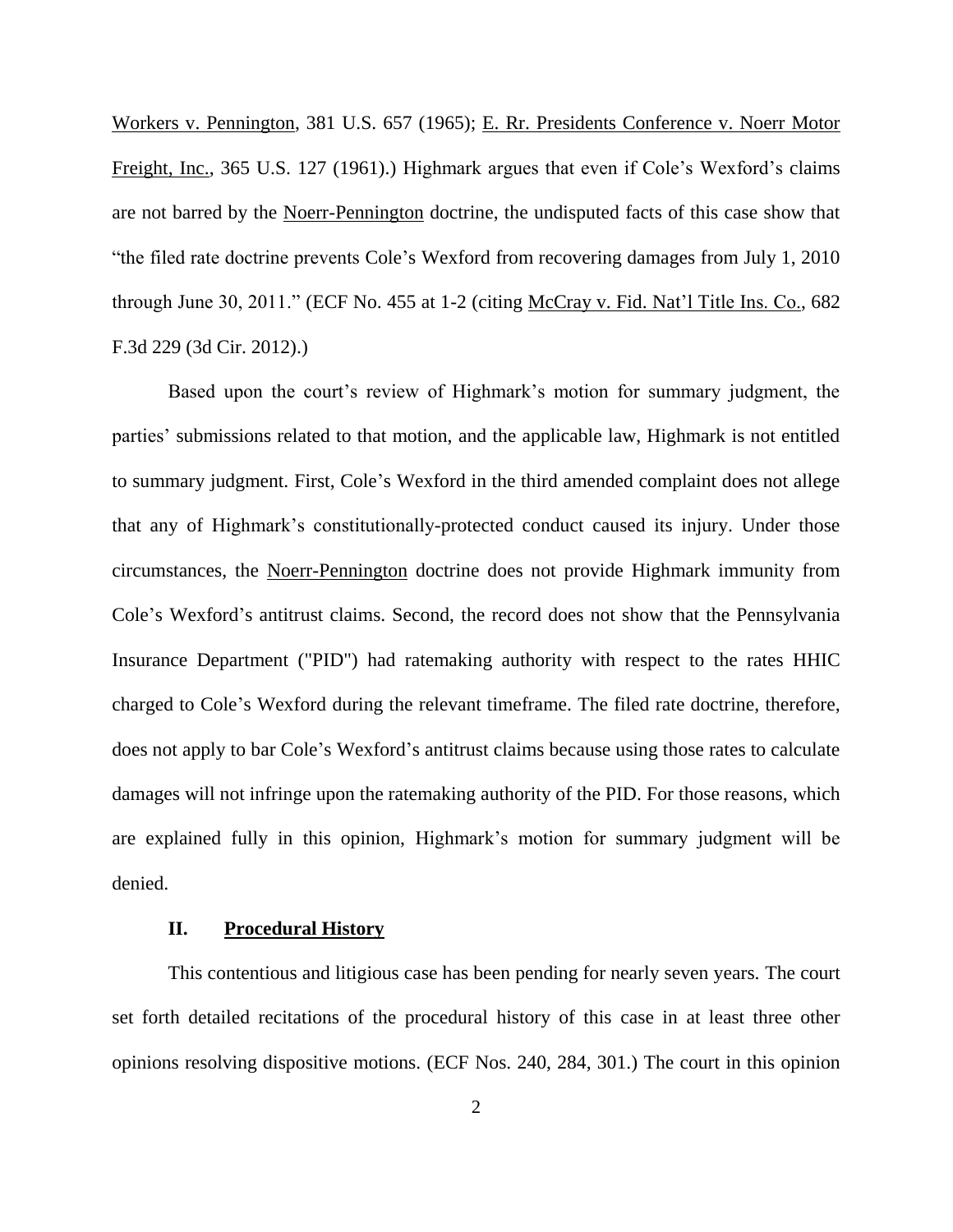will set forth only the procedural history pertinent to the resolution of the motion for summary judgment (ECF No. 455).

On October 1, 2014, Cole's Wexford filed a third amended complaint against Highmark and then-defendant UPMC.<sup>1</sup> (ECF No. 286.) Cole's Wexford set forth the following counts against Highmark:

- **Count I**—Violations of Section 1 of the Sherman Act, 15 U.S.C. § 1;
- **Count II**—Conspiracy to Monopolize in Violation of Section 2 of the Sherman Act, 15 U.S.C. § 2;
- **Count IV**—Willful Acquisition and Maintenance of a Monopoly in the Relevant Market for Private Health Insurance in Violation of Section 2 of the Sherman Act, 15 U.S.C. § 2; and
- **Count VI**–Willful Attempted Monopolization in Violation of Section 2 of the Sherman Act, 15 U.S.C. § 2.

(ECF No. 286.) Highmark and UPMC each filed a motion to dismiss the third amended complaint. (ECF Nos. 288, 290.) On September 1, 2015, the court denied the motion to dismiss filed by Highmark and granted in part and denied in part the motion to dismiss filed by UPMC. (ECF Nos. 301, 302.) The court permitted all claims against Highmark to proceed and denied the request to strike the class allegations from the third amended complaint. (ECF No. 301 at 61.) On November 16, 2015, Highmark filed an answer to the third amended complaint. (ECF No. 314.)

 $\mathbf{1}$ <sup>1</sup> On July 28, 2016, the court: granted the motion to certify the settlement class (ECF No. 413) filed by Cole's Wexford; granted the motion for final approval of settlement between the settlement plaintiff class and UPMC (ECF No. 414); and issued a final judgment order with respect to UPMC on all claims against it for purposes of Federal Rule of Civil Procedure 58(a) (ECF No. 415). UPMC is, therefore, no longer a named defendant in this case.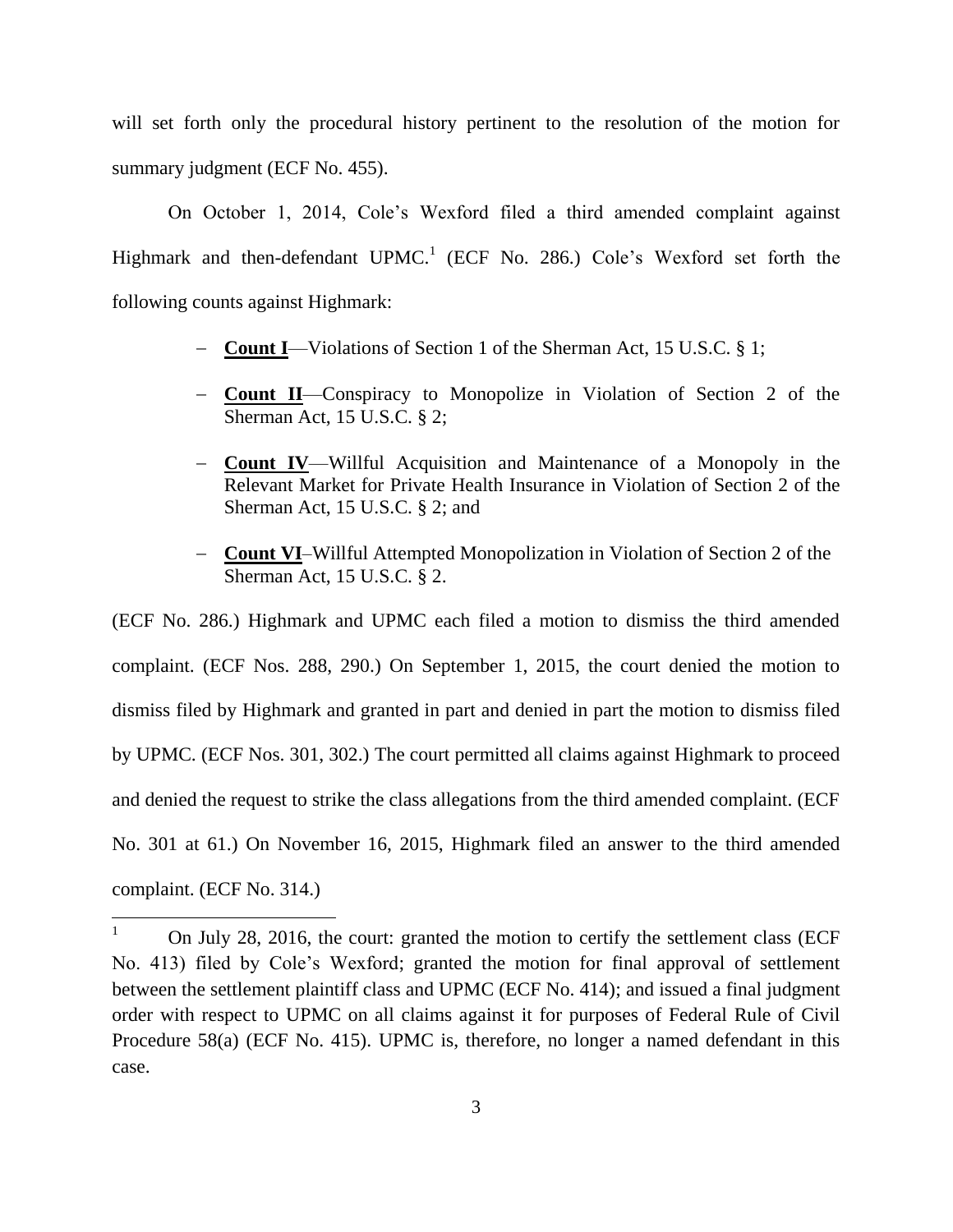On August 22, 2016, Highmark filed a motion for hearing and scheduling order for its motion for summary judgment. (ECF No. 424.) The court directed the parties to meet and confer with the special master appointed in this case to oversee, among other things, discovery, in order to develop a discovery plan with respect to Highmark's proposed motion for summary judgment. On November 17, 2016, Cole's Wexford and Highmark filed a joint notice of a proposed discovery schedule for summary judgment briefing. (ECF No. 449.)

On January 25, 2017, Highmark filed a motion for summary judgment, a brief in support of the motion, a statement of undisputed material facts, and exhibits in support of the motion. (ECF Nos. 455, 456, 457, 458, 459.)<sup>2</sup> On February 24, 2017, Cole's Wexford filed a brief in opposition to Highmark's motion, a response to Highmark's statement of undisputed material facts, its own statement of undisputed material facts, and exhibits in support of its response. (ECF Nos. 470, 471, 472, 473.)<sup>3</sup> On March 10, 2017, Highmark filed a reply brief in support of its motion for summary judgment. (ECF No. 485.) On March 20, 2017, the parties filed a combined concise statement of material facts. (ECF No. 487.)<sup>4</sup>

 $\overline{2}$ <sup>2</sup> Highmark and Cole's Wexford each filed a motion to file under seal various submissions with respect to Highmark's motion for summary judgment. (ECF Nos. 454, 468.) The court granted those motions. (ECF Nos. 454, 469.) These citations are citations to the redacted versions of Highmark's filings, which are accessible to the public. The court in this opinion will cite to and quote from the under seal versions of these filings when appropriate.

<sup>&</sup>lt;sup>3</sup> These citations are citations to the redacted versions of Cole's Wexford's filings, which are accessible to the public. The court in this opinion will cite to and quote from the under seal versions of these filings when appropriate. See supra n.2.

This citation is to the redacted version of the parties' combined concise statement of material facts. The court herein when appropriate will cite to and quote from the combined concise statement of material facts that was filed under seal in this case. (ECF No. 488.)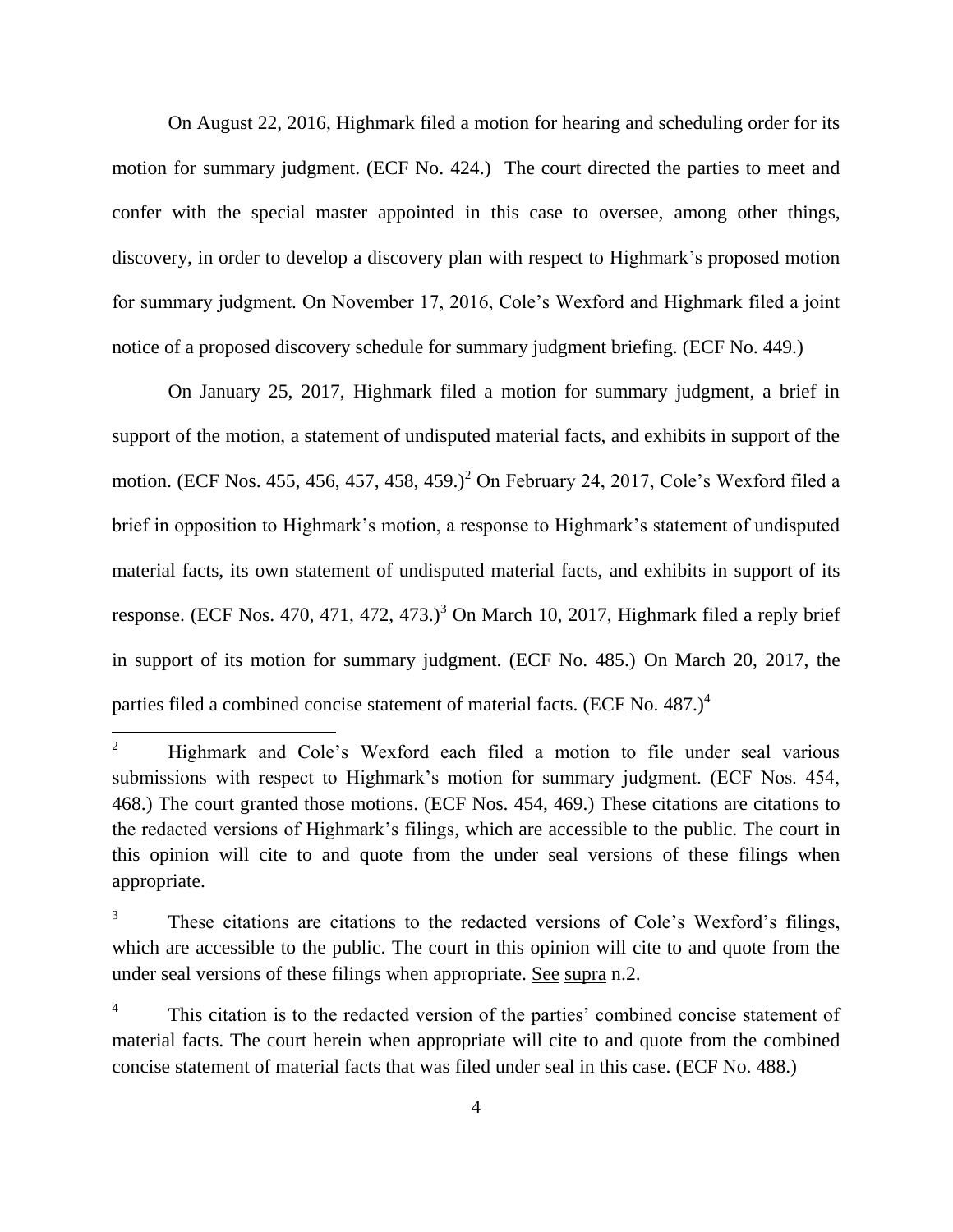### **III. Factual Background**

The factual background is derived from the undisputed evidence of record and the disputed evidence of record viewed in the light most favorable to the nonmoving party. See Anderson v. Liberty Lobby, Inc., 477 U.S. 242, 255 (1986) ("The evidence of the nonmovant is to be believed, and all justifiable inferences are to be drawn in his favor.").

### **A. General Background About the Parties**

Highmark is a private, national diversified health care insurer serving members through its businesses in health insurance and through subsidiaries and affiliates which provide health insurance, dental insurance, vision care, and reinsurance. (Combined Concise Statement of Material Facts ("CCSMF") (ECF No. 488) ¶ 1.) Highmark is part of the Highmark Health enterprise, a diversified health and wellness system. (Id. ¶ 2.) Both Highmark and Highmark Health are Pennsylvania nonprofit corporations with principal places of business in Pittsburgh, Pennsylvania. (Id. ¶ 3.) Highmark is an independent licensee of the Blue Cross and Blue Shield Association that offers and administers health insurance benefit plans in Pennsylvania, West Virginia, and Delaware. (Id. ¶ 4.) One of Highmark's Pennsylvania product service areas is the Western Pennsylvania region, which is a 29-county area consisting of Allegheny, Armstrong, Beaver, Bedford, Blair, Butler, Cambria, Cameron, Centre (part), Clarion, Clearfield, Crawford, Elk, Erie, Fayette, Forest, Greene, Huntingdon, Indiana, Jefferson, Lawrence, McKean, Mercer, Potter, Somerset, Venango, Warren, Washington, and Westmoreland counties. ( $\underline{Id}$ . [5.] Highmark sells health insurance benefit plans to individuals, small groups, and large groups in Western Pennsylvania. (Id. 16.) Highmark's products include a variety of commercial indemnity and managed care health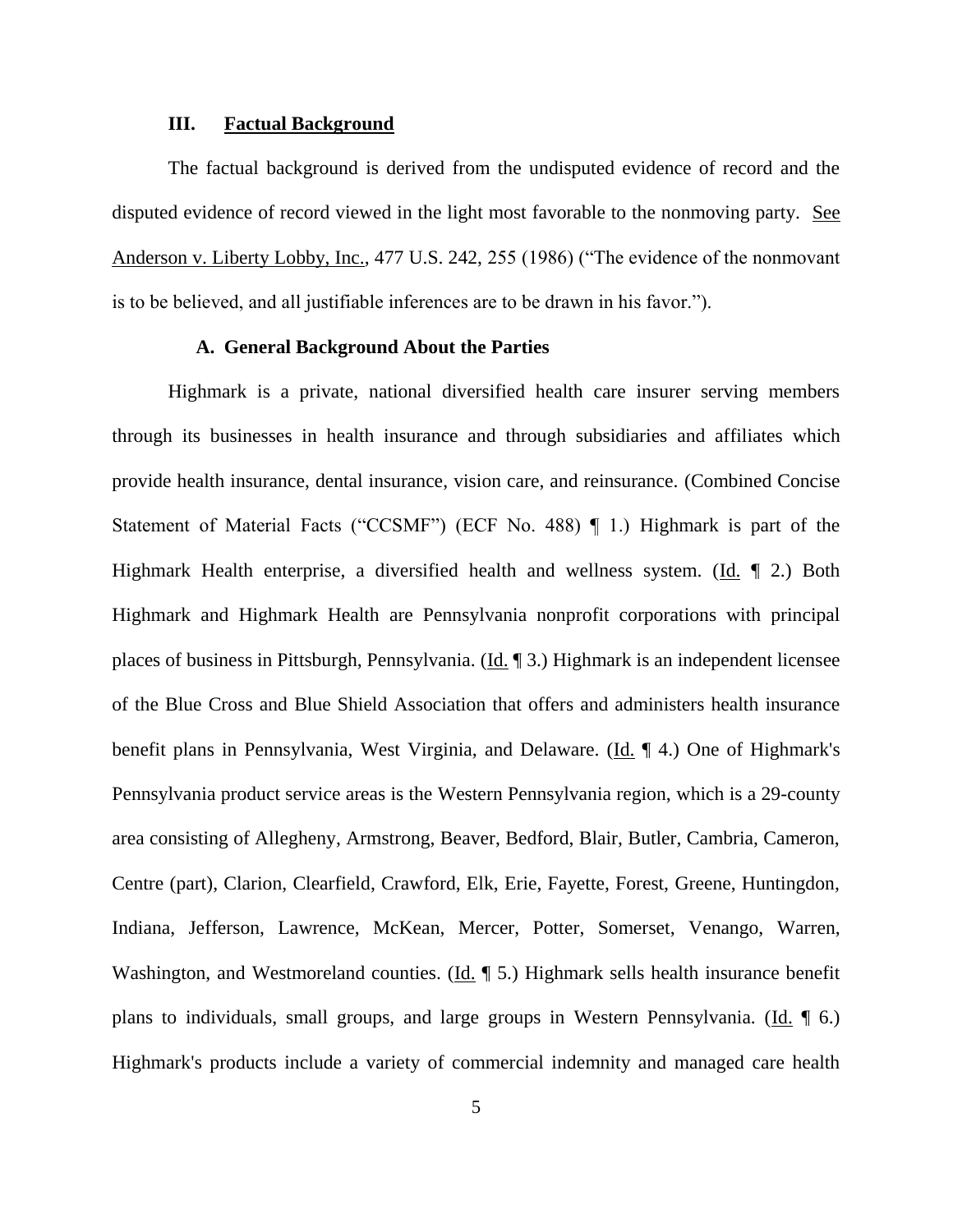insurance products, along with Medicare supplemental and Medicare Advantage products. (Id.¶ 7.) Highmark's Blue Cross plans operate as Hospital Plans, pursuant to 40 PA. CONS. STAT. §§ 6101-6127. (Id. ¶ 8.) Highmark's Blue Shield plans operate as Professional Health Service Plans, pursuant to 40 PA. CONS. STAT. §§ 6301-6335. (Id. ¶ 9.) HHIC was a "wholly owned Blue-branded subsidiary" of Highmark that was "domiciled and licensed as a life, accident and health insurer in Pennsylvania." (Cashion Decl., Ex. 7 (ECF No. 462-1) at 2; CCSMF (ECF No. 488) pl.'s  $\P$  9.)<sup>5</sup> HHIC was a for-profit company. (Id. at pl.'s  $\P$  10.)

Cole's Wexford is a Pennsylvania corporation with its principal place of business located in Wexford, Pennsylvania. (CCSMF (ECF No. 488) ¶ 10.) Cole's Wexford seeks to represent a class of those "who purchased small group health insurance coverage from, or otherwise paid any small group plan premiums or portion thereof to, Highmark Health Insurance Co., or a similar for-profit subsidiary of Highmark Inc., between approximately July 1, 2010 and approximately March 21, 2012." (Id. ¶ 11.) HHIC was Highmark's only subsidiary or affiliate that offered health insurance plans to small groups in Western Pennsylvania and was not subject to express statutory rate-filing requirements during the class period. (Id.  $\P$  12.)

 5 In the parties' combined concise statement of material facts, Highmark numbered its paragraphs starting on page five "1" through "126." (ECF No. 488 at 5-44.) Plaintiff in its separate statement of facts numbered its paragraphs "1" through "89" (id. at 45-65). The court to differentiate whether it is citing to Highmark's statement of facts in the combined concise statements or plaintiff's statement of facts in the combined concise statements will refer to Highmark's paragraphs by number alone, e.g., "(CCSMF (ECF No. 488) ¶ 16)" and plaintiff's paragraphs by inserting "pl.'s" before identifying the paragraph number, e.g., "(CCSMF (ECF No. 488) pl.'s ¶ 16)".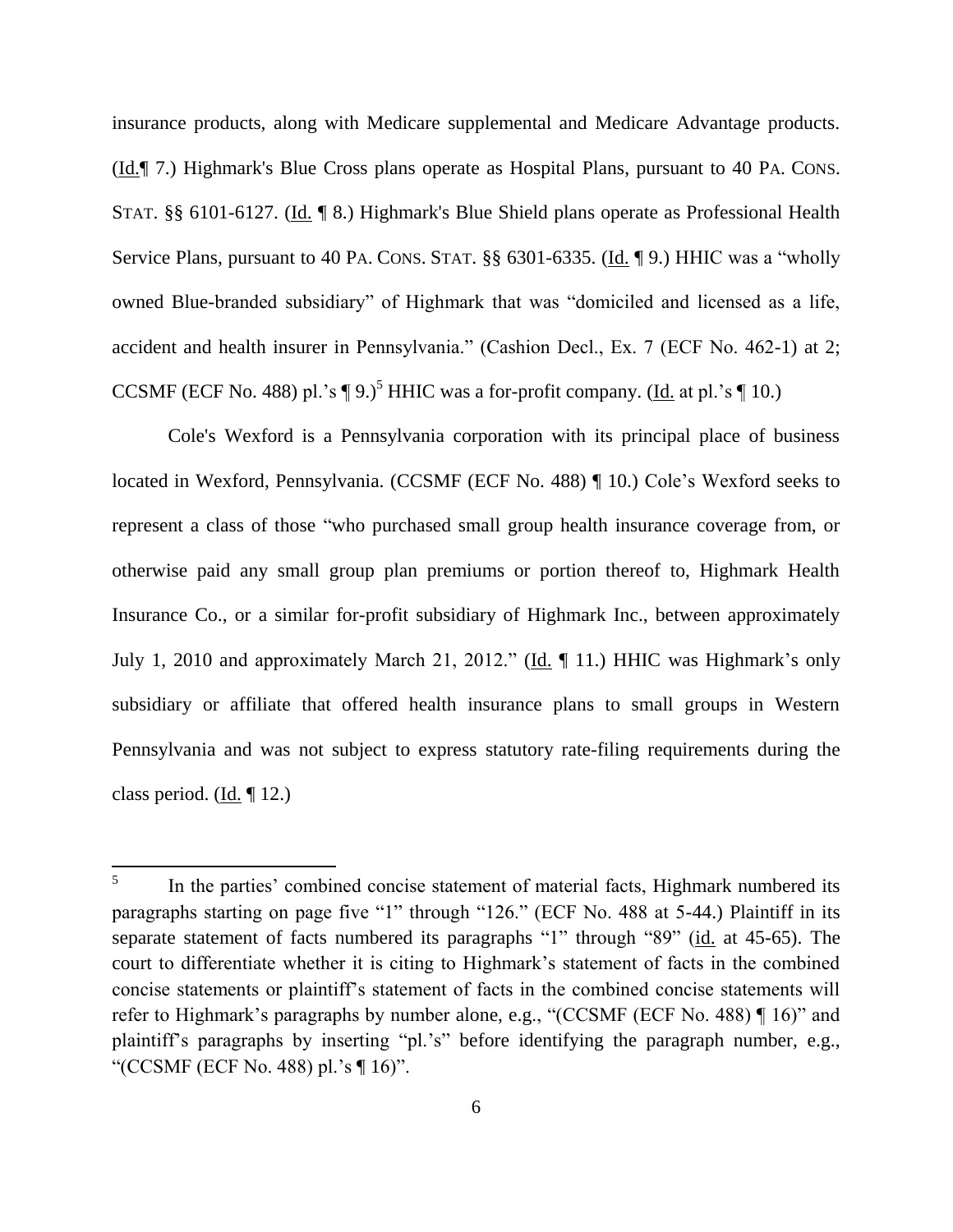From at least 1998 until June 30, 2010, Cole's Wexford purchased small group health insurance from Highmark. (Id. ¶ 13.) From July 1, 2010, through June 30, 2012, Cole's Wexford purchased small group health insurance from HHIC. (Id. 14.) Cole's Wexford "exited the group health insurance market" beginning on July 1, 2012, and has not purchased small group insurance or insurance from Highmark or HHIC since that date. (Id. 15.)

### **B. General Background About the Health Insurance Industry**

The PID is an executive agency in the Commonwealth of Pennsylvania that oversees the insurance industry. (CCSMF (ECF No. 488) ¶ 16.) The PID regulated all policies that any insurer issued to *individual* subscribers in Pennsylvania during all relevant times. (Id. ¶ 17.) Prior to July 1, 2010, the PID regulated all Highmark's health insurance products in Western Pennsylvania, including those offered to *small groups*, because Highmark operated as a hospital plan corporation and professional health services plan corporation. ( $\underline{Id}$ ,  $\P$  18.) Highmark was obligated to file base rates or rating formulas with the PID, and Highmark had the ability to charge specific rates within a fifteen percent band around those rate or rating formulas without filing those specific rates with the PID.  $(\underline{Id}$ .  $\P$  19; CCSMF (ECF No. 488) pl.'s  $\P$  4.)

Medical underwriting is a process in which insurance companies use questionnaires regarding a subscriber's past medical history in order to classify the risk of the subscriber and adjust rates charged to that subscriber for health insurance. (Id.  $\parallel$  23.) Highmark never filed with the PID rates that employed medical underwriting for small groups because the PID informed Highmark that it would not approve any rates that employed medical underwriting for small groups. (Id. ¶ 24.) The PID—as part of its rate-regulation—limited the weight that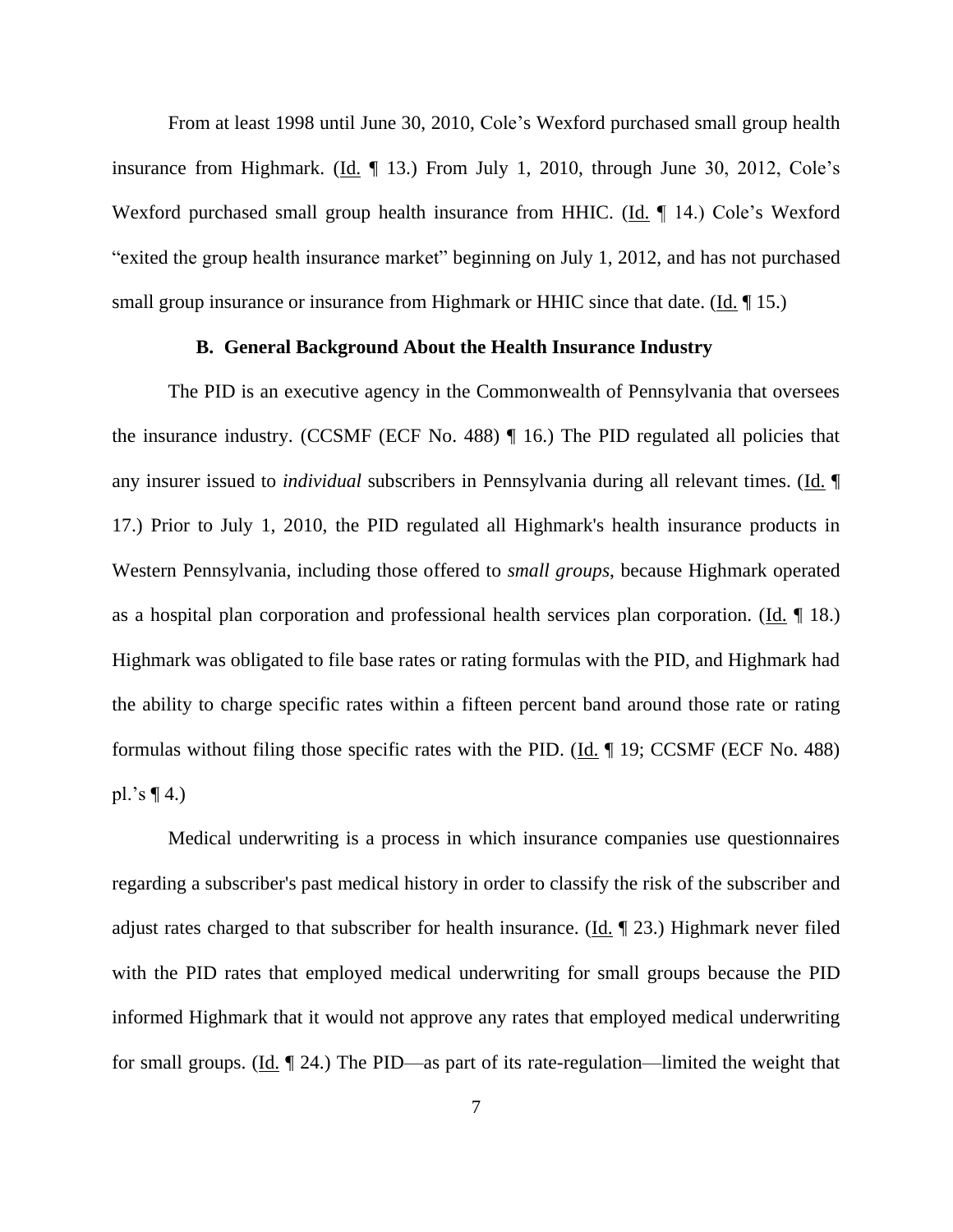Highmark could place on Highmark's prior claims experience with a given group, when setting renewal rates for existing small group business. (Id. ¶ 25.)

Prior to March 21, 2012:

- the PID did not have express statutory authority to regulate the rates for-profit commercial insurers charged to small-group subscribers of health insurance, and for-profit commercial insurers were not required to file small group rates with the PID (CCSMF (ECF No. 488)  $\P$  26, pl.'s  $\P$  5);
- the PID required for-profit health insurers to file with the PID and receive approval for the rates that they offered to individuals (id.¶ 27);
- the PID required only hospital plan corporations, professional health services plan corporations, and health maintenance organizations to file with the PID their small group rates (id.¶ 27);
- for-profit health insurers used medical underwriting and prior claims experience to identify a group whose risk profile suggested that the group would be costly to insure (id.  $\P$ 28);
- for-profit health insurers offered a higher rate to high-risk small groups to make it unlikely they would accept a for-profit insurer's proposed rates. (Declaration of William Cashion ("Cashion Decl.") (ECF No. 459) ¶ 16);
- because the PID did not regulate for-profit insurers' rates, the for-profit insurers could offer a low price to any one group without constraining what they could charge to any other group (Cashion Decl. (ECF No. 459) ¶ 15); and
- for Highmark—when regulated by the PID—to offer the healthiest small groups comparable rates to those offered by its commercial competitors, it would have had to offer lower rates to less healthy groups as well because of the PID's rate-regulation restrictions (id.  $\P$  19).

## **C. Highmark's Lobbying Efforts**

Highmark lobbied the Pennsylvania legislature for uniform regulation of all small

group insurers. (CCSMF (ECF No. 488) ¶¶ 32, pl.'s ¶ 6; Cashion Decl. (ECF No. 459) ¶ 23.)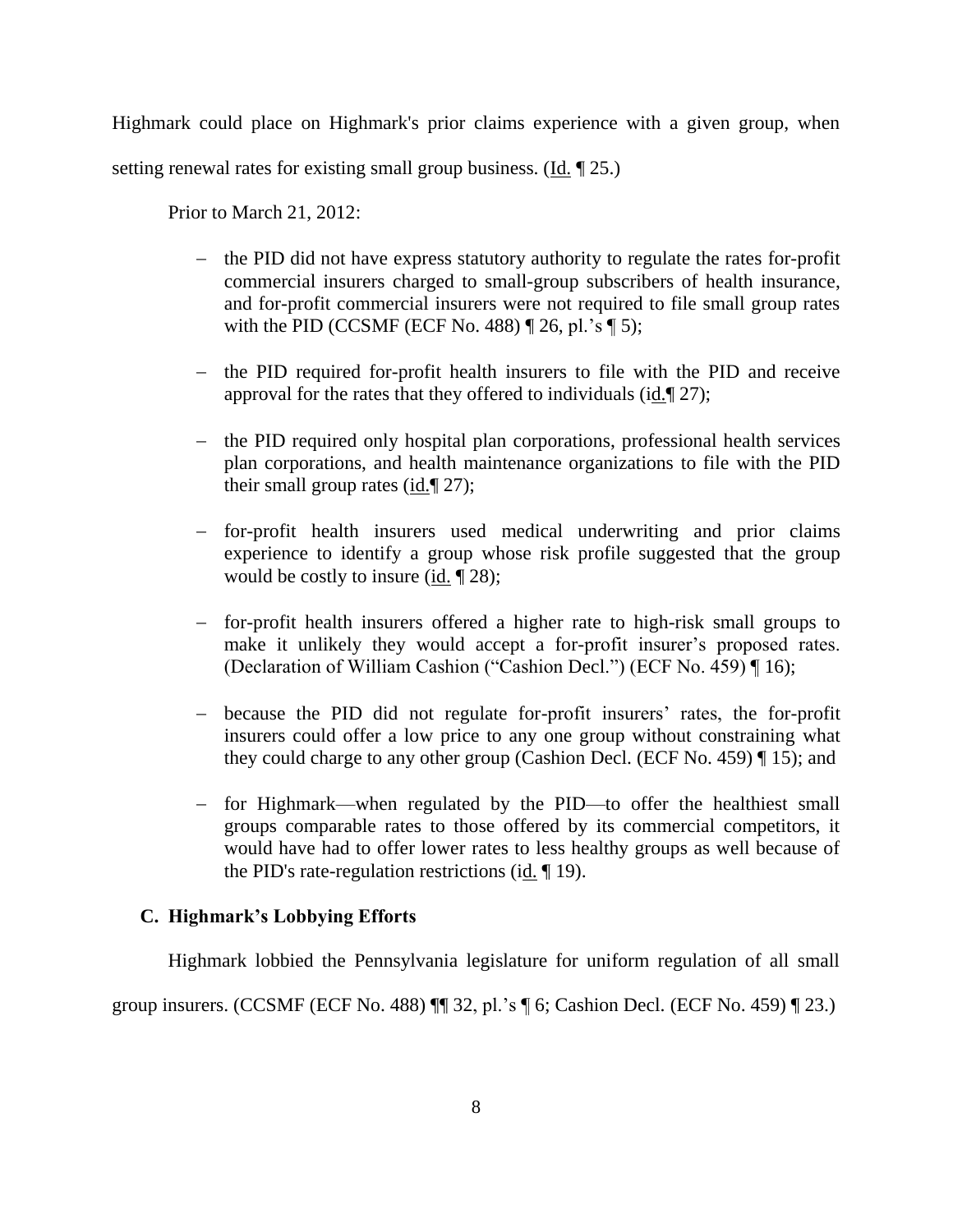On June 16, 2003, William Cashion ("Cashion"), Highmark's chief actuary, testified before the Pennsylvania Senate Banking and Insurance Committee. (CCSMF (ECF No. 488) ¶ 33.) During this testimony, he made clear that it was important that any regulation must apply uniformly to the rating and underwriting practices of all small group insurers. (Id.)

On April 5, 2005, Candy Gallaher ("Gallagher"), Highmark's then-Director of Regulatory Affairs, testified before the Pennsylvania House Insurance Committee and requested "small group reform legislation." (Cashion Decl., Ex. 2 (ECF No. 459-2) at 4.) During her testimony, she described what Highmark felt were the limitations that Pennsylvania's regulatory structure placed on Highmark's ability to offer competitive rates for the healthiest small groups, as well as the ability of its commercial for-profit competitors to price high-risk small groups at rates significantly higher than Highmark could charge. (Id. at 5-6.) She requested that the Pennsylvania legislature amend its regulatory framework so that the same set of rules and regulations applied to all insurers, nonprofit and for-profit alike. (Id. at 8.)

On August 9, 2005, Kenneth Melani ("Melani"), Highmark's then-president and chief executive officer, submitted to the Pennsylvania House Insurance Committee comments for the public record. (Cashion Decl., Ex. 3 (ECF No. 459-3) at 2-7.) Melani expressed his opposition to the "two-tiered small employer insurance market," explaining:

House Bill 1741 does not help the vast majority of small businesses for several reasons. It will neither create more insurance choices for small companies nor expand competition. On the contrary, it will perpetuate the distorted, twotiered small employer insurance market - one for small employers that have the good fortune of having workers in good health and one for small businesses that have the misfortune of having workers who have a random injury and/or illness.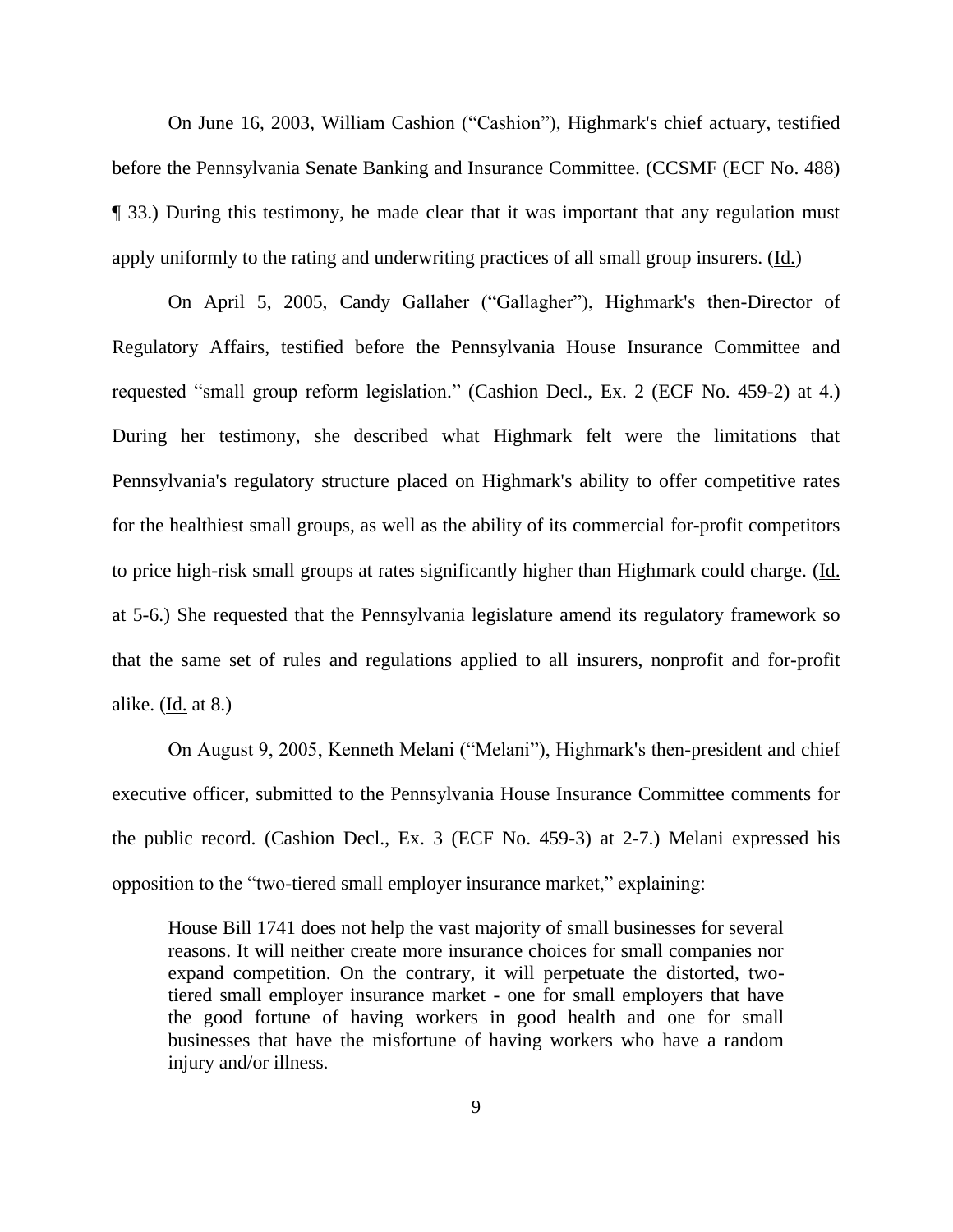(Cashion Decl., Ex. 3 (ECF No. 459-3) at 4.) Melani sought uniform regulation of all small

group insurers. (CCSMF (ECF No. 488) ¶ 35.)

Highmark supported the testimony of Paul Fleischacker ("Fleischacker"), an actuarial

consultant, before the Pennsylvania House Insurance Committee on August 30, 2005.

(Cashion Decl., Ex. 4 (ECF No. 459-4).) Fleischaker testified, among other things, that:

With the exceptions of Pennsylvania and Hawaii, all states have enacted some form of small group pricing reform.

…

As far as I know, all states (except Pennsylvania and Michigan) have a single uniform pricing law and guidelines applicable to all insurers (commercial insurers, Blues, HMOs, etc.) writing small group business in their states.

…

In summary, to achieve the goal of fair competition in market access and availability to all Pennsylvanians, it is important to control antiselection and to be able to manage the health care risk pool effectively and thus stabilize premiums to the extent possible. I believe this is only possible with a single, uniform rating law applicable to all carriers.

(Cashion Decl., Ex. 4 (ECF No. 459-4) at 4, 5, 14.)

On September 22, 2005, Deborah Rice-Johnson ("Rice-Johnson"), Highmark's thensenior vice president for regional markets, testified before the Pennsylvania House Insurance Committee. (CCSMF (ECF No. 488) ¶ 37.) Rice-Johnson's testimony supported the passage of House Bill 1240 as a step in the right direction toward requiring all insurers to follow the same rules in setting rates for small employers. (Id.)

On March 12, 2009, James Fawcett ("Fawcett"), Highmark's vice president for strategic and large markets, testified before the Pennsylvania House Insurance Committee. (Cashion Decl., Ex. 6 (ECF No. 459-6) at 4.) Fawcett—on behalf of Highmark—sought "passage of legislation to reform small group health insurance," and "to make insurance more affordable for more small employers." (Id.) Fawcett requested legislation that stabilized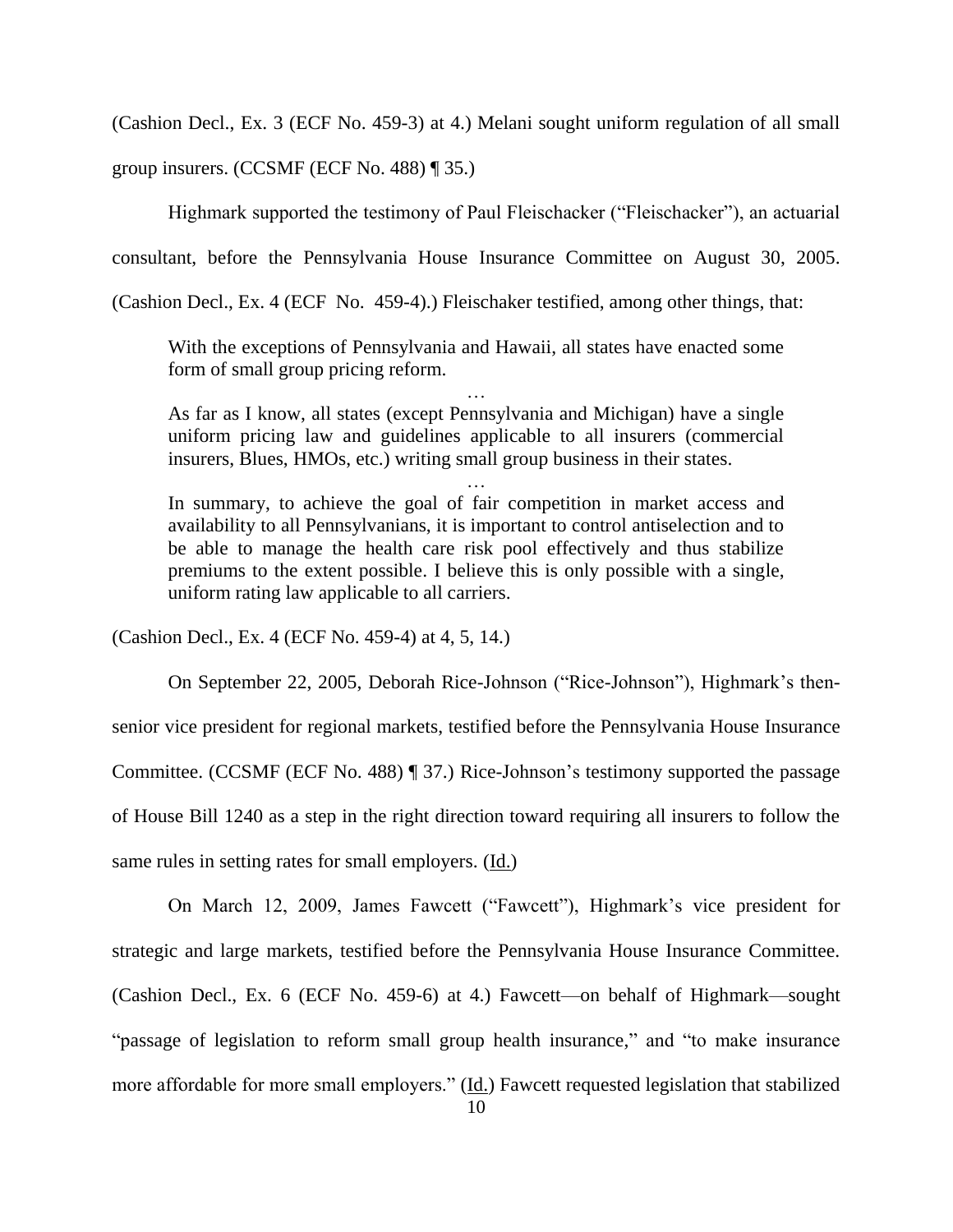insurance premiums, expanded choice of health insurance options for small companies, provided fairer market rules, i.e., "[a] common set of rules," and provided Pennsylvania employers "more competition and wider choices for all the risks in the smaller employer marker—not just the health risks." (Id. at 5-6.)

By 2009, Highmark's efforts to lobby the Pennsylvania legislature to require uniform regulation of all small group insurers in Pennsylvania were not successful. (Id. pl.'s \[ 6.)

## **D. Highmark's Plan of Withdrawal With Respect to Its Small Group Plans and Applications to the PID and Pennsylvania Department of Health to Operate as a Preferred Provider Organization**

### **1. The Plan of Withdrawal**

On October 13, 2009, Highmark filed a Plan of Withdrawal (the "plan of withdrawal") and met with the PID. (Cashion Decl. (ECF No. 459) ¶ 25; Cashion Decl., Ex. 7 (ECF No. 462-1).) The job of the PID is to review an insurance provider's plan of withdrawal and determine whether it complies with Pennsylvania law. (Declaration of Darien M. Meyer ("Meyer Decl"), Ex. A (ECF No. 458-1) at 10-11.) Highmark informed the PID that it wanted to withdraw all but one of its small group plans, i.e., its Medicare complement product, and, instead, allow HHIC to offer plans to small groups as a for-profit entity. (Cashion Decl. (ECF No. 459) ¶ 26; CCSMF (ECF No. 488) ¶¶ 40, 42-43.)

HHIC's small group PPO products were designed to use the same network as Highmark's small group PPO products. (CCSMF (ECF No. 488) ¶ 45.) The plan of withdrawal Highmark submitted to the PID and the Pennsylvania Department of Health ("DOH") provided:

Replacement coverage will be widely available. Small employers in western Pennsylvania will have the option of a variety of PPO/Drug, PPO HDHP,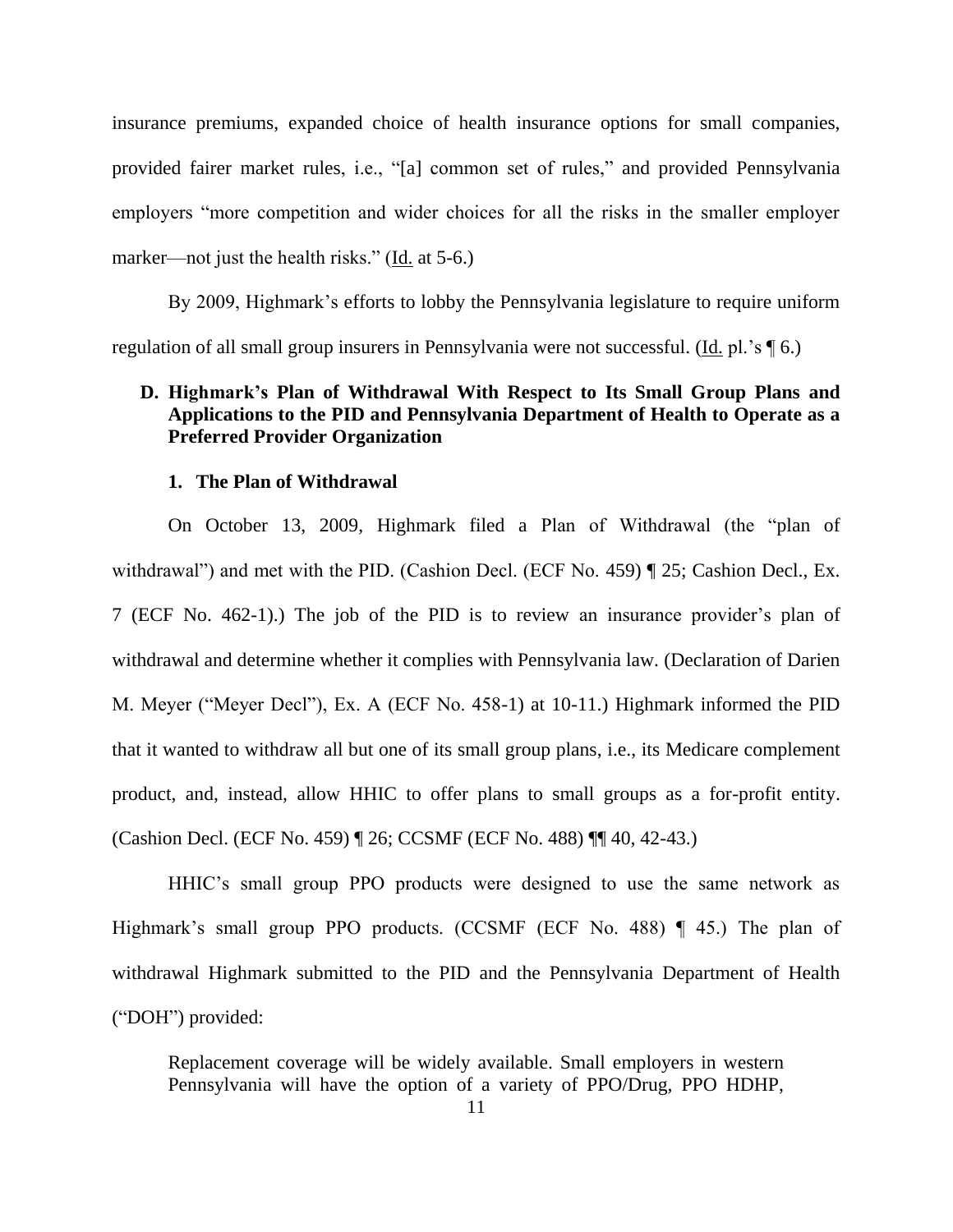EPO/Drug and Vision options available from HHIC. HMO options will continue to be available from KHPW and Medicare Complement products will continue to be available from HBCBS.

(Cashion Decl., Ex. 7 (ECF No. 462-1) at 7.)

## **2. Highmark's Applications to the PID and the DOH to Operate as a Preferred Provider Organization**

Before a preferred provider organization ("PPO") may enter the market in Pennsylvania, it first must submit an application to the PID and the DOH and then wait sixty days, after which it "may commence operations," absent a finding of deficiencies by either agency. (Id. at pl.'s  $\P$  17.) The PID's or the DOH's disapproval of a PPO application is appealable. (Id. at pl.'s  $\P$  18.) The PID generated a standardized application form for companies to use when applying to operate a PPO. (CCSMF (ECF No. 488) pl.'s ¶ 14.) The application form provides that it is to be used as an "application for review and approval of a PPO under the provisions of 40 P .S. § 764a and 31 Pa. Code 152. l et seq." (Id. at pl.'s \[\eq. 15.)

On October 13, 2009—the same day on which Highmark filed its plan of withdrawal with the PID—Highmark submitted to the PID and the DOH two applications: one for HHIC to operate as a "risk-assuming PPO;" and one for HHIC to operate as an "ERISA-exempt PPO" (together with the application to operate as a risk-assuming PPO, "PPO applications"). (Cashion Decl., Ex. 9 (ECF No. 484-1) at 3, 6, 13.)

HHIC's PPO applications were submitted on the standardized application form. (Id. at pl.'s ¶ 16.) Highmark filed its PPO applications to procure the PID's and DOH's authorization for it to offer new products and for the purpose of implementing its plan to offer policies to small groups under a system where HHIC could more accurately price the plans to reflect the risk of the members. (CCSMF (ECF No. 488) ¶ 63; Cashion Decl. (ECF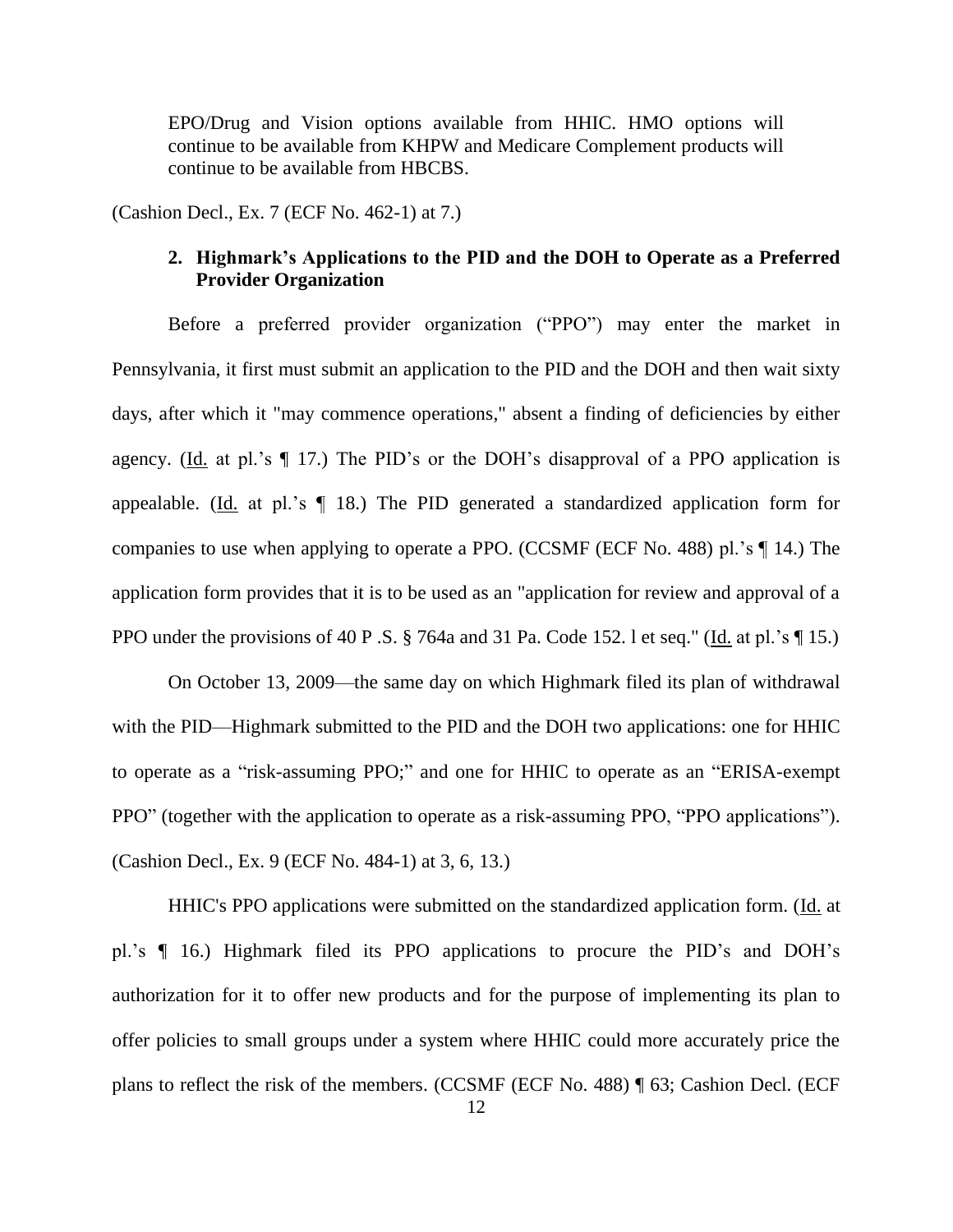No. 490) ¶ 31.) The purpose of HHIC's PPO application was not to effectuate any changes in any governing laws. (Id. at pl.'s  $\P$  21.)

As a general matter, in 2009 through 2010, 31 PA. CODE § 152.4 governed the scope of the review of PPO Applications by the DOH. (CCSMF (ECF No. 488) at pl.'s ¶ 28.) The DOH reviewed PPO applications to determine whether the proposed PPO satisfied eight criteria. (Id. at pl.'s ¶ 29.) PPOs that were "governed and regulated under the Employee Retirement Income Security Act of 1974" ("EIRSA") were required to "file a certificate to that effect with the Commissioner and, to the extent that…[the PPO was] regulated under ERISA,... [it was] not subject to other provisions of... [that] chapter." (Id. at pl.'s  $\P$  30.) Accordingly, PPOs that were governed under ERISA were not subject to 31 Pa. Code § 152.4. (Id. at pl.'s ¶ 31.)

HHIC's PPO application to operate as an ERISA-exempt PPO included a certificate providing that HHIC was governed and regulated under ERISA (the "ERISA certificate"). (Id. at pl.'s ¶ 32.) The ERISA certificate was specifically referred to in the section of the PPO application for an ERISA exempt PPO in which HHIC selected the "PPO type" for that application, i.e., ERISA Exempt. (Cashion Decl., Ex. 9 (ECF No. 484-1) at 13.) The DOH was not required to review HHIC's ERISA Exempt application because HHIC was governed and regulated under ERISA. (CCSMF (ECF No. 488) at pl.'s ¶ 33.) The DOH, however, did review HHIC's ERISA-Exempt application. (Id. at pl.'s [ 34.)

The PPO applications to the PID and DOH provided:

- "HHIC will operate as a member of the Highmark Inc. family of Blue Cross and Blue Shield branded companies in the 49-county service area of Highmark Inc. d/b/a Highmark Blue Cross Blue Shield, and d/b/a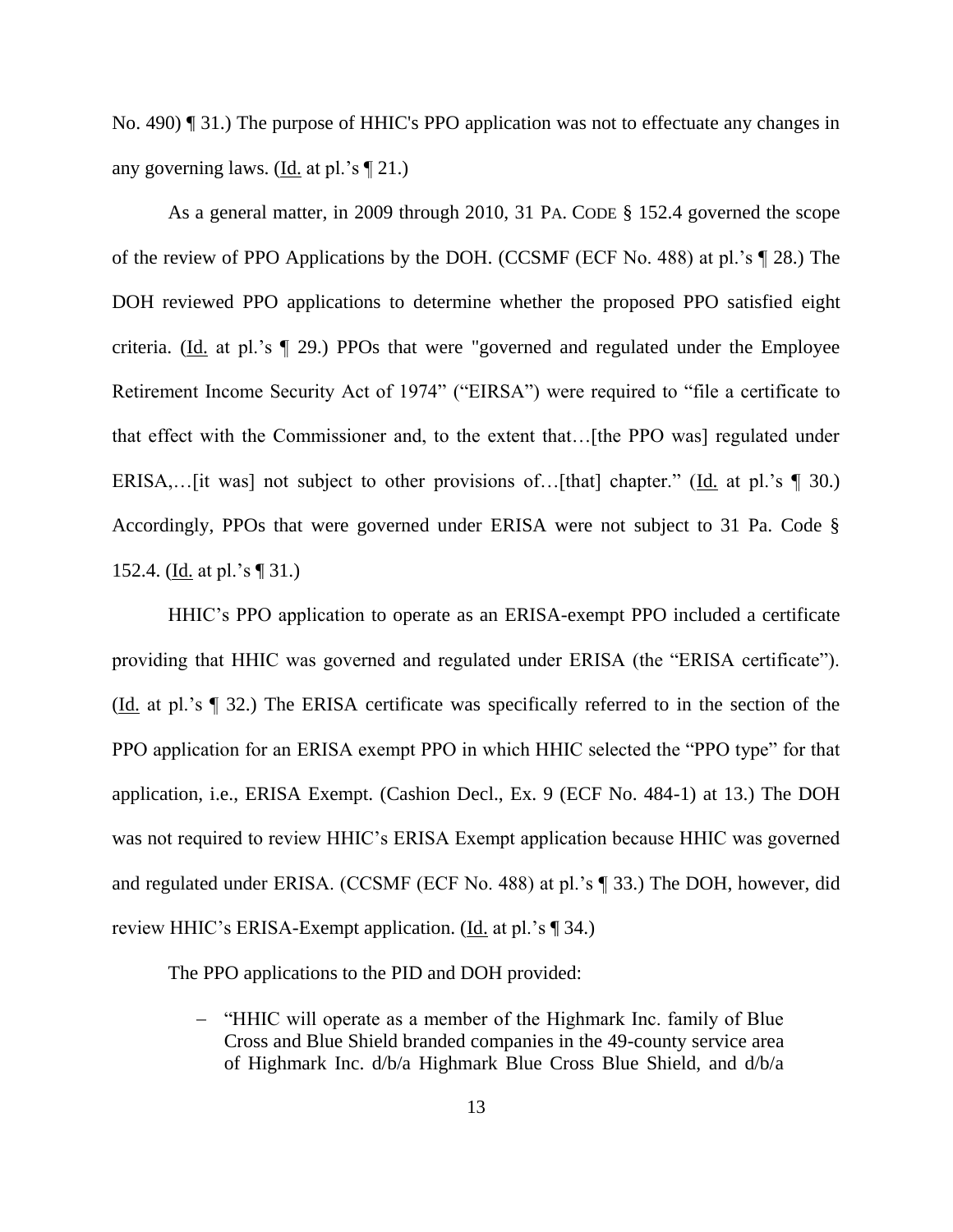Highmark Blue Shield. Business will begin migrating to HHIC on July 1, 2010, with the transfer of small group business to HHIC with July 1, 2010 renewals. New small group business will be offered products through that company beginning with July 1, 2010 effective dates" (Cashion Decl., Ex. 9 (ECF No. 484-1) at 8, 16);

- the difference in level of coverage between a network provider and non-network provider would not be greater than twenty-percent (CCSMF (ECF No. 488) 59); and
- its policies did not contain any provision or arrangements that would lead to the undertreatment or poor quality care of its subscribers (id. ¶ 60).

On December 2, 2009, the PID sent Highmark a letter providing that the PID concluded its review of Highmark's plan of withdrawal, and the PID wanted to be "informed of any issues" moving forward. (Cashion Decl., Ex. 8 (ECF No. 459-8) at 2.)

## **3. The DOH's Independent Review of HHIC's Applications**

Even though Highmark submitted joint applications to the PID and the DOH, each agency conducted its own review of the applications. (CCSMF (ECF No. 488) ¶ 65.) The DOH conducted its review based upon its statutory mandate to ensure that the proposal would not result in "undertreatment or poor quality care," and, in doing so, focused on the viability of HHIC's proposed network to make sure that HHIC would provide its subscribers with sufficient options for their healthcare. ( $\underline{Id}$ ,  $\P$  66.) The DOH reviewed the information that Highmark provided to its subscribers. (Id.  $\sqrt{67}$ .)

The DOH on two occasions asked for more information about the PPO applications. (CCSMF (ECF No. 488) at pl.'s ¶ 35.) First, the DOH asked for "confirmation that the application is for a PPO," an opportunity to "review a copy of the member materials before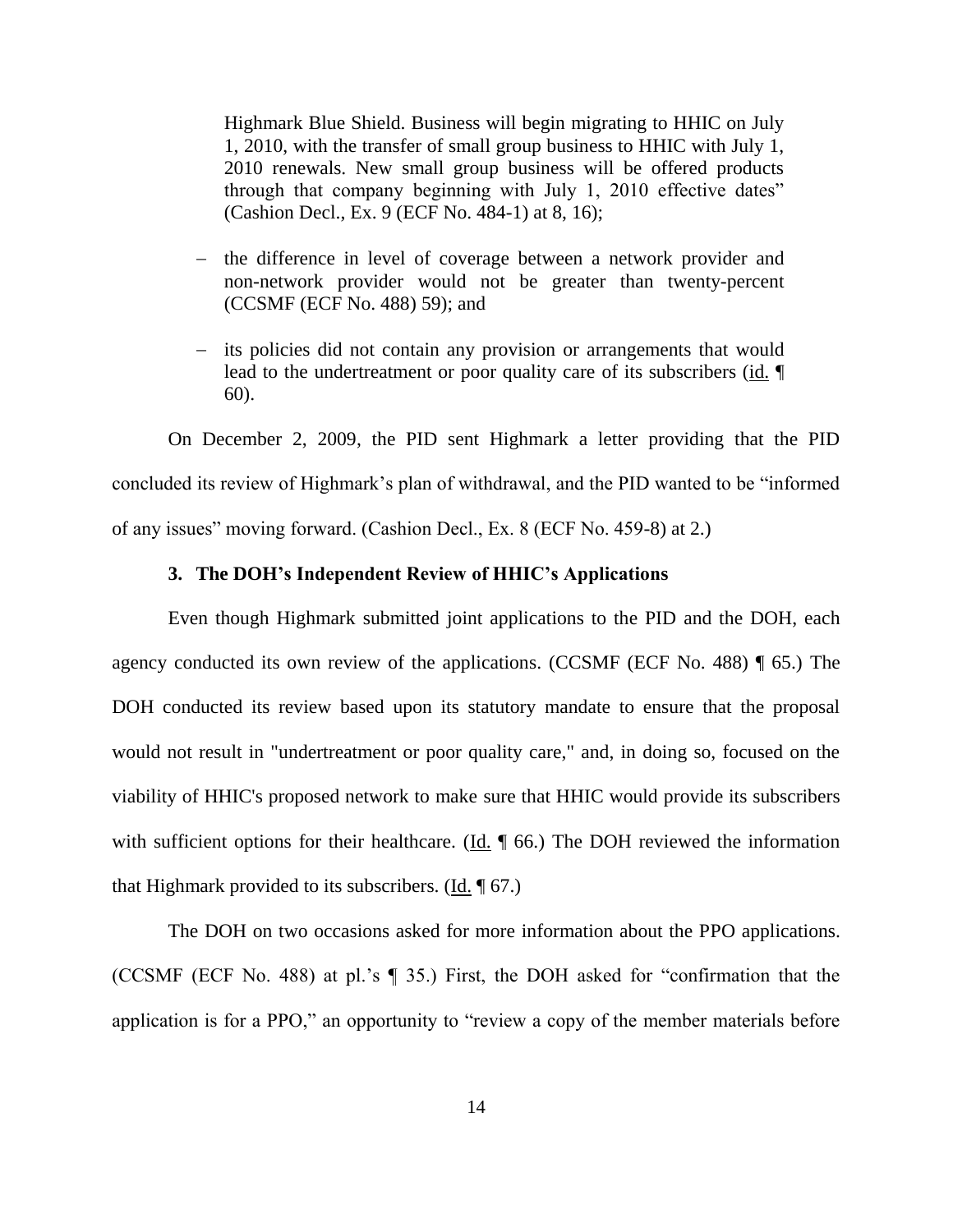they are finalized," and "information regarding Network Access." (Id. at pl.'s ¶ 36.) On February 12, 2010, HHIC responded to the DOH's inquiries. (Id.)

On March 15, 2010, the DOH asked HHIC questions on three other topics, which included co-payments, whether "under the network arrangements for HHIC that beneficiaries could go to a participating facility, yet still be billed by non-par providers," and whether "Act 4 of 2009 appl[ied]" regarding "coverage for children." (CCSMF (ECF No. 488) pl.'s ¶ 37.) Highmark is not aware of any other communications with the DOH about the HHIC's PPO applications. (Id. at pl.'s ¶ 38.) On February 12, 2010, and again on March 23, 2010, Highmark responded to questions from the DOH about the PPO applications. (Id. ¶ 68.)

On April 26, 2010, the DOH provided Highmark written approval of the PPO applications. (Id. ¶ 69.) The DOH's approval:

"permit[ted] HM Health Insurance Company d/b/a Highmark Health Insurance Company (HHIC) to establish, operate and maintain a risk-assuming PPO under which it assumes traditional insurance-type financial risk regarding the provision of insured health benefits plans set forth in the application to insureds, and to provide preferred provider arrangements described therein."

(CCSMF (ECF No. 488) ¶ 70 (quoting Cashion Decl., Ex. 35 (ECF No. 459-35) at 2.)

## **4. The PID's Review of the PPO Applications**

On November 25, 2009, the PID formally disapproved the PPO applications. (CCSMF (ECF No. 488) ¶ 72.) The PID informed Highmark that it needed to submit an individual conversion policy form for PID's review and approval. (Id. ¶ 73.) An individual conversion policy is an insurance policy that covers various circumstances in which a subscriber is no longer eligible for insurance under the small group policy, e.g., a situation in which the insurer discontinues the small group policy. (Id.  $\parallel$  75.) At the relevant time, all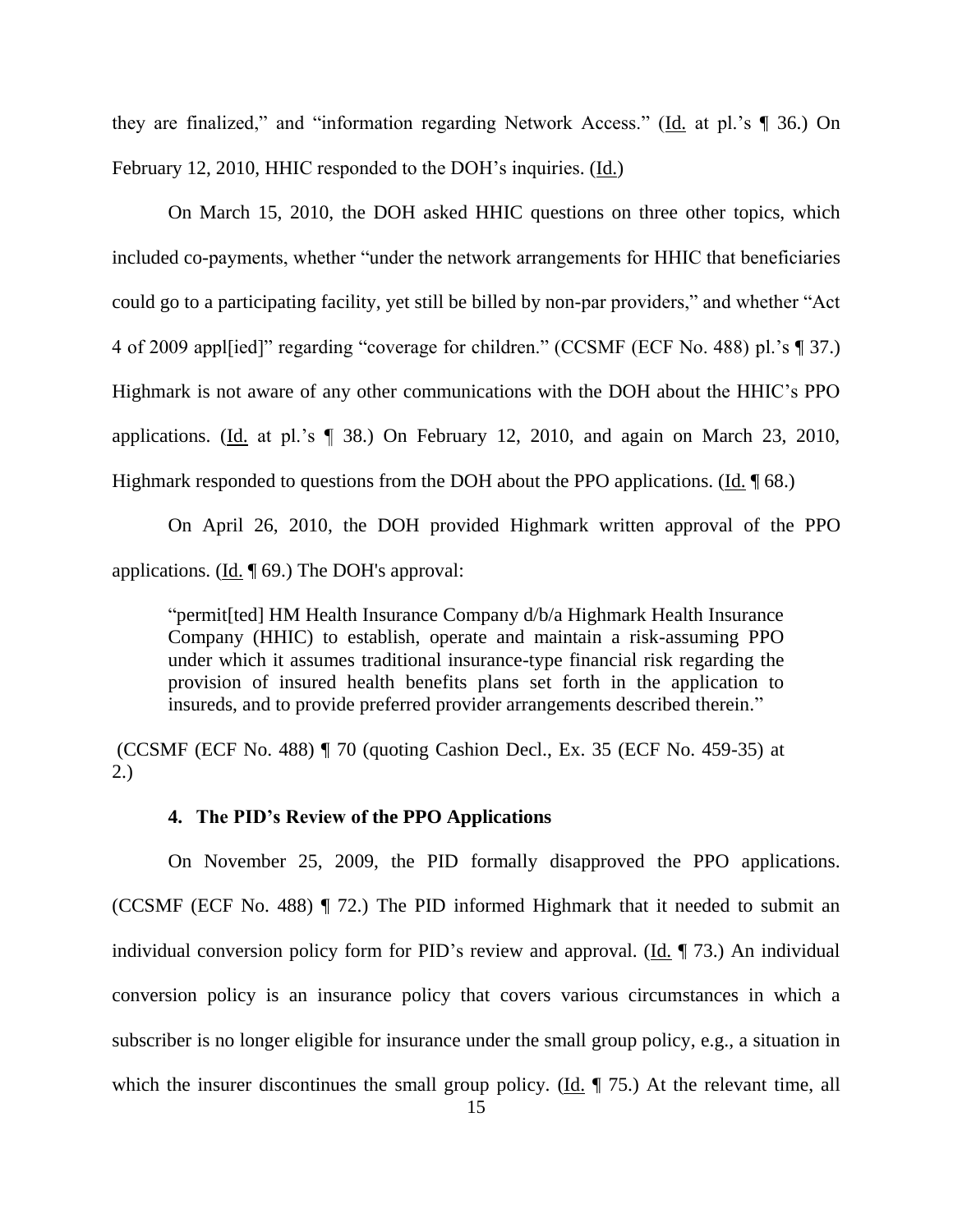insurers that offered group policies, regardless whether they were commercial insurers, were required to offer individual conversion policies. (CCSMF (ECF No. 488) ¶ 75, pl.'s ¶ 47.) The PID had the authority to review and approve individual conversion policies and rates. (Id. at pl.'s ¶ 48.) HHIC was required to comply with the individual conversion policy requirements. (Id. at pl.'s  $\P$  49.)<sup>6</sup>

Plaintiff in the third amended complaint alleges that it and the members of the putative class paid HHIC "small group plan premiums," and there are no allegations with respect to individual conversion policies. (ECF No. 286 ¶ 11.) As discussed above, the parties agree that the PID had the authority to review and approve individual conversion policies. (CCSMF (ECF No. 488) pl.'s ¶ 48.) Plaintiff in the third amended complaint sets forth the following factual allegations with respect to its injury:

This discontinue-and-migrate strategy for small group plans harmed the Plaintiff class. Cole's and other purchasers of small group insurance coverage in the Plaintiff class paid artificially inflated, supracompetitive premiums to Highmark Health Insurance Co. (and possibly to other for-profit Highmark insurers), and **these premiums were not filed with the PID**. Once Highmark was free of both meaningful competition (as a result of its conspiracy with UPMC) and regulatory scrutiny (as a result of its migration strategy), it was able to charge supracompetitive premiums to its small group customers. But for the conspiracy, these purchasers of small group plans would have paid lower premiums to Highmark Health Insurance Co. or other Highmark entities whose small group premium amounts **were not subject to any rate filing requirement**.

(ECF No. 276 ¶ 242 (emphasis added).) Plaintiff claims injury based upon rates that were not subject to the PID's approval, and agrees that the individual conversion policies were subject to the review and approval of the PID. (Id.; CCSMF (ECF No. 488) pl.'s ¶ 48.) The individual conversion policies, therefore, do not form the basis of plaintiff's measure of damages in this case.

<sup>6</sup> The individual conversion rates are not at issue in this case; rather, it is HHIC's smallgroup health insurance rates that form the basis for plaintiff's measure of damages. (ECF No. 474 at 19 ("Plaintiff's injury was not caused by any such review of individual conversion rates (or by the approval of [the] PPO application).")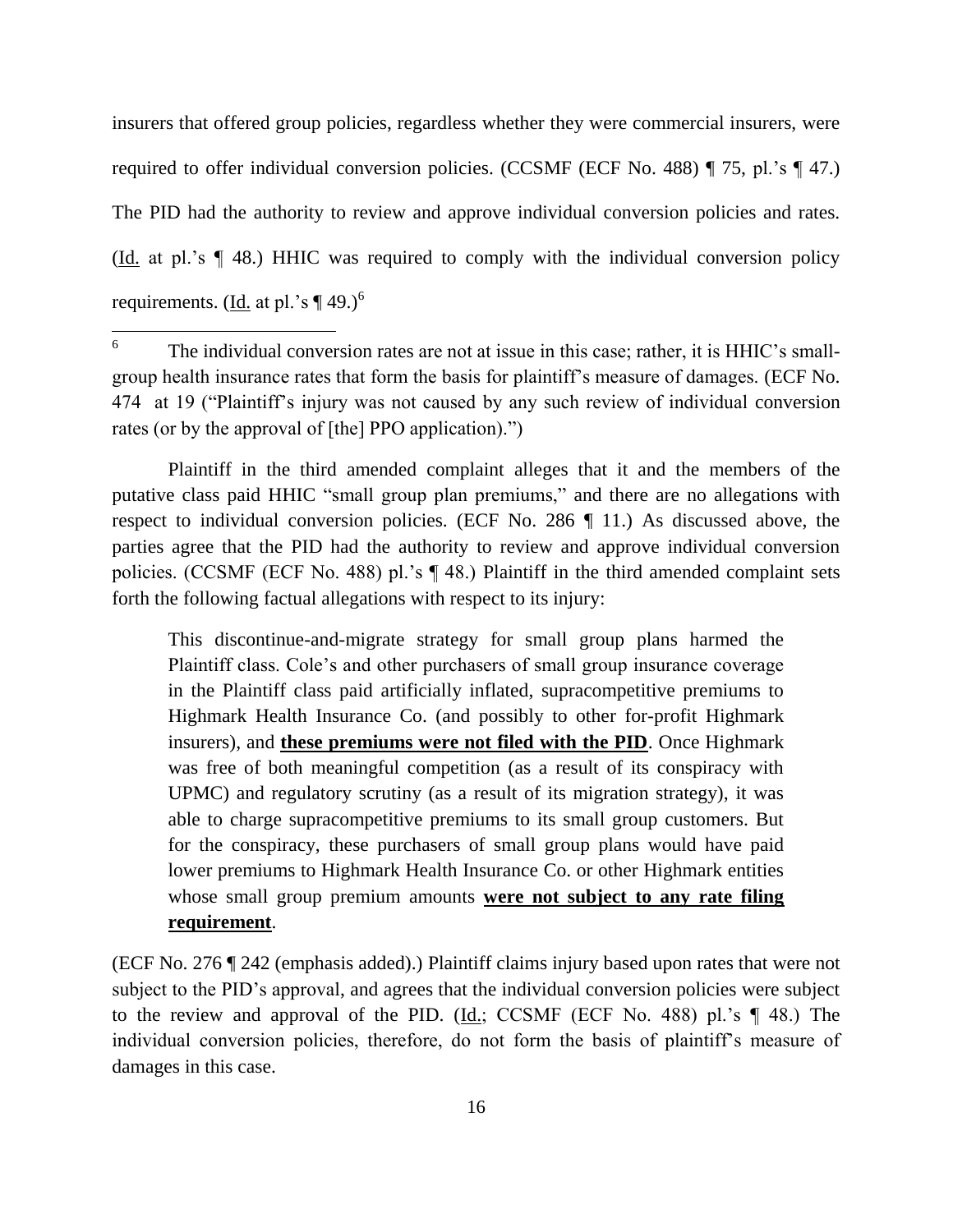The PID's letter dated November 25, 2009, explained the deficiency in the PPO applications as follows:

The Department has completed its review of this filing and has but one request. While the Group forms have been deregulated, Group Conversion forms are still considered Individual forms, and, therefore, must be filed for Department review. Please file the required Conversion forms under a separate filing, referencing this filing as the Group that the Conversion form is to be used with.

(Cashion Decl., Ex. 26 (ECF No. 459-26) at 2-3.) The PID in its letter dated November 25, 2009, did not identify any other deficiency with respect to the PPO applications. (CCSMF (ECF No. 488) pl.'s ¶ 51.)

On February 12, 2010, Highmark submitted to the PID its individual conversion plan rate application. (CCSMF (ECF No. 488)  $\parallel$  76.) As part of this application, Highmark provided HHIC's proposed individual conversion plan rates, an actuarial memorandum describing each of the factors that it used to calculate HHIC's individual conversion plan rates, and information about the benefits included in HHIC's individual conversion plan policy. (Id.) On February 15, 2010, Highmark submitted an individual conversion policy form application to the PID. ( $\underline{Id}$ ,  $\P$  90.) As part of this application, Highmark on behalf of HHIC provided copies of the policies and forms that described the coverage, network, and claims process for the individual conversion product. (Id.)

On February 22, 2010, the PID rejected the original individual conversion policy ratefiling. (Id. ¶ 77.) The PID requested that Highmark certify that it used the same process for developing HHIC's individual conversion plan rates as it used for developing its group rates, and requested information regarding the "methodology, starting data, trends used, benefit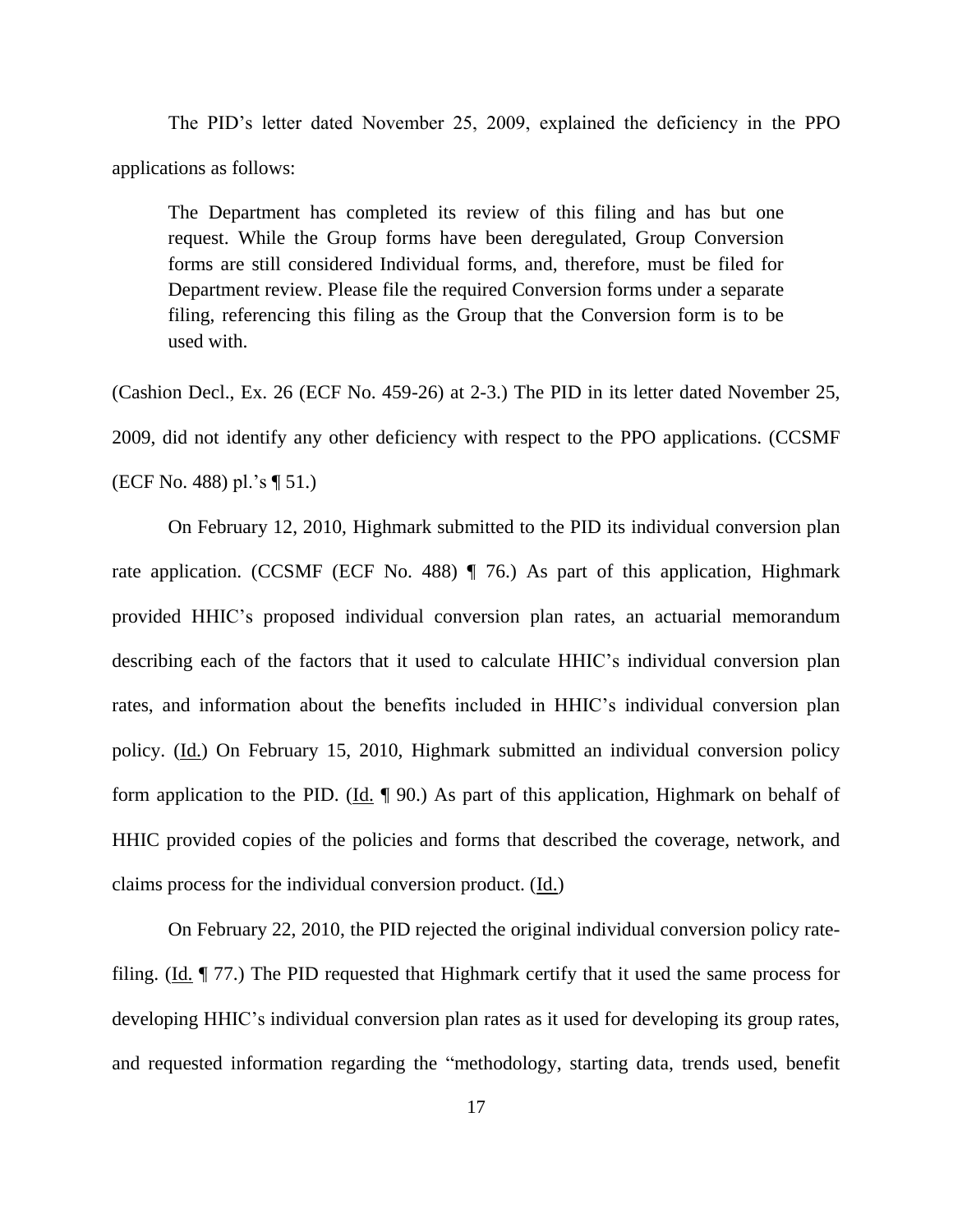relativity factors applied to medical and drug components, administrative expenses PMPM, retention-premium tax, risk charge, contingency charge and FIT percentages, and conversion contract distribution." ( $\underline{Id}$ . [78.)

On March 9, 2010, Highmark submitted its revised individual conversion policy rate application. (Id. ¶ 79.) In this revised submission, Highmark explained that HHIC developed its rates based upon small group claim experience for the period of November 1, 2008, through October 31, 2009, with run-out through November 30, 2009. (Id. ¶ 80.) In setting the individual conversion policy rates, the fact that less healthy members were more likely to purchase conversion products because healthier members were unlikely to pay the full premium for an individual policy was considered. ( $\underline{Id}$ ,  $\P$  81.) Highmark provided to the PID for approval HHIC's requested individual conversion policy rates. (Id. ¶ 82.) Highmark separated HHIC's rates for those policies that included only an individual subscriber, those that included a subscriber and a child, those that included a subscriber and children, those that included a subscriber and a spouse, those that included a subscriber, a spouse, and a child, and those that included a subscriber, a spouse, and children. (Id. ¶ 83.)

On March 12, 2010, the PID rejected the revised individual conversion plan ratefiling because HHIC used demographic information in rating the conversion pool. (Id. ¶ 84.) The PID informed Highmark that HHIC could not rate the conversion members as if they were their own rating pool and that HHIC could not use age as a rating factor for these individuals. (Id. ¶ 85.) The PID directed that HHIC rate its individual conversion plan policies using the same restrictions that the PID applied to Highmark's small groups. (Id. ¶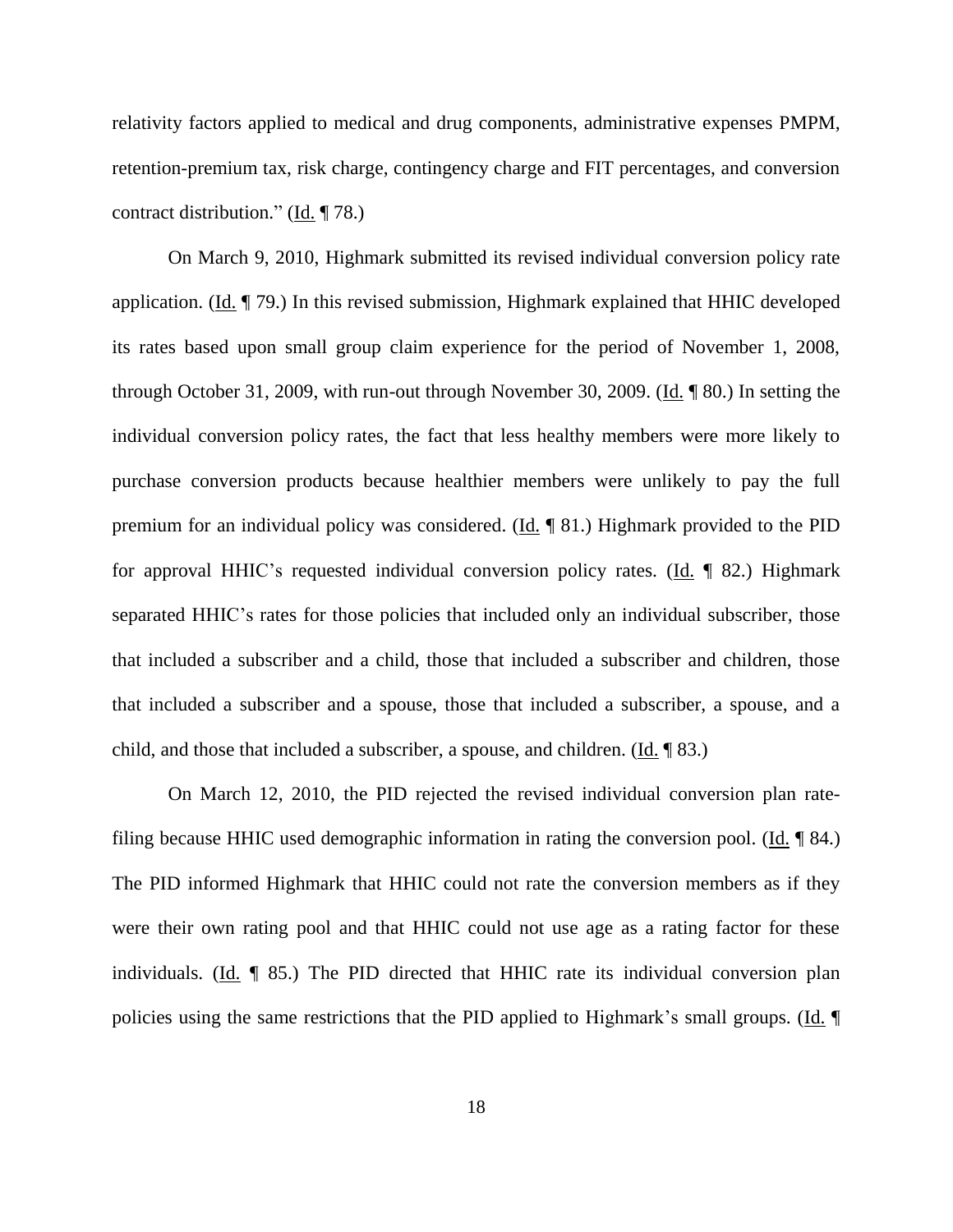86.) On March 22, 2010, the PID rejected the form application and highlighted concerns it had with certain benefit coverage and the process for submitting claims. (Id. 191.)

On March 29, 2010, Highmark submitted a second revised individual conversion policy rate proposal to respond to the PID's concerns. (CCSMF (ECF No. 488) ¶¶ 87, 92.) In addition to responding to the PID's written comments, Highmark amended the deductible options for HHIC's plans. (Id.) The previous age rating factor was replaced with one that accounted only for the average age of the pool based upon Highmark's past small group experience. (Id. ¶ 88.) In its revised rate application, Highmark proposed for HHIC separate rates for Allegheny County and contiguous counties, Erie County and surrounding counties, and the Altoona-Johnstown area.  $(\underline{Id}, \P \ 89)$ .

In late April 2010—at approximately the same time that the PID and the DOH approved HHIC's PPO applications—the PID approved the individual conversion plan ratefiling for HHIC.  $(Id. \P 93.)$ 

## **E. The PID's "Rating & Underwriting Questionnaire"**

On February 16, 2010, the PID issued to the nine largest health insurers in Pennsylvania, including Highmark, a "Rating & Underwriting Questionnaire" ("the questionnaire"). (CCSMF (ECF No. 488) ¶ 96.) The reason for the questionnaire was, in part, the PID's concerns over the use of medical underwriting practices in the small group marketplace. (Id.) The questionnaire requested detailed information about rates the commercial insurers charged small groups. (Zappala Decl., Ex. L (ECF No. 477-12) at 6-11.)

On March 9, 2010, Highmark submitted a response to the questionnaire that included information about the different variables that Highmark considered when setting a small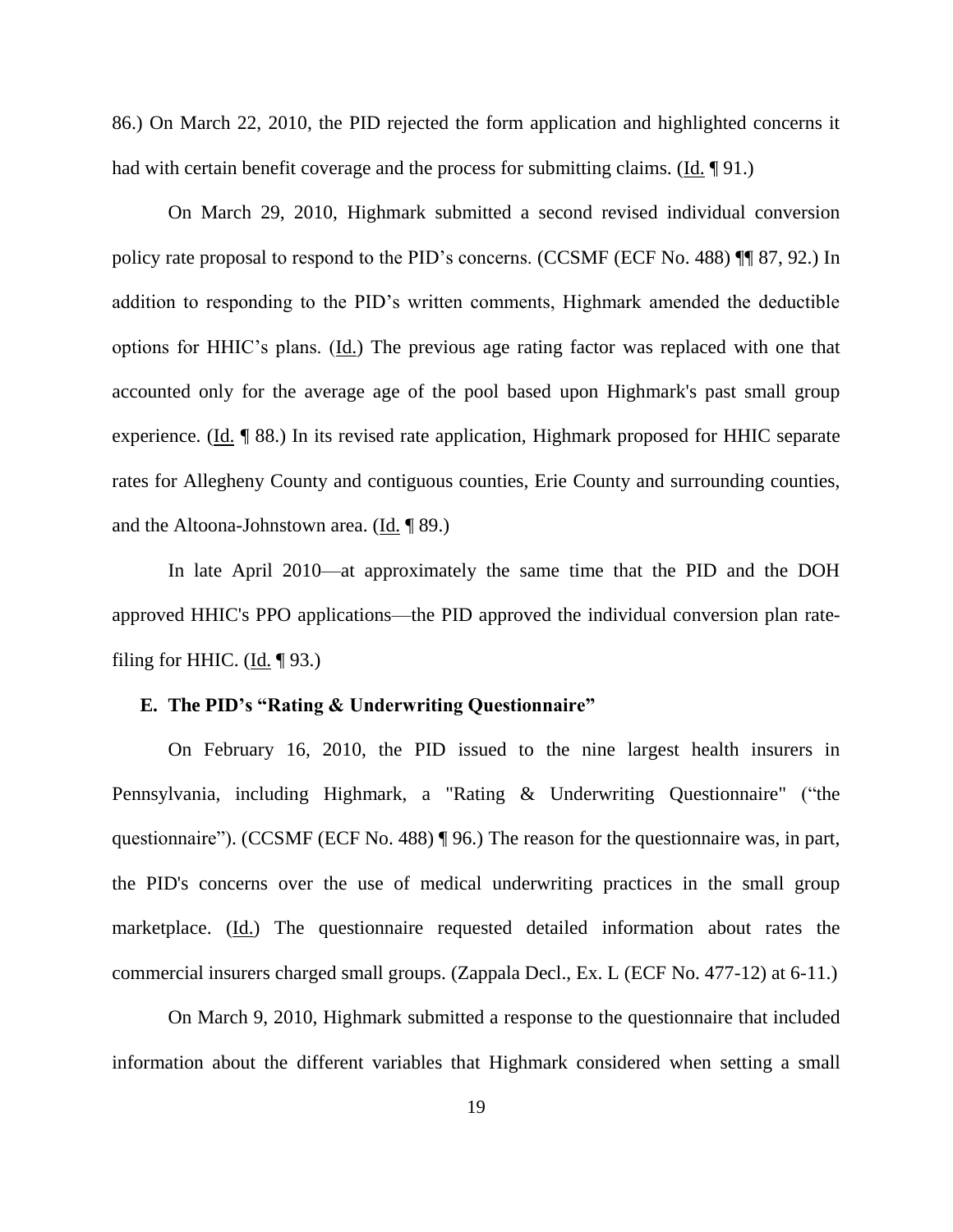group's premiums between 2008 and 2010. ( $\underline{Id}$ .  $\P$  97.) The main differences between Highmark's and HHIC's rating processes were that HHIC would not employ the same caps or limits on its ratings factors as those required to be used by Highmark, and HHIC intended to use medical questionnaires for new clients and fully incorporate prior claims experience information as part of its rating process for HHIC's rates. (Id. ¶ 98.)

On March 22, 2010, the PID requested that HHIC either clarify that the March 9, 2010, response covered HHIC's proposed rates—as opposed to Highmark's rates—or to submit an independent response—apart from Highmark's response—to the questionnaire. (CCSMF (ECF No. 488) ¶ 99.) On March 26, 2010, Highmark provided the following response to the PID:

Highmark's Response to Sections A, B, and C of the Questionnaire were not intended to address HM Health Insurance Company ("HHIC") as such questions were expressly limited in scope to the time period of January 1, 2008 to the present. HHIC did not offer, and is not currently offering, any products in Pennsylvania during the relevant time period; therefore, Sections A, B, and C are not applicable to HHIC.

HHIC will be using medical questionnaires for new small group business and will not be using the same rating factor-caps or limits as those currently used by the Highmark Group.

…

… Highmark, at this time, can not [sic] further respond on behalf of HHIC to Section B of the Questionnaire as no other determinations have been made to date regarding specific rating factors and ranges for HHIC's small group business.

(Cashion Decl., Ex. 19 (ECF No. 462-10) at 2-3.)

On March 31, 2010, the PID sent HHIC a series of requests for additional information. (CCSMF (ECF No. 488) ¶ 102.) The PID questioned: (1) whether HHIC intended to use health questionnaires for small groups; (2) what rating factors HHIC intended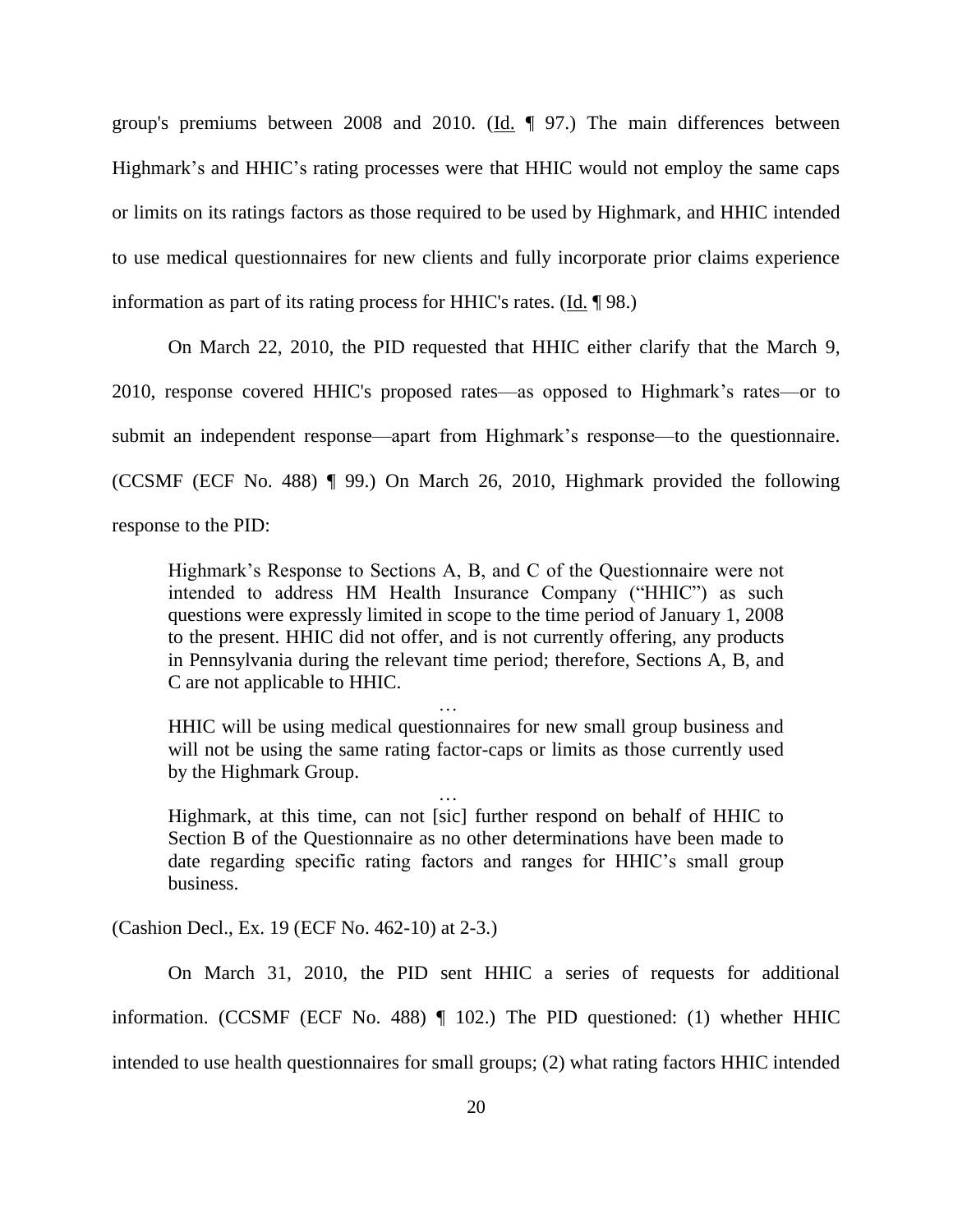to use; (3) whether HHIC intended to subdivide small groups for rating purposes; (4) whether HHIC planned to use medical loss ratio or other predictive modeling risk score factors in setting rates; (5) whether HHIC would offer any discounts, charges, or surcharges different from those charged by Highmark; and (6) how HHIC intended to use rate bands or other practices to vary small group rates. (Id.)

On April 7, 2010, Highmark informed the PID that—with respect to the requests for additional information dated March 31, 2010—it would be premature for Highmark to provide to the PID that information until its discussions with the PID commissioner about Highmark's "HHIC initiative" concluded. (Cashion Decl. (ECF No. 490) ¶ 50; Cashion Decl., Ex. 30 (ECF No. 459-30) at 2.)

The PID used information that it received in response to the questionnaire to support its legislative initiatives. (Meyer Decl., Ex. C (ECF No. 458-3) at 34.) The PID referenced Highmark's responses to the PID's questionnaire in its discussions with Highmark about HHIC. (Cashion Decl., Ex. 37 (ECF No. 462-24) at 5.) The PID as part of its negotiations with Highmark with respect to HHIC's PPO application wanted Highmark to support legislation similar to House Bill 746. (Meyer Decl., Ex. C (ECF No. 458-3) at 37, 39.)

# **F. The PID's Efforts to Prohibit the Use of Health Status Underwriting and the Use of Medical Questionnaires by Health Insurance Companies in the Small Group Market**

From 2010 through 2014, then-PID commissioner, Joel Ario ("Ario"), attempted to eliminate in the small group health insurance market health status underwriting and the use of questionnaires by insurance companies. (Meyer Decl., Ex. C (ECF No. 458-3) at 17-19.) Health status was only one of multiple factors that HHIC considered when calculating small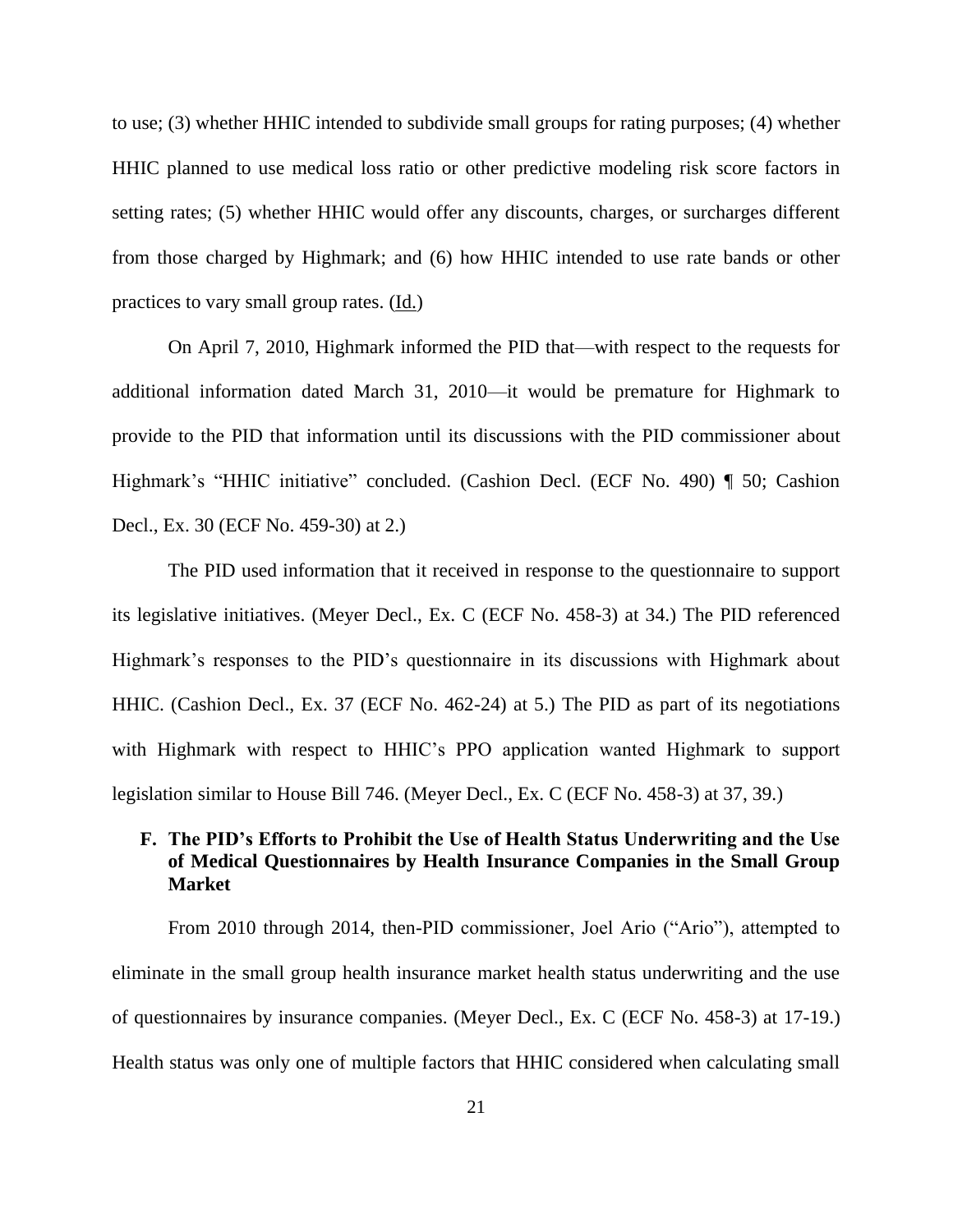group rates. (Id. at pl.'s  $\P$  76.) Health status is an "adjustment to the base rate associated with the health status of the client." (Zappala Decl., Ex. A (ECF No. 477-1) at 180.) Small group rates were calculated by applying a number of factors against a "base rate" to generate a small group's specific rate. (Id. at pl.'s  $\P$  77.) In additional to health status, the other factors applied against the base rate were: "affiliation," "age," "gender," "area," "benefits," "ClientSpecific 1,"7 "ClientSpecific2," "Graduated Deductible," "Industry," and Size." (Id. at pl.'s ¶ 78.)

The base rates for HHIC's small group plans were never submitted to the PID for review. (Zappala Decl., Ex. A (ECF No. 477-1) at 181.) HHIC submitted to the PID summary information that was sufficient for an actuary to use to reconstruct the range of rates HHIC was going to use. In other words, HHIC's provided to the PID "enough information for [the PID] to understand how…[HHIC] compare[d] to the other commercial carriers[.]" (Id. at 185-86.) The PID did not need to approve the summary information submitted by HHIC. (Id. at 186.)

Ario was of the view that insurers should not use medical underwriting practice questionnaires and health status factors when deciding whether to insure small group businesses. (Id. at 31-32.) The PID sought for the Pennsylvania legislature to adopt legislation that would constrain the use of medical underwriting techniques by all insurers.

<sup>—&</sup>lt;br>7 "ClientSpecific l" and "ClientSpecific2" factors were not necessarily related to health status, but for purposes of ensuring that HHIC did not exceed the 25% cap on health status factors, which HHIC agreed to in the agreement dated April 26, 2010, which is discussed below, HHIC considered these factors to be related to health status. (CCSMF (ECF No. 488) pl.'s ¶ 79.)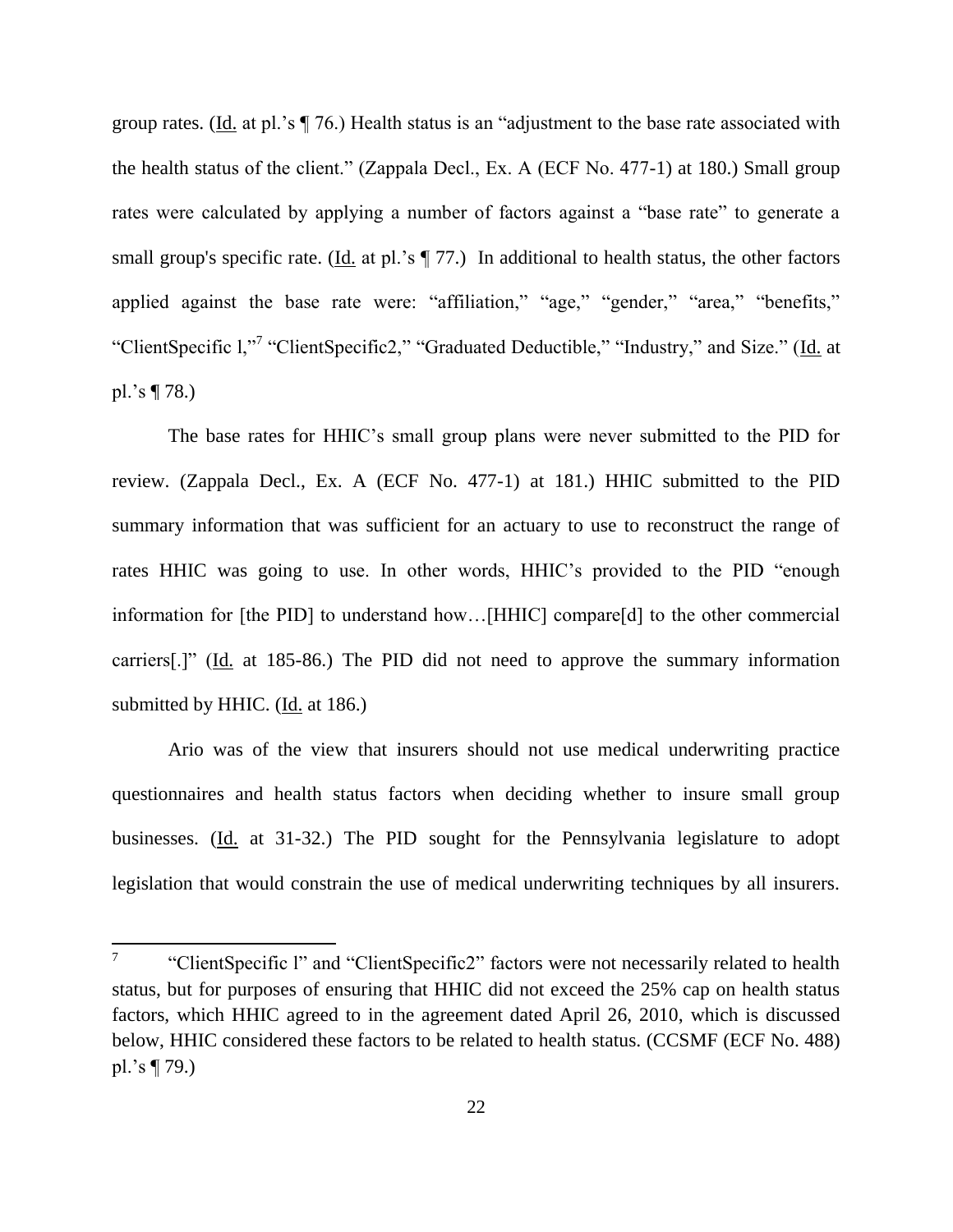(CCSMF (ECF No. 488) ¶ 104.) The PID also actively supported legislation, i.e., House Bill 746, which would make all insurance carriers subject to PID-regulation. The PID wanted to wait to approve HHIC's PPO applications until that legislation was passed and in place. (CCSMF (ECF No. 488) ¶ 107; Meyer Decl., Ex. C (ECF No. 458-3) at 35-36.)

## **G. The PID's and Highmark's Negotiations With Respect to HHIC's PPO Applications**

The PID did not have statutory authority to mandate that all commercial small group insurers comply with rating restrictions. (Id. at pl.'s ¶ 58.) Highmark's corporate representative testified that the PID commissioner was "trying to get us to concede rating provisions that we intended to deploy, and he was trying to convince us not to do that." (Id. at pl.'s ¶ 59.) By March 2010, Highmark was in discussions with the PID regarding the PID commissioner's requests that HHIC agree to some rating restrictions. (Id. at pl.'s ¶ 60.) HHIC and the PID had numerous communications in March 2010 and April 2010 with respect to the PID's requests. (Id. at pl.'s  $\P$  61.) The PID commissioner told the commercial insurers "you need to reach some agreement with me because I might let HHIC's application go forward." (Declaration of Melissa Felder Zappala ("Zappala Decl."), Ex. H (ECF No. 473-8) at 83.) The PID commissioner told HHIC: "you need to reach agreements with me because I may not let your application go forward and you won't be on a level playing field with commercials."  $(\underline{Id.})$ 

On April 1, 2010, representatives from Highmark met with representatives from the PID and the governor's office to discuss HHIC's PPO applications. (CCSMF (ECF No. 488) ¶ 105.) During that meeting, Highmark expressed its concern that: (1) it could not raise its rates enough to compensate for the increasing cost and risk to certain groups; and (2) it could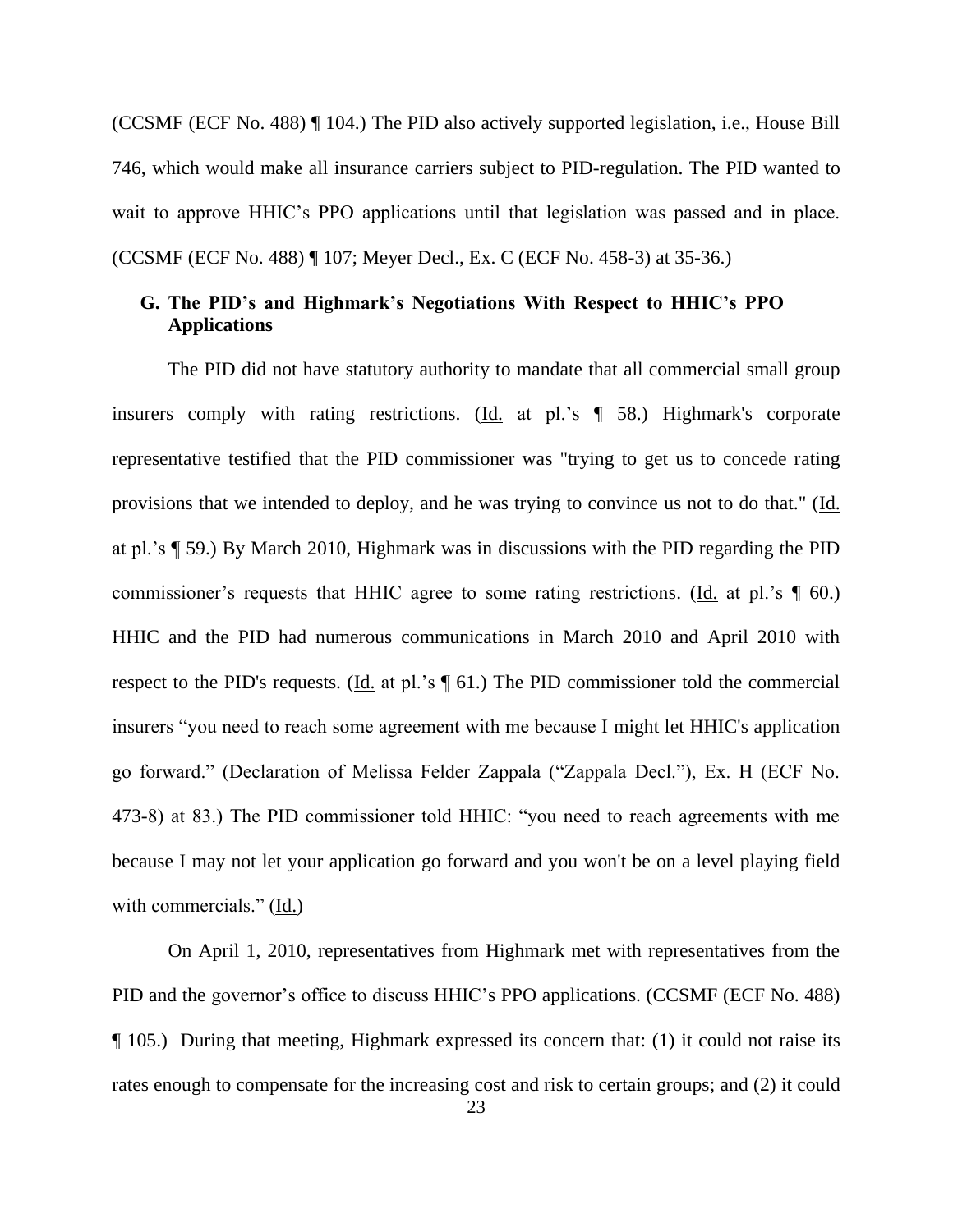not get its rates low enough to compete for new business. (Id.) Notes taken by a Highmark employee at the April 20, 2010 meeting provide that Ario stated the purpose of the meeting was to "discuss two principles." (Cashion Decl., Ex. 36 (ECF No. 462-23) at 3.) The notes reflect the following with respect to the "two principles:"

- a. To do no further harm in the market as of March 23, 2010. No movement forward on the use of medical questionnaires/medical underwriting. The only other Blue that uses medical questionnaires is Blue Cross of Northeastern Pennsylvania.
- b. The phase out of experience rating and demographic rating. And the Commissioner wants to place rate caps on the commercials. He would like to see 15%, but thinks that he can get Sam Marshall and company to agree with a start of 25% and phase in lower caps.

(Cashion Decl., Ex. 36 (ECF No. 462-23) at 3.) Highmark expressed to Ario that it desired to use the following for HHIC: (1) medical questionnaires; (2) health status for new business; (3) health status for renewals; and (4) full demographics. ( $\underline{Id}$ , at 4.) Ario told Highmark that it did "not make sense" to create HHIC in light of pending health care reform that would take place in 2014. (Id. at 3.) Highmark's notes from the April 1, 2010 meeting provide that David O'Brien, a representative from Highmark, asked Ario: "Okay, what is the bottom line here? Are you saying that you will prevent us from going downstream?" (Cashion Decl., Ex. 36 (ECF No. 462-23 at 5.) Ario responded:

Yes to be transparent. The Governor supports [this] position. He will go to the legislature and have them draft legislation to stop Highmark from using medical questionnaires. He will issue an order blocking it. Or we may have to fight in court.

(Id.) Highmark understood from the meeting that the PID would not approve HHIC's PPO application unless Highmark agreed upon certain rate limitations for HHIC. (Cashion Decl. (ECF No. 490) ¶ 52.) Regardless whether PID had the "authority" to require HHIC to agree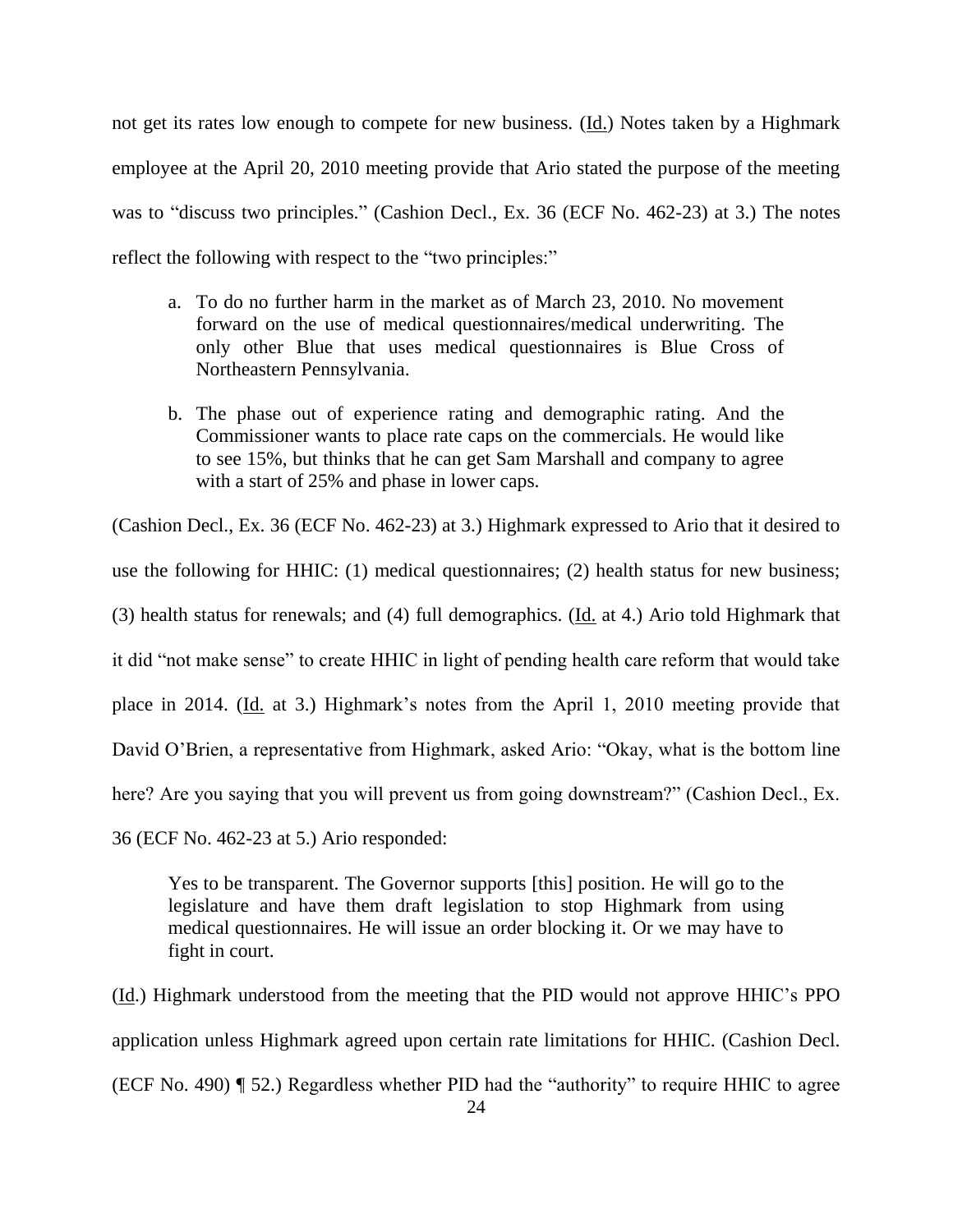to rate restrictions, HHIC claims it believed PID had the "ability" to effectively insist on such an agreement, such as by "delay[ing] .... our ability to enter the market with HHIC using these methods by withholding their approval of any of the applications." (CCSMF (ECF No. 488) at pl.'s ¶ 65.) It was unclear at the time to the PID and to Highmark whether the PID had the authority to deny HHIC's PPO application unless HHIC agreed to certain terms and conditions. (Zappala Decl., Ex. H (ECF No. 473-8) at 42-43.)

On April 20, 2010, Ario sent to Melani an email, which provided, among other things:

Last Thursday…I found out that your folks didn't think it was workable to keep the downstream company under rate regulation even if we agreed to certain parameters like the 25% rate cap. This surprised me since I had said in every discussion that the flexibility we would have with rate review was the "grease" that could make a deal, but having heard your objection, I went back to the commercials and worked out a simpler deal, which I sent to Dave later Thursday night. The essence of the deal is to lock in the 25% renewal cap for everyone, and then Highmark gets out of rate regulation for the downstream company in exchange for agreeing not to use medical underwriting on new business.

…

In conclusion, the choice is yours. You can continue working toward a deal that is very close and that will get you the downstream flexibility you want, with reasonable parameters to prevent disruption between now and 2014. Or we can play it out in a more confrontational manner, where we have to look at your downstreaming proposal with the worst case assumptions (ie. [sic] that you won't accept any of the rate constraints that other Blues might agree to and therefore that we may end up with market disruptions and ultimately may have trouble with HHS over the "unreasonable" rate increases that they are charged with addressing between now and 2014). I hope you choose the former.

(Cashion Decl., Ex. 37 (ECF No. 462-24) at 2-3.)

Highmark sent the PID commissioner a letter dated April 12, 2010, in which it offered to have HHIC, among other things, discount up to 50% from the base rate utilized by Highmark, or impose a surcharge of up to 25% above the base rate utilized by Highmark.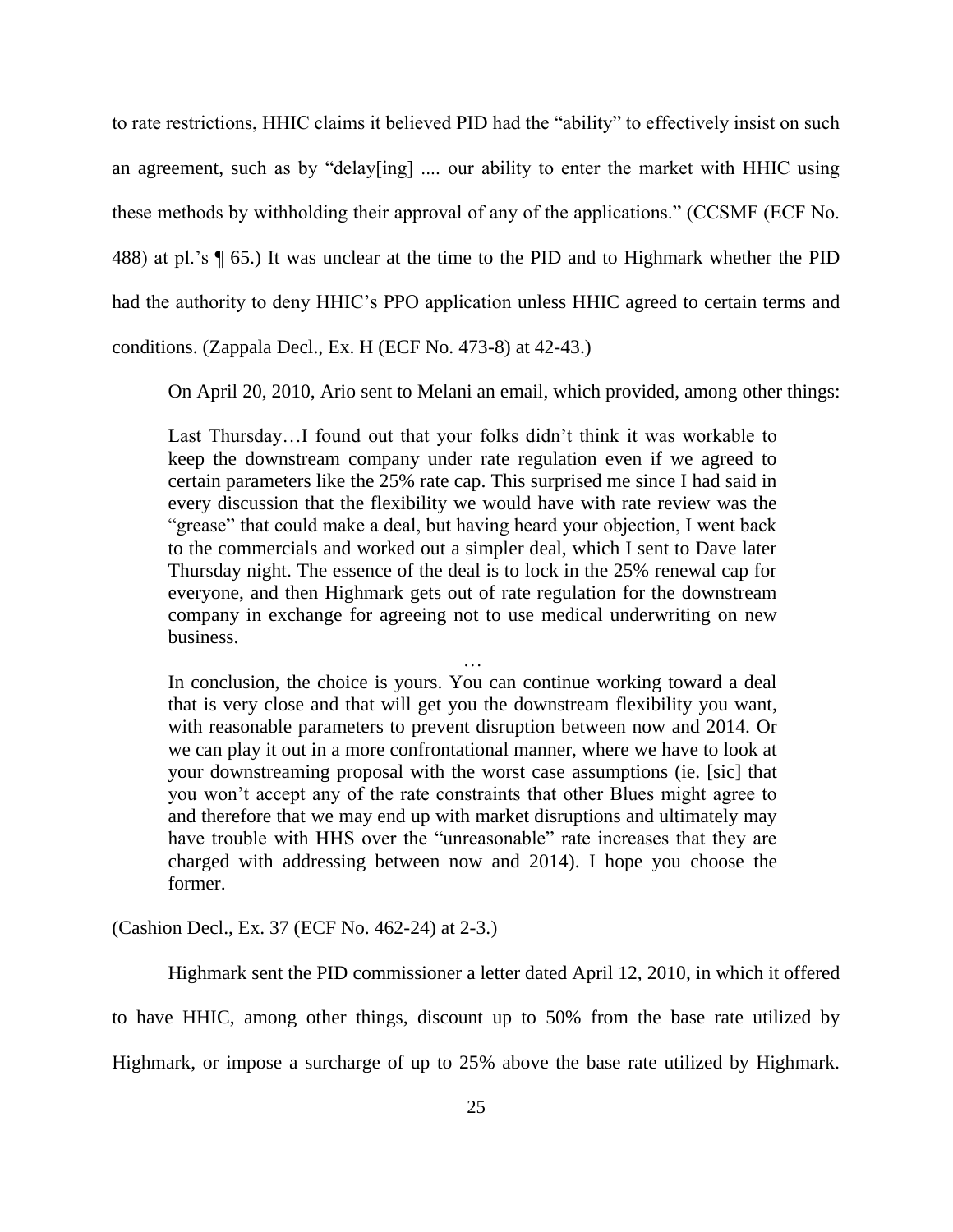(Cashion Decl., Ex. 21 (ECF No. 462-12) at 3.) Highmark proposed that: (1) HHIC could consider prior claims experience information in determining whether and how much to discount or surcharge a particular group's rates when setting renewal rates; and (2) beginning on January 1, 2011, HHIC could use medical underwriting to determine how much to charge new small groups. (CCSMF (ECF No. 488) ¶ 109.)

On April 13, 2010, the PID responded to Highmark's letter dated April 12, 2010, and identified at least two issues that "need[ed] more work." (CCSMF (ECF No. 488) ¶ 110.) The PID's letter dated April 12, 2010, provided:

[T]he letter does not provide any context as to what the real agreement is, which is for the Insurance Dept [sic] and Highmark (and other insurers as well) to work with the legislature to achieve a transition plan which is best for individuals and small businesses in Pennsylvania. The fundamentals of that plan, as discussed, are that no insurer adopt new rating practices that further segment the market between now and 2014 (the changes we would allow under paragraph 4 would be an exception to this "status quo" principle) and that rate increases be capped and ideally ramped down between now and 2014.

(Cashion Decl., Ex. 22 (ECF No. 462-13) at 2.)

On April 23, 2010, Cashion, Ario and Randy Rohrbaugh ("Rohrbaugh") of the PID held a telephone conference to discuss the issues raised by Highmark's letter dated April 12, 2010, and the PID's response dated April 13, 2010. (CCSMF (ECF No. 488) ¶ 112.) As part of the negotiations between Highmark and the PID with respect to HHIC's PPO applications, the PID informed Highmark that it would be amenable to HHIC utilizing medical underwriting after 2010, if HHIC agreed to not use the health status rating factor to increase rates by more than twenty-five percent with respect to that factor.  $(\underline{Id} \cdot \P 113.)$ 

On April 24, 2010, Cashion sent an email to Ario, among others. (Cashion Decl., Ex. 24 (ECF No. 462-13) at 2-3.) Cashion in the email expressed concerns about the flexibility of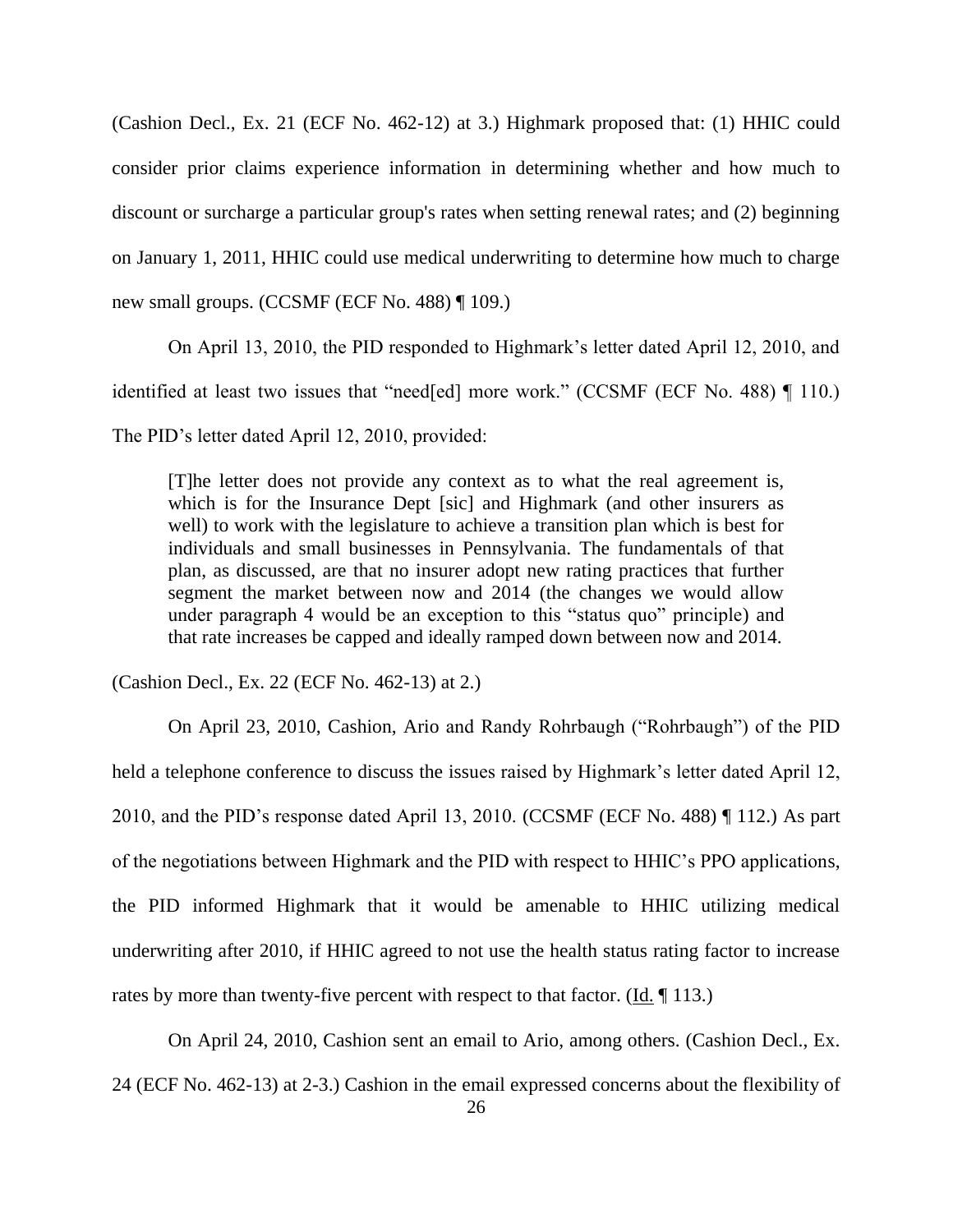the "25% cap" agreed to by Highmark and the PID.  $(\underline{Id}$  at 2.) Cashion proposed the following:

HHIC has modified the agreement letter (copy attached) to agree to a 25% cap on the portion of a small group customer's renewal rate increase that is associated with a change in the health status factor used in the customer's renewal rate calculation. This would also apply to the rates offered to small group customers transitioning from Highmark Inc. This limitation would apply until July 1, 2011 effective dates. At that time HHIC would no longer be subject to this limitation, unless the Department were able to get all of the other 8 Major Health Insurers in PA to agree to this limitation, then HHIC will also agree to continue with the limitation beyond June 30, 2011.

(Cashion Decl., Ex. 24 (ECF No. 462-13) at 2.)

On April 26, 2010, HHIC and the PID signed their agreement with respect to the

PID's approval of HHIC's PPO applications. (CCSMF (ECF No. 488) ¶ 115.) The April 26,

2010 agreement is entitled "CONFIDENTIAL" and provides:

This constitutes Notice pursuant to Section 707 of the Pennsylvania Right-to-Know Law that this Letter contains Trade Secret and/or Confidential Proprietary Information. Therefore, Highmark Inc. or HM Health Insurance Company must, prior to the release of any portion of this Letter, be notified of any request by a third party for access to this document, and the Trade Secret and/or Confidential Proprietary Information identified by Highmark Inc. or HM Health Insurance Company should be redacted before release.

(ECF No. 462-16 at 2.) The agreement provided that the PID and DOH would approve

HHIC's PPO application and individual conversion product filing, including the associated rates. (Id.) In exchange for these approvals, HHIC agreed to "limit the rate increases for renewing small group customers," including those that chose to transition from Highmark to HHIC, "for adjustments associated with health status." (Id. ¶ 116.) Specifically, "for any renewal rate increase, ... the portion of the renewal rate increase determined by a change in the given small group customer's health status factor used in HHIC's rate making formula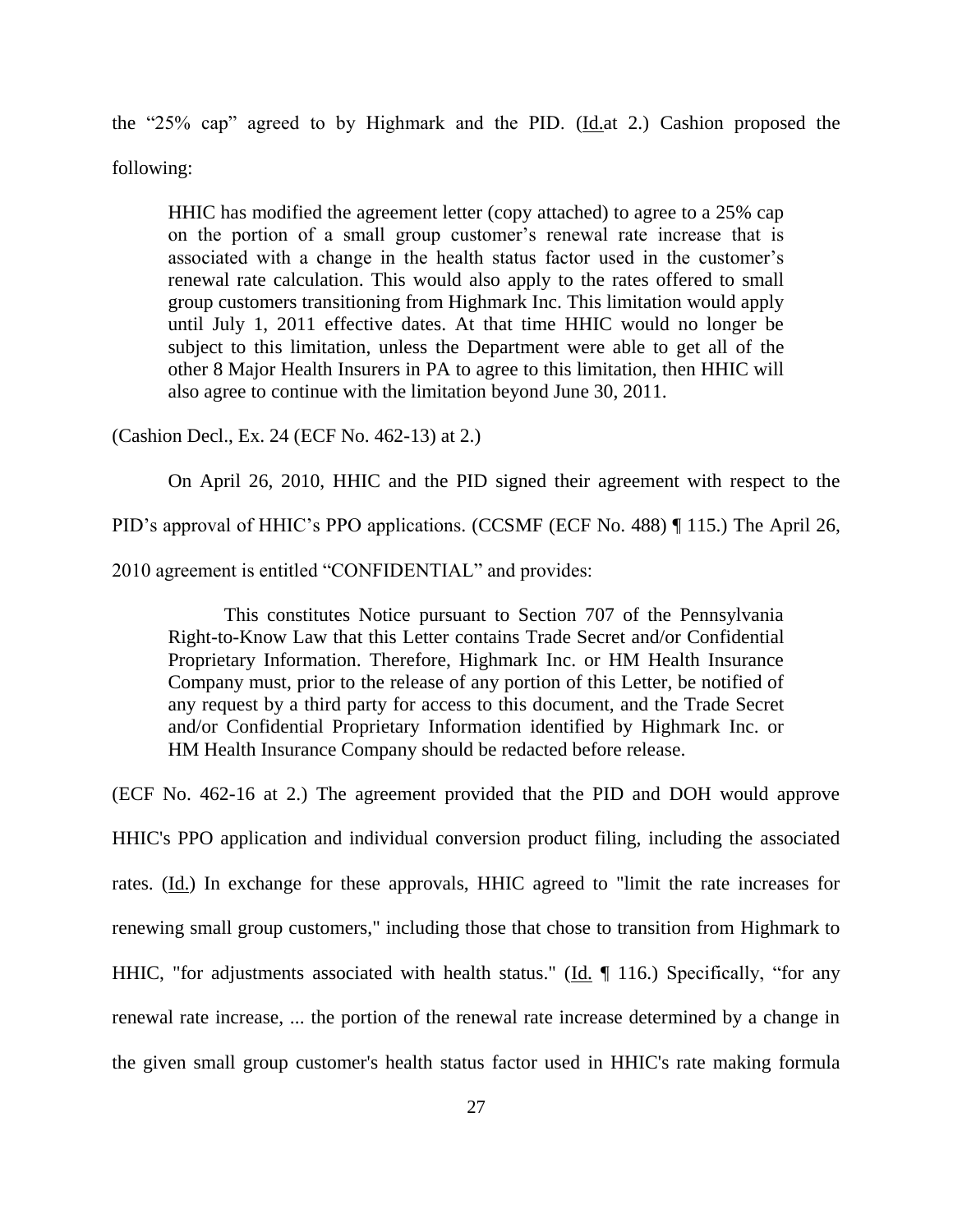will be limited to no more than 25%" for all policies with an effective date from July 1, 2010, until July 1, 2011. (Id.) HHIC agreed that the 25% cap could remain in place after July 1, 2011, if the PID secured agreement from HHIC's commercial competitors that they would also accept the 25% cap. (Id. ¶ 117.) HHIC agreed that it would not use medical questionnaires for small group policies with effective dates from July 1, 2010, until July 1, 2011, and that it would not use "health status factors" for new small group policies from July 1, 2010, until July 1, 2011. ( $\underline{Id}$ .  $\P$  118.) Although HHIC did not have the right to use "health status factors" until July 1, 2011, the PID permitted HHIC to seek PID approval for its use of "health status factors" starting as early as January 1, 2011. (Id. ¶ 119.) The PID did not place any limits on HHIC's ability to adjust factors other than the health status factor. (Zappala Decl., Ex. A (ECF No. 477-1) at 187.) On April 26, 2010, the PID and DOH provided HHIC a joint letter approving HHIC's PPO application. (CCSMF (ECF No. 488) ¶ 120.)

### **H. The PID's follow-up to Highmark and HHIC about the questionnaire**

On June 18, 2010—after HHIC and the PID reached an agreement with respect to HHIC's PPO applications—Highmark sent to the PID its response to the follow-up questions to the questionnaire dated March 31, 2010. (Cashion Decl., Ex. 31 (ECF No. 462-19) at 2.) Highmark explained to the PID via a letter dated June 18, 2010, that it was "unable to provide a complete response of behalf of HHIC" because:

HHIC had not yet made final decisions regarding specific rating factors and ranges it would utilize for HHIC's small group business…[and] was, at that point in time, in the midst of discussion with the [PID]…regarding the business and rating practices HHIC would implement when it would begin to offer products in Pennsylvania.

(Id.)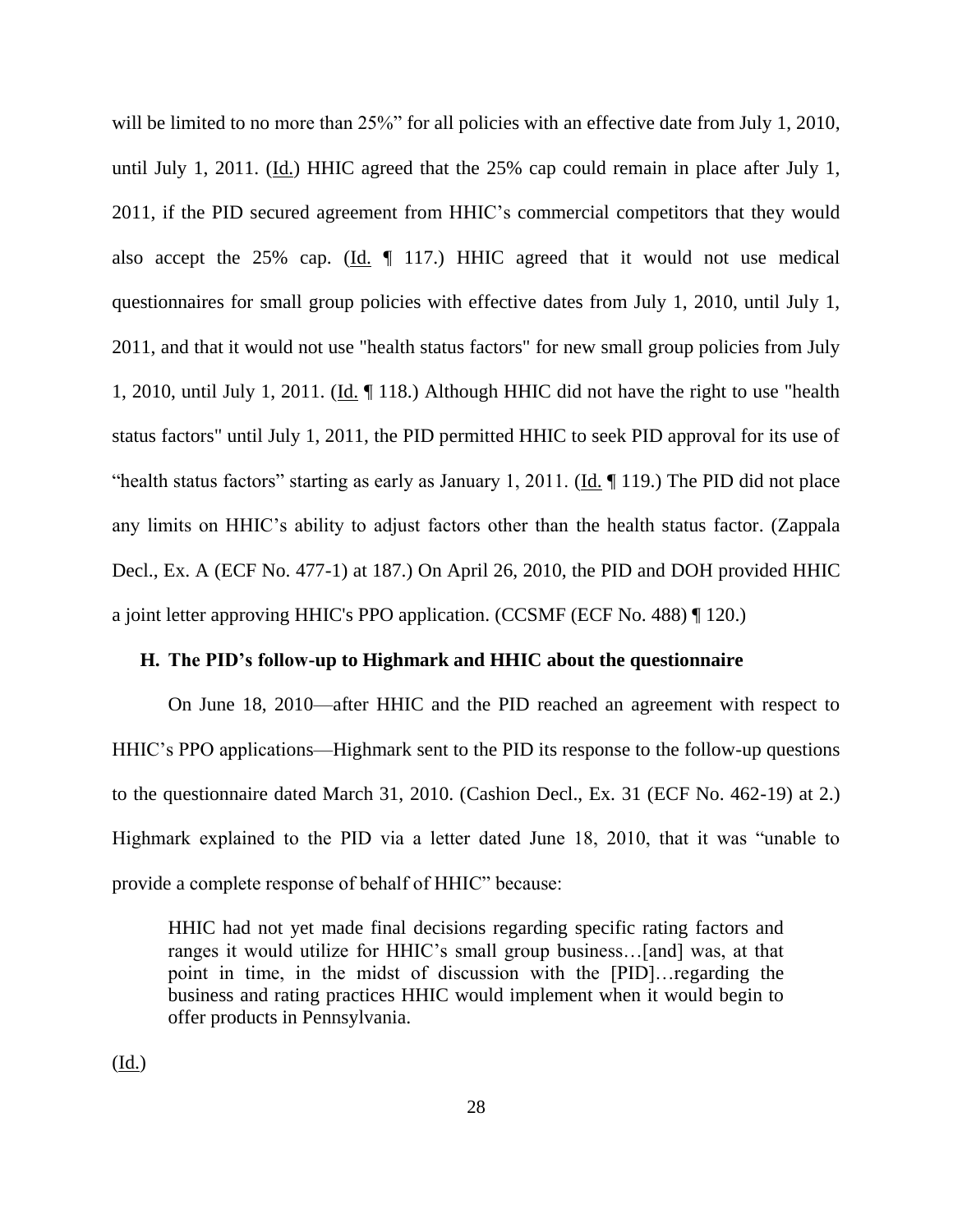The parties dispute whether the questionnaire related to HHIC's PPO applications. (CCSMF (ECF No. 488) at pl.'s ¶ 81.) Christopher Monahan ("Monahan"), who was the director of the PID's Bureau of Market Actions at the time the questionnaire was received by Highmark, testified during his deposition that:

- he first reviewed the questionnaire in preparation for his deposition in this case (Zappala Decl., Ex. F (ECF No. 477-6) at 19);
- "when [his]…unit would conduct studies, [it]…would ask for information" (id. at 20);
- he "believe[d]...[the] information requested [in the questionnaire] was requested as part of an analysis study of the industry" (id.);
- the PID via the questionnaire was "looking for multiple use [sic] of information" (id. at 21);
- he could not recall whether the questionnaire "was limited to just HHIC" or if the PID was "asking other insurance companies the same or similar questions" (id. at 21-22);
- $\theta$  the kind of study associated with the kind of questionnaire at issue in this case "typically were aimed at industries not a particular company" (id. at 22);
- he knew "with a certain level of certainty that  $[the PID] \dots$ never conduct $[s]$ studies on just a target entity....It's more of how is the industry handling changes to law or issues in [the]…market space" (id.);
- although he could not "guarantee [it]," it would be a "fair statement" that the "medical questionnaire rating factor analysis was most likely broader than just Highmark or HHIC" (id. at 22-23);
- he was not aware, i.e., he had no recollection, whether the questionnaire was "related to Highmark/HHIC's application for a PPO plan" (id. at 27);
- his "area of enforcement doesn't deal with PPO applications or approvals or anything like that" (id.);
- in March 2010, he would not have been involved in reviewing a PPO application (id.);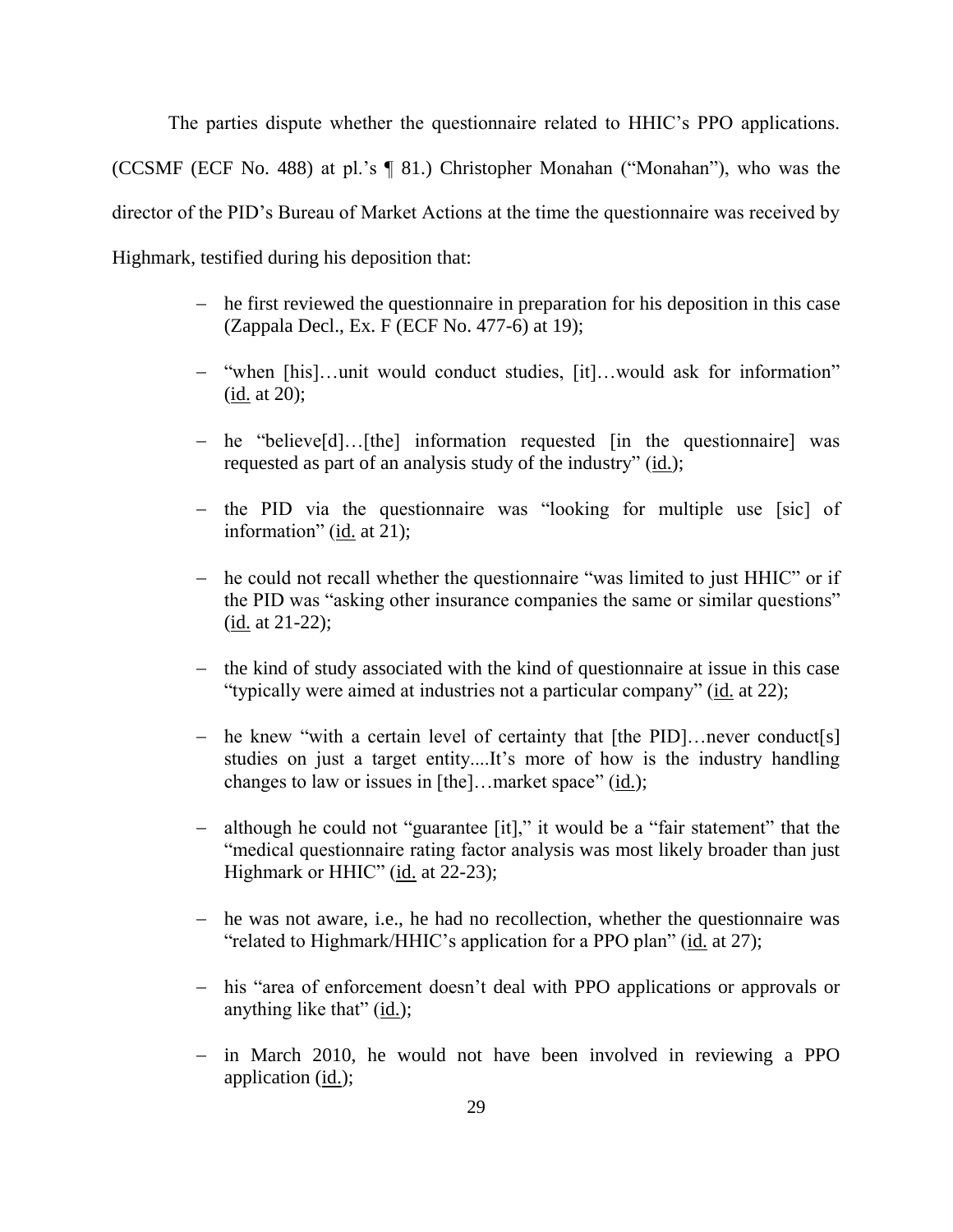- based upon his review of the questionnaire, he did not "see anything linking [i]t to a PPO application"  $(id.);$
- it is his understanding that the questionnaire "was a project separate and apart from any application process[,]" and "[t]he entire study whatever the questions may have been were not part of, at least from [his]…awareness, of any PPO application process" (id.);
- he was not the "individual within PID that Highmark would approach for help in passing a law;" (id. at 41);
- he was not the "right individual" to testify "about whether some part of PID was regulating or attempting to regulate HHIC's rates" (id. at 41); and
- he did not know whether "there was any effort to regulate HHIC's rates or use of a medical questionnaire" (id. at 42.)

Ario testified in his deposition that: "the PID used some of the information it got in its questionnaire to support some of the legislative initiatives it was trying to pass or supporting in the legislature to basically level the playing field in the small group marketplace." (Zappala Decl., Ex. H (ECF No. 477-8) at 91.)

The April 26, 2010 agreement did not prevent HHIC from raising a small group customer's rate more than 25% based on other non-health status factors or impose any restrictions on HHIC's ability to raise or lower rates based upon non-health status factors. (CCSMF (ECF No. 488) pl.'s ¶¶ 83-84.) Pursuant to the agreement, HHIC was not required to first receive the approval of the PID with respect to its actual rates. (Cashion Decl., Ex. 25 (ECF No. 462-16).) Ario testified at his deposition that the PID retained authority "to ask specific questions about a specific case." (Zappala Decl., Ex. H (ECF No. 473-8) at 57.) Ario explained: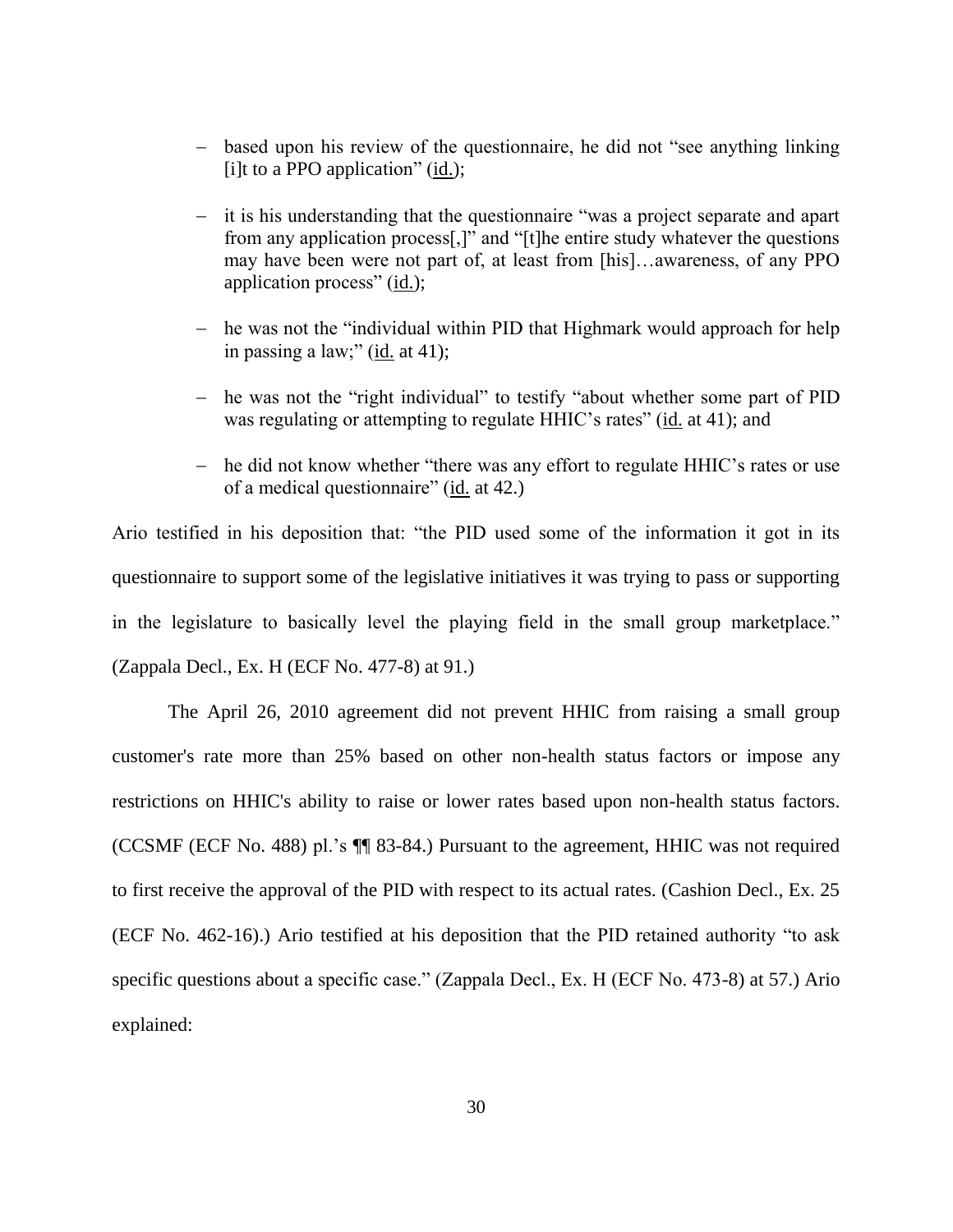They could never just say we're not telling you anything, but they didn't necessarily have to give us all the information either. And they certainly couldn't take one case and say, because we've got one case now, we want you to show us everything that you've done as if you had filed the rates with us originally for the whole block of business we're talking about. It would be a surgical kind of disclosure.

(Id.) Ario agreed that the PID's authority with respect to HHIC's actual rates could be described as the authority to investigate "the rates charged on the back end if PID received complaints." ( $\underline{Id}$ , at 58.)

The PID—prior to rates being charged to consumers—did not review or approve the total rates charged to small groups by HHIC. (CCSMF (ECF No. 488) pl.'s ¶ 86.) The PID could not "determine, before rates [were] used, if the proposed rate increases [were]...excessive, inadequate, or unfairly discriminatory." (Zappala Decl., Ex. K (ECF No.) 477-11) at 5.)

### **I. Highmark's and HHIC's conduct beginning on July 1, 2010**

Because HHIC was a for-profit entity, HHIC—if approved as a PPO—was not required to file any base rates or base formulas for small group health insurance products with the PID until March 21, 2012. (Id. at pl.'s  $\P$  19.) HHIC filed rates only for its individual conversion product and a dental plan. (Id. at pl.'s ¶ 74.) Starting with renewals on July 1, 2010, Highmark did not offer health insurance options to small groups (other than its Medicare complement product). (CCSMF (ECF No. 488) ¶ 121.) During the next renewal period following July 1, 2010, small groups were able to choose a new policy through HHIC, or choose to purchase an HMO product from Keystone Health Plan West, Inc. or plans provided by other insurance companies offering small group plans in Western Pennsylvania. (Id. ¶ 122.) After June 2011, Highmark did not have any active small group policies other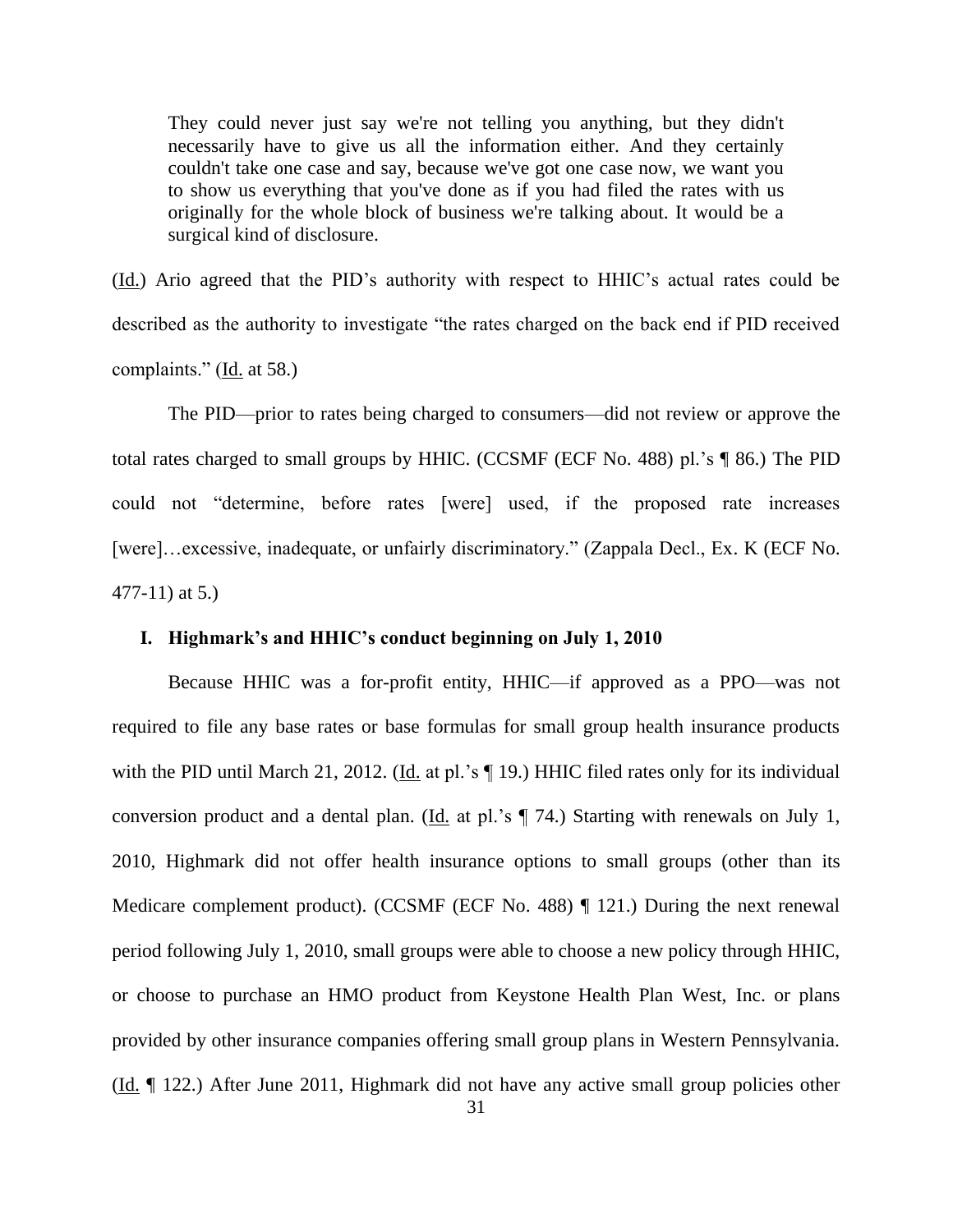than its Medicare complement product. ( $\underline{Id}$ . [123.) Highmark did not convert any policy from Highmark to HHIC unless the small group itself had elected to do so during its renewal period. (Id. ¶ 124.) Highmark did not take any action in the marketplace relating to its plan of withdrawal until the PID confirmed that it had reviewed the plan or withdrawal. (Id. 125.) HHIC did not take any action in the marketplace relating to its new PPO product application until the PID and DOH approved the action. (Id. ¶ 126.)

#### **J. Plaintiffs' Allegations in the Third Amended Complaint**

In the third amended complaint, Cole's Wexford alleges that Highmark, the largest health insurance provider in Western Pennsylvania, engaged in a conspiracy with UPMC, the largest provider of medical care in that same region, to monopolize their respective markets. (CCSMF (ECF No. 488) pl.'s ¶ 1.) Cole's Wexford alleges that, beginning in 2002, UPMC agreed to protect Highmark's dominant market position by, among other things: curtailing the extent to which UPMC offered its own insurance coverage that would have competed with Highmark; refusing to make its complete network available to competing health insurers; and refusing to sell its insurance subsidiary to actual or potential competitors of Highmark. In exchange, Highmark, among other things, agreed to stop supporting the West Penn Allegheny hospital system, i.e., UPMC's principal competitor for the provision of health care services in Western Pennsylvania, and to drop its "Community Blue" insurance coverage, which offered lower-cost insurance options that used West Penn Allegheny's network. (Id. at pl.'s ¶ 2.) Cole's Wexford alleges that beginning on July I, 2010, Highmark migrated its small group customers to HHIC, which was a for-profit subsidiary of Highmark and whose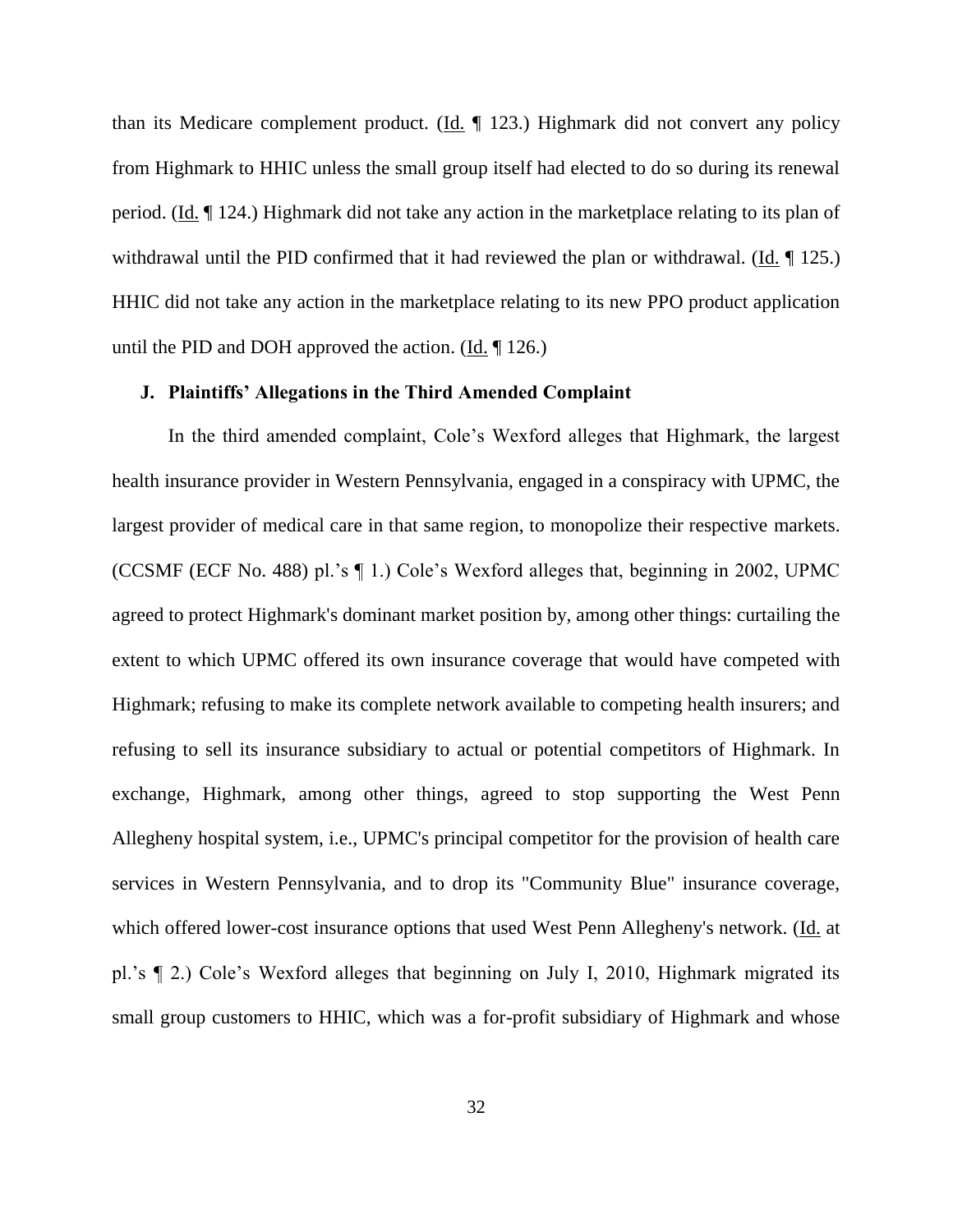premiums were not required to be filed with, reviewed by, or approved by the PID until March 21, 2012. (Id. at pl.'s [ 3.)

### **IV. Standard of Review**

Summary judgment is appropriate if the record shows that there is no genuine dispute with respect to any material fact and the movant is entitled to judgment as a matter of law. FED. R. CIV. P. 56(a). The mere existence of a factual dispute, however, will not necessarily defeat a motion for summary judgment. Only a dispute over a material fact—that is, a fact that would affect the outcome of the suit under the governing substantive law—will preclude the entry of summary judgment. Anderson v. Liberty Lobby, Inc., 477 U.S. 242, 248 (1986). Even then, the dispute over the material fact must be genuine, such that a reasonable jury could resolve it in the nonmoving party's favor. Id. at 248–49.

In deciding a summary judgment motion, a court must view the facts in the light most favorable to the nonmoving party and must draw all reasonable inferences, and resolve all doubts, in favor of the nonmoving party. Liberty Lobby, 477 U.S. at 255; Wishkin v. Potter, 476 F.3d 180, 184 (3d Cir. 2007); Doe v. Cnty. of Centre, PA, 242 F.3d 437, 446 (3d Cir. 2001); Woodside v. Sch. Dist. of Phila. Bd. of Educ., 248 F.3d 129, 130 (3d Cir.2001); Heller v. Shaw Indus., Inc., 167 F.3d 146, 151 (3d Cir. 1999). A court must not engage in credibility determinations at the summary judgment stage. Simpson v. Kay Jewelers, Div. of Sterling, Inc., 142 F.3d 639, 643 n.3 (3d Cir. 1998).

One of the principal purposes of summary judgment is to isolate and dispose of factually unsupported claims or defenses. Celotex Corp. v. Catrett, 477 U.S. 317, 323–24 (1986). The summary judgment inquiry asks whether there is a need for trial—"whether, in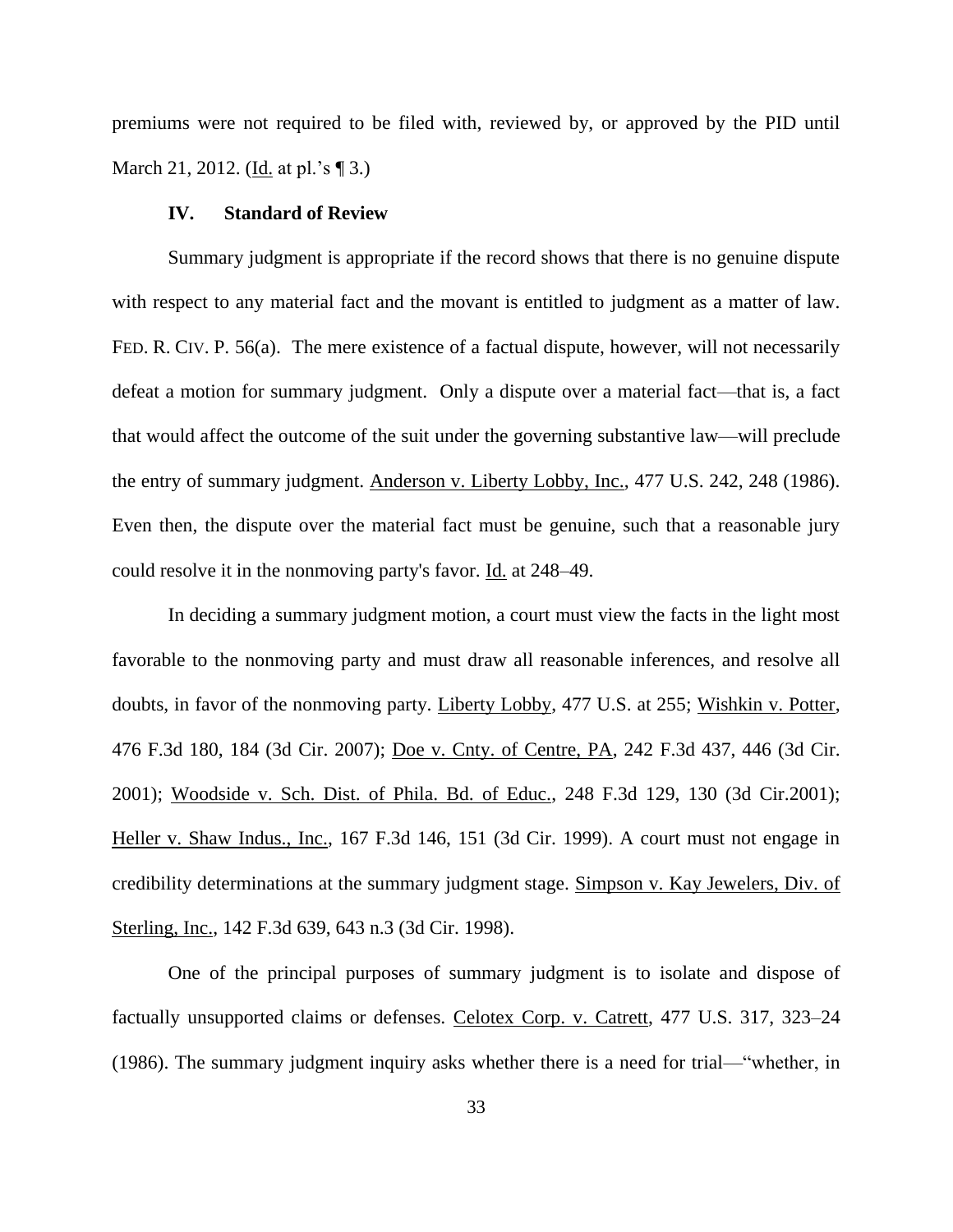other words, there are any genuine factual issues that properly can be resolved only by a finder of fact because they may reasonably be resolved in favor of either party." Liberty Lobby, 477 U.S. at 250. In ruling on a motion for summary judgment, the court's function is not to weigh the evidence or to determine the truth of the matter, but only to determine whether the evidence of record is such that a reasonable jury could return a verdict for the nonmoving party. Reeves v. Sanderson Plumbing Prods., Inc., 530 U.S. 133, 150–51 (2000) (citing cases); Liberty Lobby, 477 U.S. at 248–49.

The burden of showing that no genuine issue of material fact exists rests initially on the party moving for summary judgment. Celotex, 477 U.S. at 323; Aman v. Cort Furniture Rental Corp., 85 F.3d 1074, 1080 (3d Cir. 1996). The moving party may satisfy its burden either by producing evidence showing the absence of a genuine issue of material fact or by demonstrating that there is an absence of evidence to support the nonmoving party's case. Marten v. Godwin, 499 F.3d 290, 295 (3d Cir. 2007) (citing Celotex*,* 477 U.S. at 325). A defendant who moves for summary judgment is not required to refute every essential element of the plaintiff's claim; rather, the defendant must only point out the absence or insufficiency of plaintiff's evidence offered in support of one or more those elements. Celotex, 477 U.S. at 322–23. Once the movant meets that burden, the burden shifts to the nonmoving party to "set forth specific facts showing that there is a genuine issue for trial" and to present sufficient evidence demonstrating that there is indeed a genuine and material factual dispute for a jury to decide. FED. R. CIV. P. 56(e); see Liberty Lobby, 477 U.S. at 247–48; Celotex, 477 U.S. at 323–25. If the evidence the nonmovant produces is "merely colorable, or is not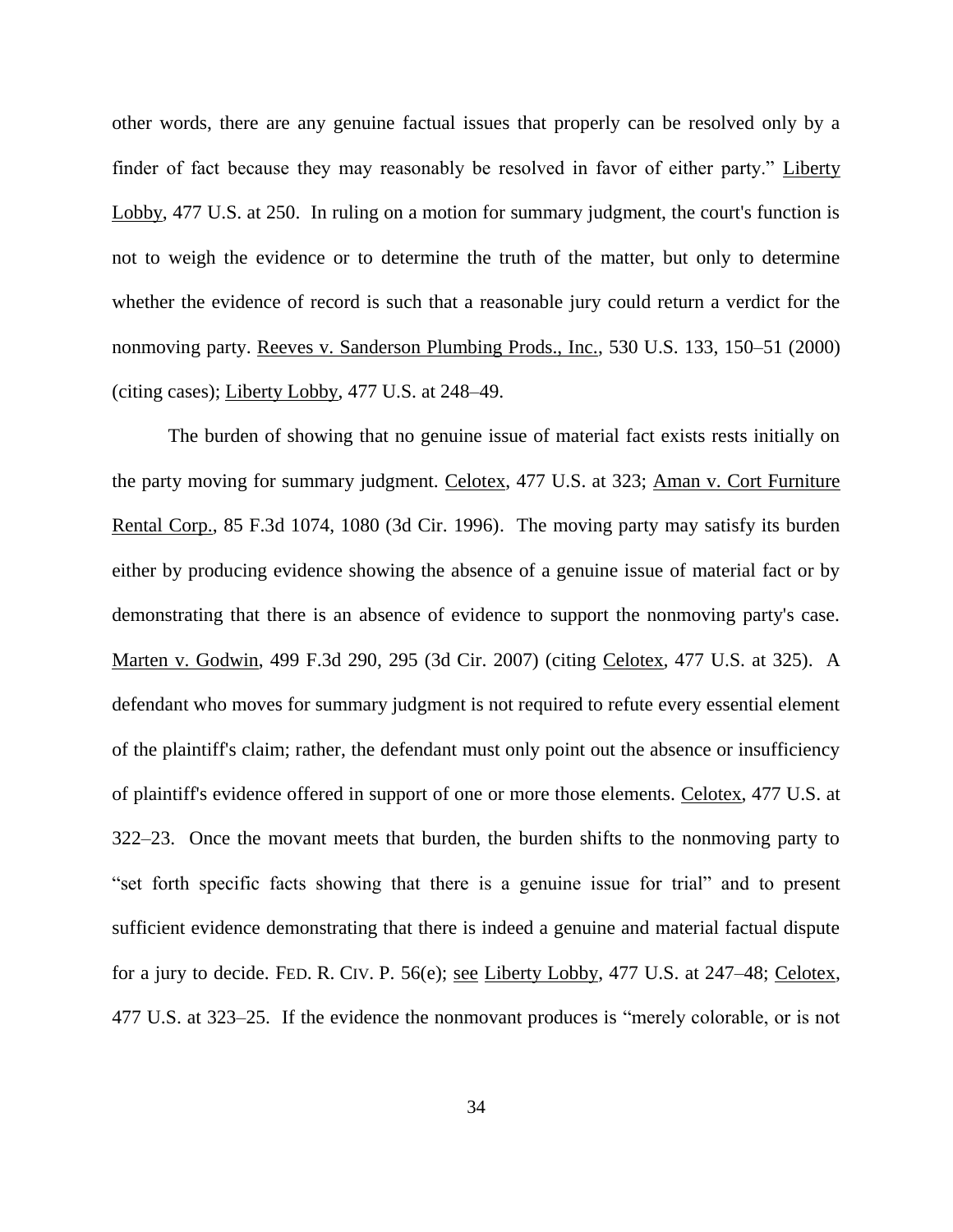significantly probative," the moving party is entitled to judgment as a matter of law. Liberty Lobby, 477 U.S. at 249.

The nonmoving party must "do more than simply show that there is some metaphysical doubt as to the material facts." Matsushita Elec. Indus. Co. v. Zenith Radio Corp., 475 U.S. 574, 586 (1986). To survive summary judgment, the nonmoving party must "make a showing sufficient to establish the existence of [every] element essential to that party's case, and on which that party will bear the burden of proof at trial." Celotex, 477 U.S. at 322. Furthermore, "[w]hen opposing summary judgment, the non-movant may not rest upon mere allegations, but rather must 'identify those facts of record which would contradict the facts identified by the movant.' " Corliss v. Varner, 247 Fed.Appx. 353, 354 (3d Cir. 2007) (quoting Port Auth. of N.Y. and N.J. v. Affiliated FM Ins. Co., 311 F.3d 226, 233 (3d Cir. 2002)).

#### **V. Analysis**

The measure of damages set forth by plaintiff in the third amended complaint is the difference between the "unregulated" rates HHIC charged plaintiff from July 1, 2010, through March 21, 2012, and rates that HHIC would have charged the plaintiff but-for the alleged UPMC-Highmark conspiracy. Highmark argues in its motion for summary judgment that under the Noerr-Pennington doctrine it is immune from any liability for causing that injury. (ECF No. 460 at 12.) Highmark explains it "could not (and did not) offer any products through HHIC until the Commonwealth (including both the PID and DOH) approved its application to offer small group products through HHIC." (Id.) According to Highmark, under those circumstances, Noerr-Pennington bars plaintiff's claims in this case.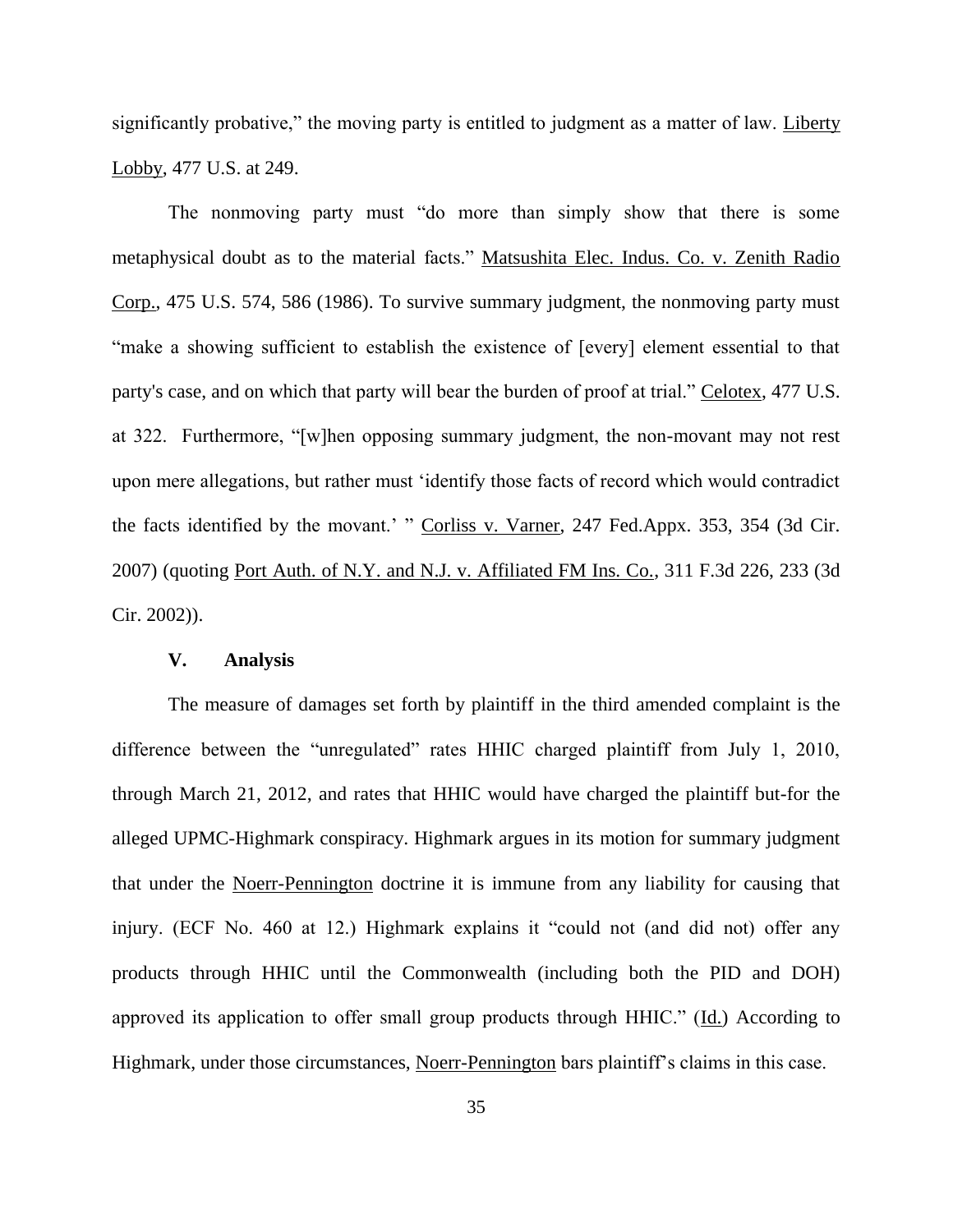Plaintiff argues that it does not seek damages based upon the PID's approval of HHIC's PPO applications; rather, plaintiff seeks damages based upon Highmark's role in the alleged UPMC-Highmark conspiracy, which is not the direct result of any governmental action. According to plaintiff, "[t]he granting of the PPO Application merely made it possible for Plaintiff to recover the damages it suffered," which is "not sufficient to trigger the Noerr-Pennington doctrine." (ECF No. 474 at 5.) Secondly, plaintiff argues that Highmark did not engage in petitioning conduct falling within the ambit of the Noerr-Pennington doctrine. (Id. 474 at 14.)

Highmark also argues that—at the very least—it is entitled to summary judgment with respect to plaintiff's claims for alleged damages arising between July 1, 2010, and June 30,  $2011$ ,<sup>8</sup> because it had to "seek and obtain approval from the PID for the rates that HHIC charged during those 12 months." (ECF No. 460 at 15.) Highmark argues that it is, therefore, immune from any liability for charging those regulated rates under the Noerr-Pennington doctrine and because those rates were regulated by the PID, they cannot form the basis of antitrust damages under the filed rate doctrine. (Id.) Plaintiff argues in response that—at a minimum—"there is a dispute of material fact as to whether the PID 'reviewed and approved' HHIC's rates," which prevents the entry of summary judgment on plaintiff's claims arising between July 1, 2010, and June 30, 2011, based upon either the filed rate doctrine or the Noerr-Pennington doctrine. (Id. at 17-19.)

<sup>8</sup> <sup>8</sup> As discussed above, HHIC—pursuant to the agreement dated April 26, 2010—agreed to certain limitations with respect to its small group rates charged during this time period. (CCSMF (ECF No. 488) ¶¶ 115-20.) HHIC's small group rates were not statutorily required to be filed with the PID during that timeframe. 40 PA. CONS. STAT. § 3803(d) (2010).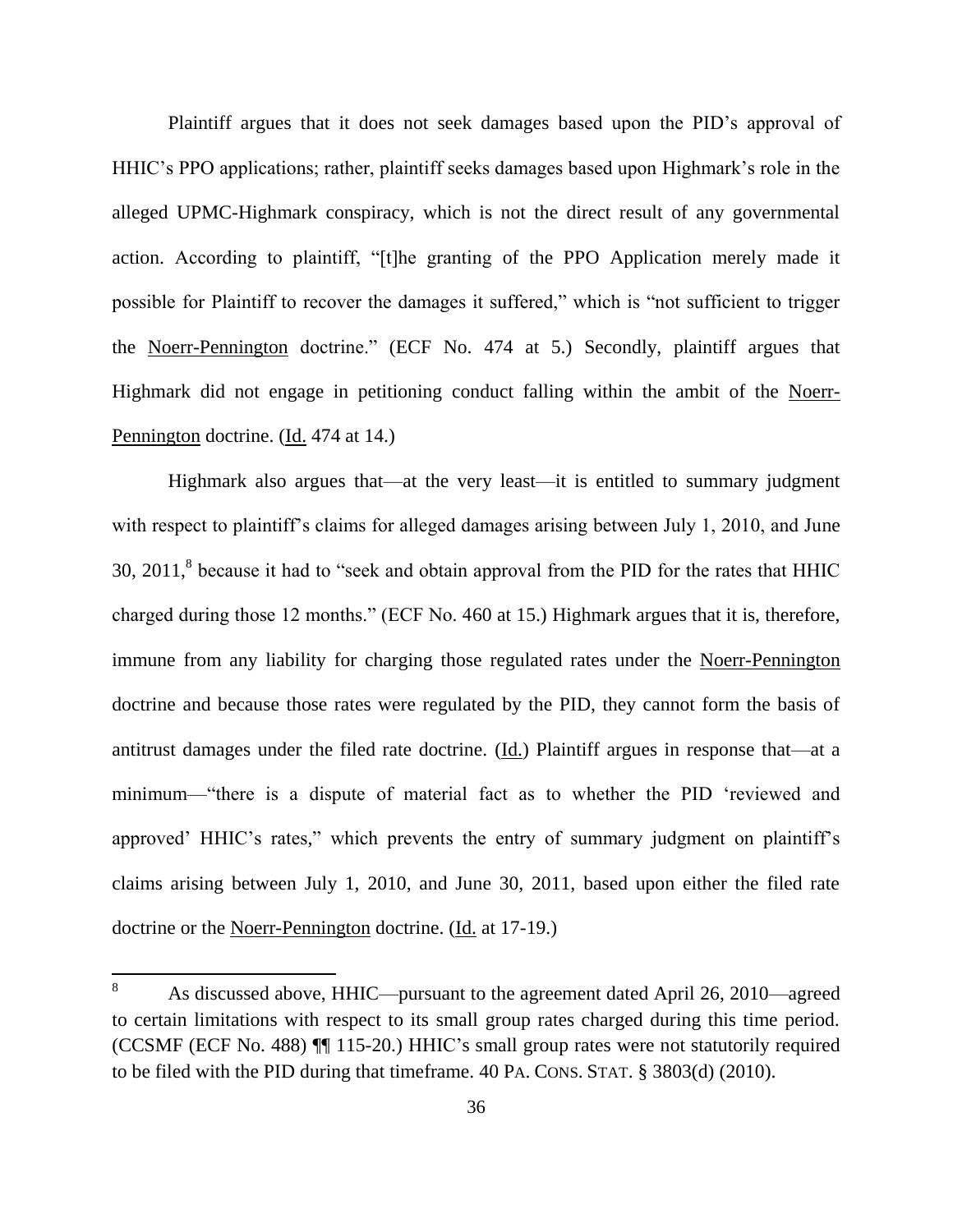Each of the parties' arguments, the evidence of record related to those arguments, and the applicable law will be addressed below.

#### **A. The Noerr-Pennington Doctrine**

Individuals and corporations, or combinations thereof, who devise monopolies or other restraints on trade and competition are subject to liability under various antitrust laws, including the Sherman Act. The Noerr-Pennington doctrine limits that liability when an anticompetitive restraint or commercial environment is the product of "valid governmental action" rather than solely the conduct of private actors. E. R.R. Presidents Conference v. Noerr Motor Freight, Inc., 365 U.S. 127, 136 (1961). When market participants attempt to influence the government to enact laws, regulations, or policies that produce anticompetitive effects, they are exempt from antitrust liability when government activity directly causes the alleged injuries. Id. The Noerr-Pennington doctrine is "rooted in the [Petition Clause<sup>9</sup> of the] First Amendment and fears about the threat of [antitrust] liability chilling political speech." A.D. Bedell Wholesale Co. v. Philip Morris Inc., 263 F.3d 239, 250 (3d Cir. 2001). This immunity prevents antitrust laws from intruding upon the ability of individuals and groups to participate in the activities of government, advocate desired changes, and contribute to the marketplace of ideas. The basic tenets of Noerr-Pennington immunity are established in the trilogy of Noerr, United Mine Workers of America v. Pennington, 381 U.S. 659 (1965), and California Motor Transit Co. v. Trucking Unlimited, 404 U.S. 508 (1972).

<sup>&</sup>lt;sup>9</sup> "Congress shall make no law . . . abridging . . . the right of the people . . . to petition the government for a redress of grievances." U.S. CONST. AMEND. I.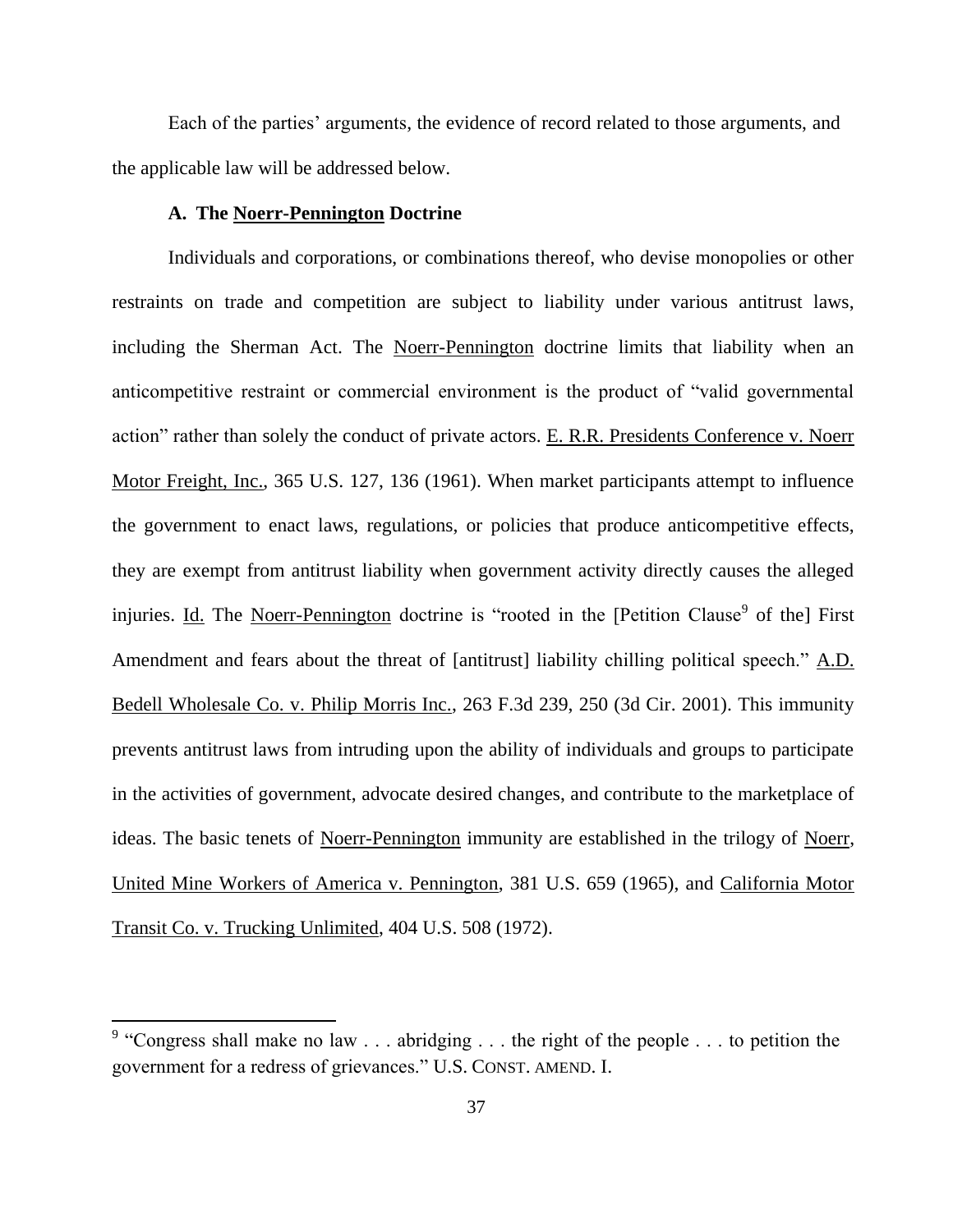In Noerr, a group of railroad companies launched a publicity campaign aimed at discrediting trucking companies that they competed with for business in long-distance freight. Noerr, 365 U.S. at 129. The trucking companies alleged a conspiracy directed at "creat[ing] an atmosphere of distaste for the truckers among the general public," and depriving them of significant business by successfully persuading the Governor of Pennsylvania to veto a bill that would have allowed truckers to carry heavier loads on state roads. Id. at 129-30. The Supreme Court held that such campaigns to influence legislation do not violate the Sherman Act. Id. at 145. The Court distinguished actions typically held to violate the Sherman Act, such as "pricefixing agreements, boycotts, [and] market-division agreements," from "two or more persons [associating] together in an attempt to persuade the legislature or the executive to take particular action with respect to a law that would produce a restraint or a monopoly." Id. at 136. The Court recognized that "[i]t is neither unusual nor illegal for people to seek action on laws in the hope that they may bring about an advantage to themselves and a disadvantage to their competitors." Id. at 139. The Court rejected extending antitrust liability for advocacy directed at government by reason of "the [constitutional] right of the people to inform their representatives in government of their desires with respect to the passage or enforcement of laws." Id. The Court explained that imposing antitrust liability for petitioning government, even for advocating laws and policies with intended anticompetitive effects, is "depriv[ing] the government of a valuable source of information and, at the same time, depriv[ing] the people of their right to petition in the very instances in which that right may be of the most importance to them." Id.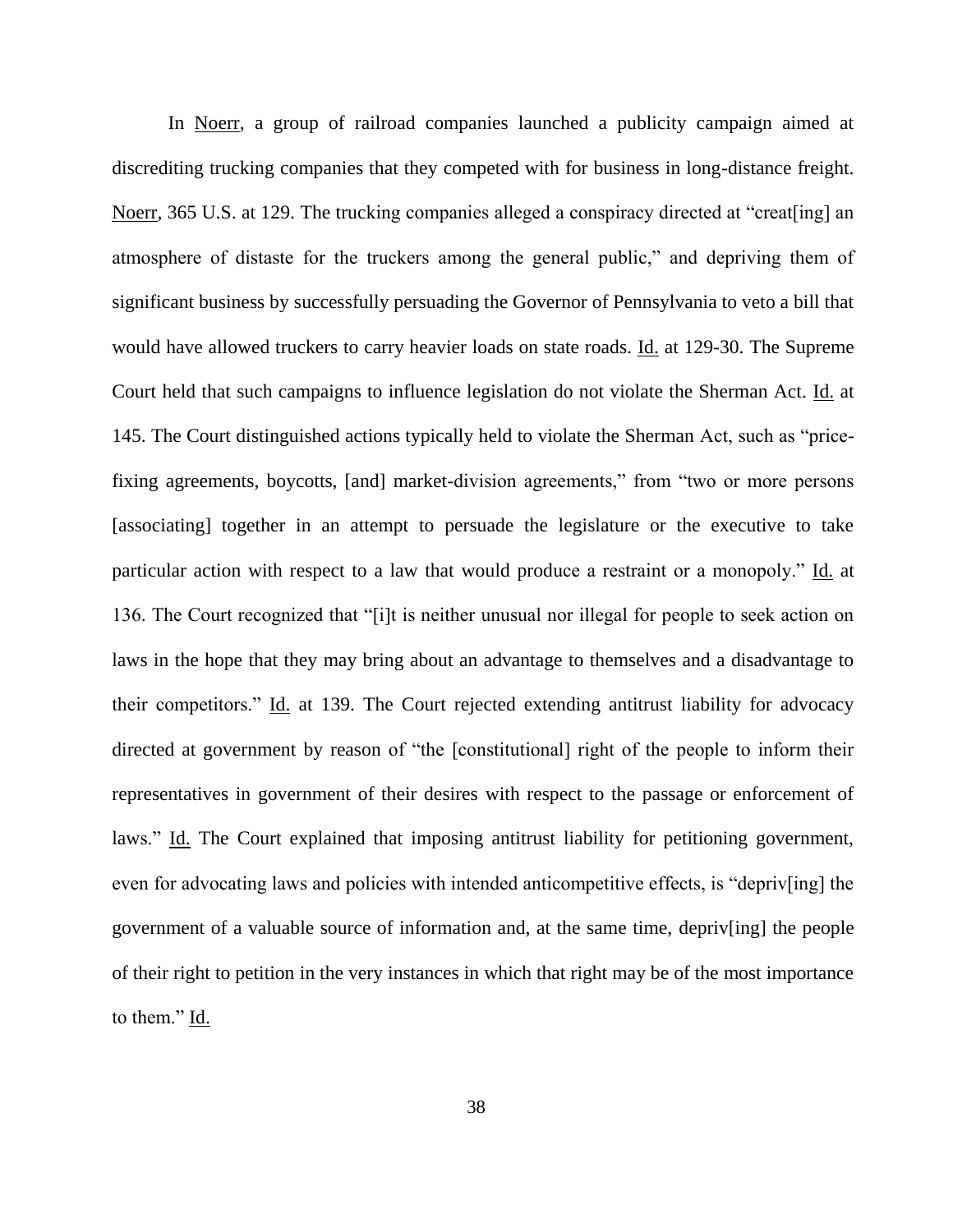Pennington involved a wage agreement between a miners' union and companies that provided coal to the Tennessee Valley Authority ("TVA"). Pennington, 381 U.S. at 659-60. A provision in that agreement called for the coal companies to pay royalties to the union's retirement fund. Id. at 659. The union sued the coal companies when they withheld some royalty payments. Id. at 659. The coal companies, in a counterclaim, alleged that the union, colluding with other large coal companies, negotiated the wages in this Department of Laborapproved agreement to be so high as to effectively exclude smaller coal companies from TVA contracts. Id. at 660. The Court criticized the lower courts' inadequate consideration of Noerr in evaluating this counterclaim. Id. at 669-71. The Court held that damages were unwarranted for alleged injuries stemming from the agreement's wages because the Secretary of Labor participated in the wage negotiations and approved the final agreement. Id. The Court explained: "Joint efforts to influence public officials do not violate the antitrust laws even though intended to eliminate competition. Such conduct is not illegal, either standing alone, or as part of a broader scheme itself violative of the Sherman Act." Id. at 670. The Court held that the actions of the union and coal companies did not violate the Sherman Act; rather, the action setting the wages was that of "a public official who is not claimed to be a co-conspirator." Id. at 671.

In California Motor, a highway carrier initiated proceedings with a state regulatory agency to defeat a competing carrier's operating rights in that state. California Motor, 404 U.S. at 509, 511. The affected carrier alleged a "concerted action" to initiate those proceedings to preserve an anticompetitive advantage in transportation of goods. Id. at 509. The Supreme Court recognized that businesses' "use [of the] channels and procedures of state and federal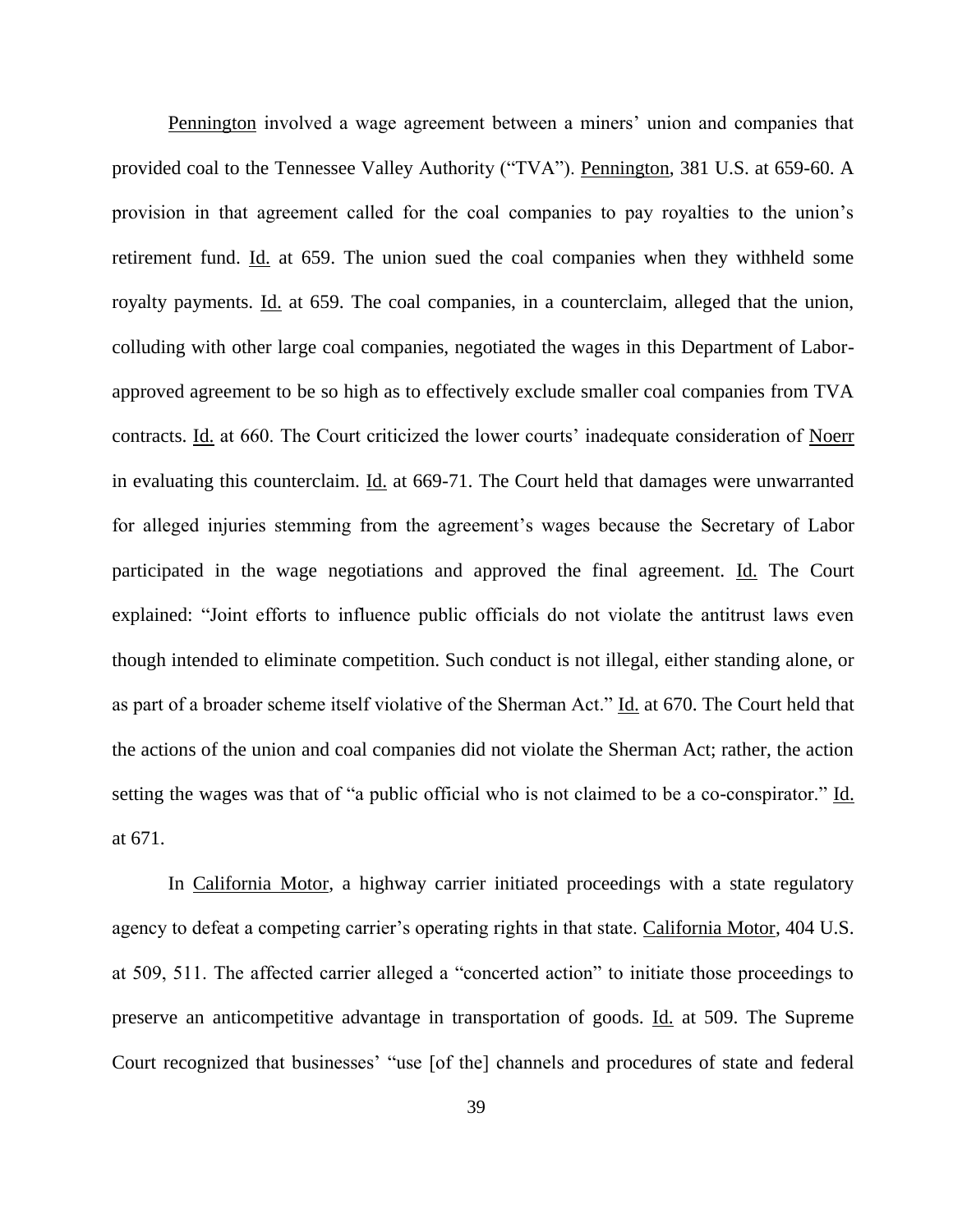agencies and courts to advocate their causes and points of view respecting resolution of their business and economic interests *vis-á-vis* their competitors" was integral to First Amendment petition and association rights. Id. at 510-11. When a party petitions the government in such a way as to effectively "bar [its] competitors from meaningful access to adjudicatory tribunals and…usurp that decisionmaking process," however, Noerr-Pennington immunity does not exist. Id. at 511-12. The Court explained that the First Amendment "does not necessarily give [petitioners] immunity from the antitrust laws" because the rights it provides may be regulated "when they are used as an integral part of conduct which violates a valid statute." Id. at 513- 14. The First Amendment "may not be used as the means or the pretext for achieving 'substantive evils'…which the legislature has the power to control." Id. at 515 (internal citation omitted). Although the Court in California Motor held that the defendant was not entitled to immunity in that case, the Court explained that "[t]he same philosophy [of Noerr and Pennington] governs the approach of citizens or groups of them to administrative agencies (which are both creatures of the legislature, and arms of the executive) and to courts, the third branch of Government. Certainly the right to petition extends to all departments of the Government." California Motor, 404 U.S. at 510.

Plaintiff in the third amended complaint alleges it was injured because the alleged UPMC-Highmark conspiracy led to inflated rates charged by HHIC. (ECF No. 286 ¶ 2.) "Plaintiff does not claim to be injured by either the PPO Application or its approval." (ECF No. 474 at 12.) Highmark in its motion for summary judgment argues that but-for the PID's and DOH's approval of the PPO applications, which permitted HHIC to act as a for-profit small-group health insurer, HHIC could not charge plaintiff those supracompetitive rates.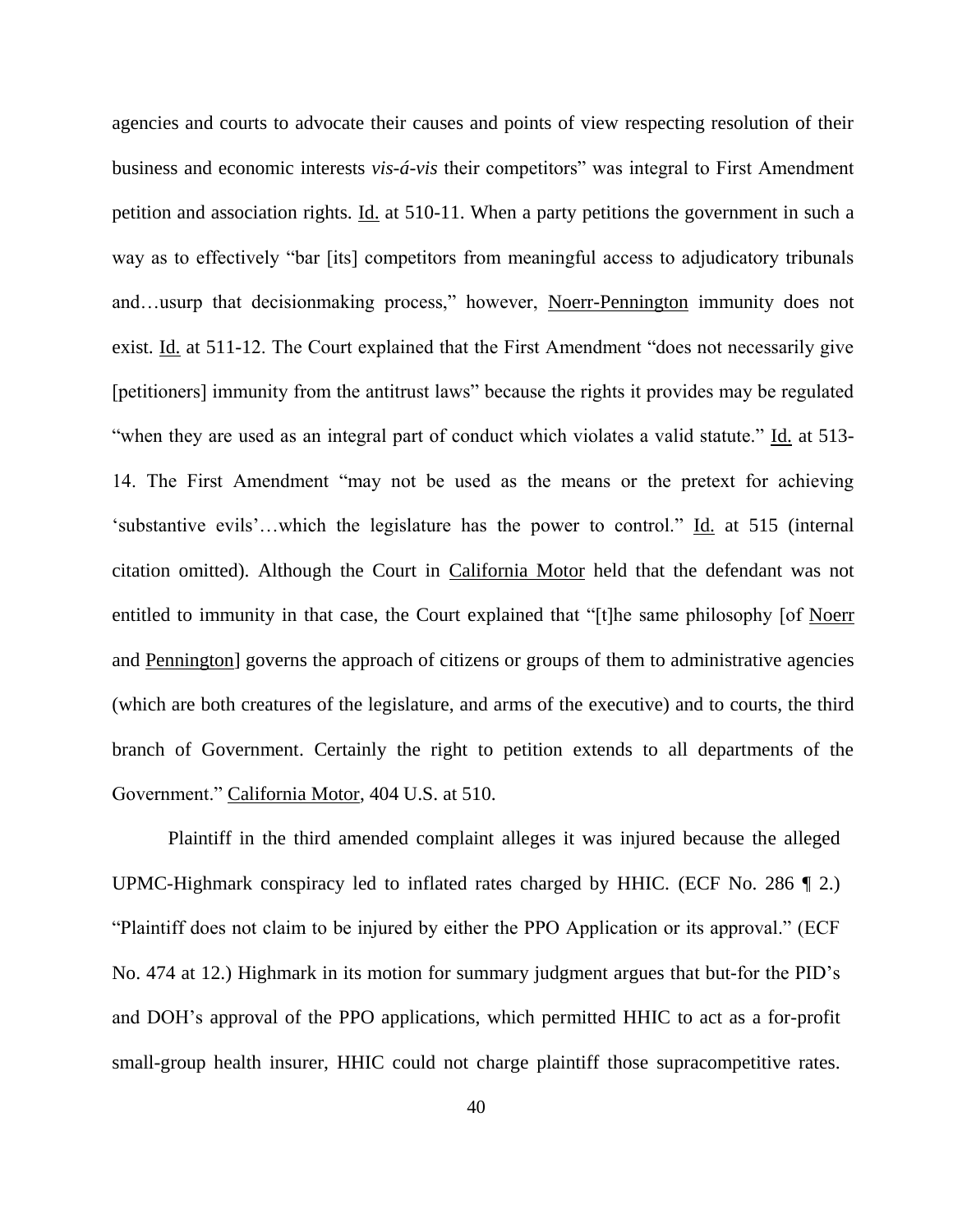Highmark's argument oversimplifies the application of the Noerr-Pennington doctrine in this case.

The Supreme Court has held that in a case that involves "a mixture of private and public decisionmaking," a private party's conduct—despite being approved by a state agency—will be subject to the antitrust laws and not immune from liability when "the private party exercised sufficient freedom of choice" with respect to its conduct that caused antitrust injury. Cantor v. Detroit Edison Co., 428 U.S. 595, 593 (1976) (plurality).<sup>10</sup> In Cantor, the

The Second Circuit Court of Appeals explained the division of the Court in Cantor as follows:

In Cantor, the plurality held that a tariff filed by an electric utility could not evade scrutiny under the antitrust laws simply because it was filed in accordance with state law and approved by a state agency. The Cantor plurality stated that

nothing in the Noerr opinion implies that the mere fact that a state regulatory agency may approve a proposal included in a tariff, and thereby require that the proposal be implemented until a revised tariff is filed and approved, is a sufficient reason for conferring antitrust immunity on the proposed conduct.

Id. Chief Justice Burger did not concur in that portion of the plurality's opinion discussing Noerr-Pennington, but his objection went to the plurality's construction of the "state action" exemption doctrine under Parker v. Brown, 317 U.S. 341, 63 S.Ct. 307, 87 L.Ed. 315 (1943), and he said nothing in disagreement with the plurality's interpretation of Noerr. Justice Blackmun's concurrence also did not address Noerr, but rather would rely on "a rule of reason, taking it as a general proposition that state-sanctioned anticompetitive

 $10\,$ In Cantor: Justice Stevens wrote for the plurality; Justices Stewart, Powell, and Rehnquest dissented from the plurality opinion; Chief Justice Berger concurred in the judgment and concurred in part; and Justice Blackmun concurred in the judgment. Cantor v. Detroit Edison Co., 428 U.S. 595, 593 (1976).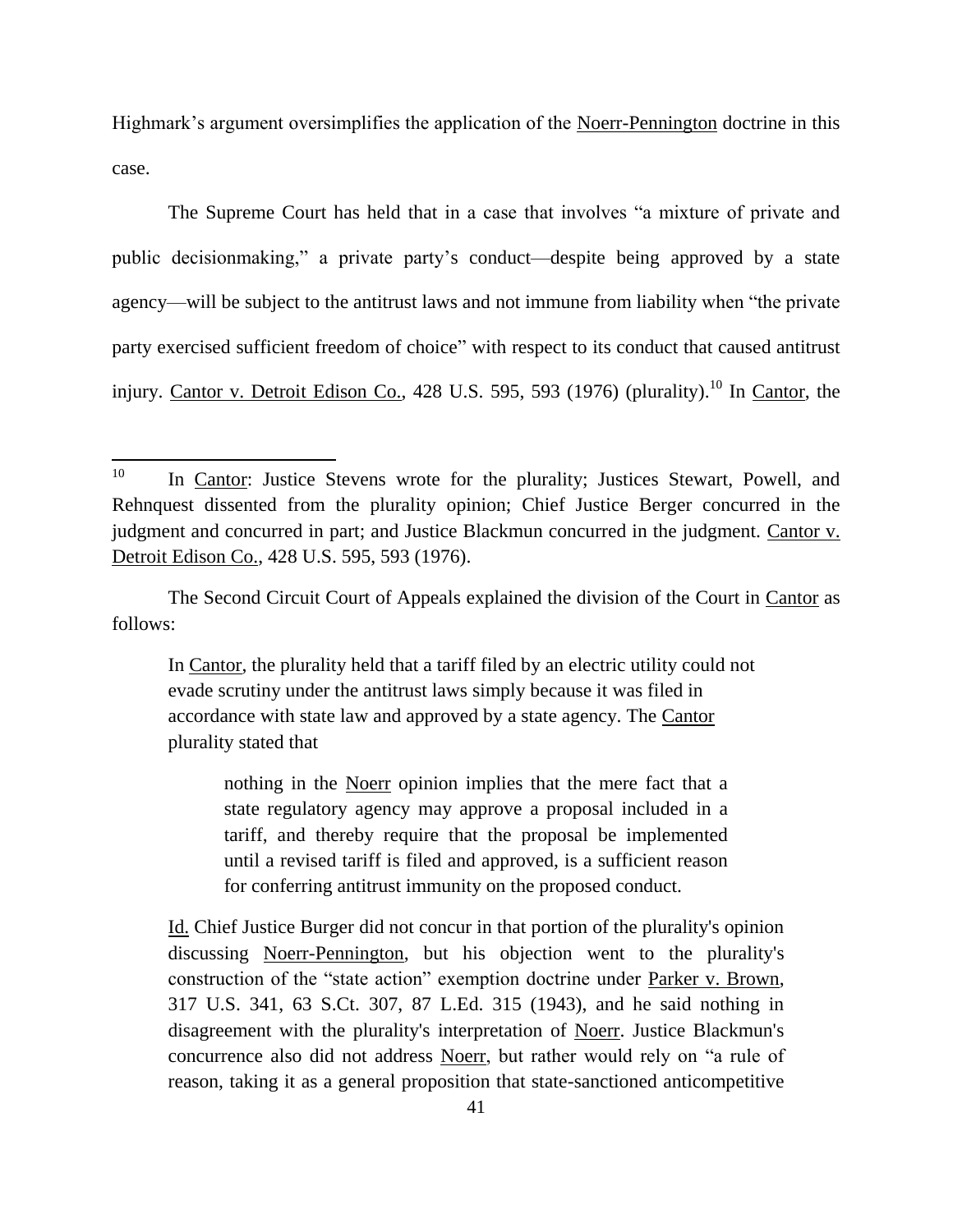plaintiff, "a retail druggist selling light bulbs," sued the defendant, a distributor of electricity and electric light bulbs, under §§ 1 and 2 of the Sherman Act and § 3 of the Clayton Act, 15 U.S.C. § 14. Cantor, 428 U.S. at 581. The defendant was "the sole supplier of electricity in the relevant market and supplied its consumers with "almost 50% of the standard-size light bulbs they use[d] most frequently." Id. at 582. Pursuant to the defendant's "light-bulbexchange program," the defendant's "[c]ustomers [were] billed for the electricity they consume<sup>[d]</sup>, but [paid] no separate charge for light bulbs." <u>Id.</u> The defendant's rates charged to its consumers for electricity pursuant to the light-bulb-exchange program were "approved by the Michigan Public Service Commission" (the "commission"). Id. The defendant was not permitted to abandon the light-bulb-exchange program or otherwise change its rates without the commission's approval. Id. The defendant's light-bulb-exchange program began in 1886; the commission began regulating electric utilities in the relevant market in 1909; and the commission first approved a rate filed by the defendant with respect to the light-bulbexchange program in 1916. Id. at 583. The plaintiff argued that the defendant's light-bulbexchange program "foreclose[d] competition in a substantial segment of the light-bulb market." Id. The Court noted in its recitation of the facts that light-bulb distribution was not regulated in the relevant market, and, therefore, the commission's "approval of [the defendant's] decision to maintain such a program [did] not, therefore, implement any statewide policy relating to light bulbs." Id. at 585.

Litton Systems, Inc. v. Am. Tel. and Tel. Co., 700 F.2d 785, 808 (2d Cir. 1983).

 $\overline{a}$ 

activity must fall like any other if its potential harms outweigh its benefits." 428 U.S. at 610, 96 S.Ct. at 3127.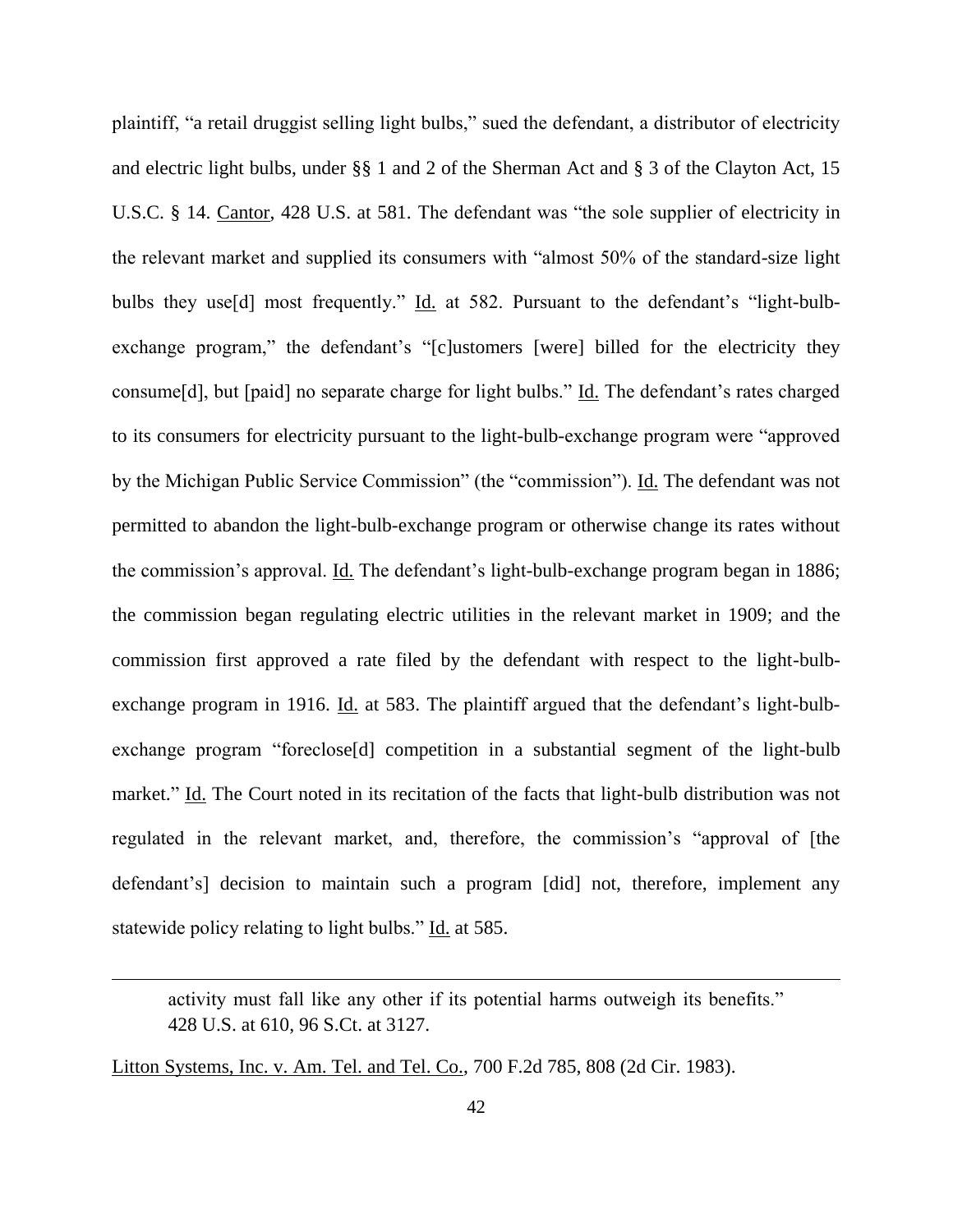The district court and the court of appeals held that the commission's approval of the light-bulb-exchange program exempted the defendant's conduct from the federal antitrust laws. Cantor, 428 U.S. at 581. The issue presented to the Supreme Court, among others, was whether "private conduct required by state law is exempt from the Sherman Act." Id. at 592. The Court acknowledged that while the defendant could not maintain or abandon the lightbulb-exchange program without the approval of the commission, "the option to have, or not to have, such a program [was] primarily" the decision of the defendant and not of the commission. Id. at 594. The Court held that under those circumstances, the defendant's conduct was not exempt from the antitrust laws. Id. at 598.

The Ninth Circuit Court of Appeals in Sanders v. Brown, 504 F.3d 903 (9th Cir. 2007), distinguished Cantor and declined to follow the opinion in that case. In Sanders, the plaintiff, a cigarette smoker, filed a class action against the defendants, "the nation's largest tobacco companies," and the attorney general of the state of California, based upon a "Master Settlement Agreement" ("MSA") entered into by the defendants. Id. at 906. The court of appeals explained the MSA as follows:

The MSA requires the four major tobacco companies—who, as the initial signatories of the MSA, are known as the "Original Participating Manufacturers"—to pay the states billions of dollars each year. The total annual payments are based on a formula that considers inflation and the total number of individual cigarettes sold in the fifty United States, the District of Columbia and Puerto Rico. Each Original Participating Manufacturer (or "OPM") must annually contribute a portion of the total payment that is equal to the OPM's share of that year's cigarette sales (the OPM's "market share"). For example, if an OPM's market share is 25 percent, that OPM must contribute 25 percent of that year's settlement payment.

Id. at 907. The California legislature—following the creation of the MSA—enacted two statutes implementing the MSA. Id. The plaintiff—on behalf of the putative class—alleged,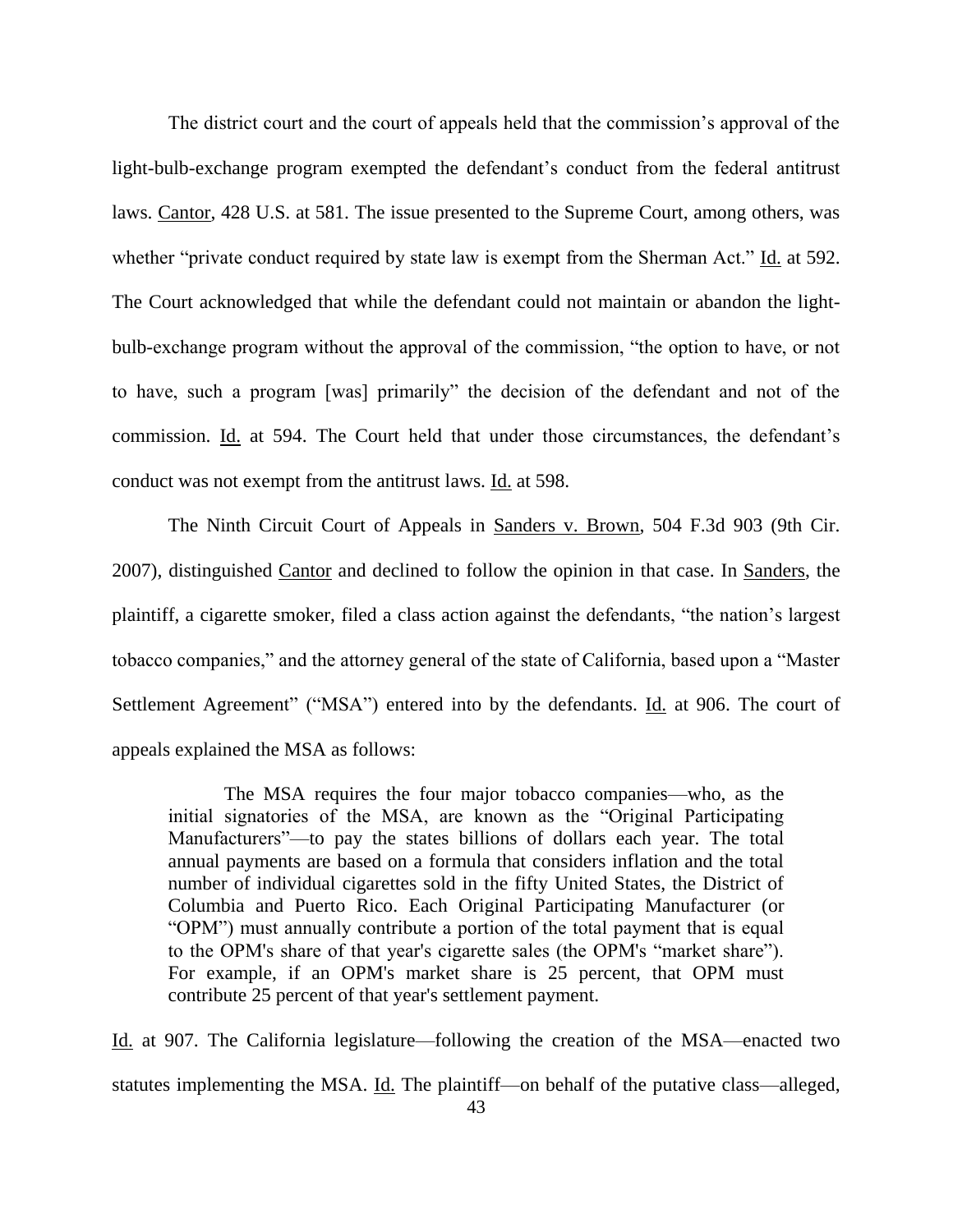among other things, that "the MSA…spawned a 'cartel' because it let…the participating tobacco companies 'raise prices without fear of losing sales or market share,'" i.e., the cartel caused supracompetitive cigarettes prices, and that it "encouraged the states to pass anticompetitive laws protecting the alleged cartel from price competition." Id. at 908.

The defendants filed motions to dismiss arguing that their conduct was immune to antitrust liability under the Noerr-Pennington doctrine and the state action immunity doctrine. Sanders, 504 F.3d at 910. The district court granted the motions to dismiss and held, among other things, that "the defendants were entitled to Noerr–Pennington immunity because their acts of negotiating and entering into the MSA constituted protected speech." Id. The court of appeals began its analysis by explaining that the "act of negotiating a settlement with a state undoubtedly is a form of speech directed at a government entity." Id. at 913. The court then held: "Noerr–Pennington immunity protects a private party from liability for the act of negotiating a settlement with a state entity. Immunity thus protects the tobacco defendants from liability for the act of negotiating the MSA with the State of California." Id. The plaintiff, however, relied upon Cantor to argue that "even if Noerr–Pennington immunity protects the defendants from liability for the MSA itself, it does not protect the tobacco defendants from liability for increasing prices after the MSA." Id.

The Ninth Circuit Court of Appeals rejected the plaintiff's argument and declined to follow Cantor, which it described as a "fragmented opinion." 504 F.3d at 913. The court explained:

Justice Blackmun, concurring separately, said he agreed with the plurality "insofar as it holds that the fact that anticompetitive conduct is sanctioned, or even required, by state law does not of itself put that conduct beyond the reach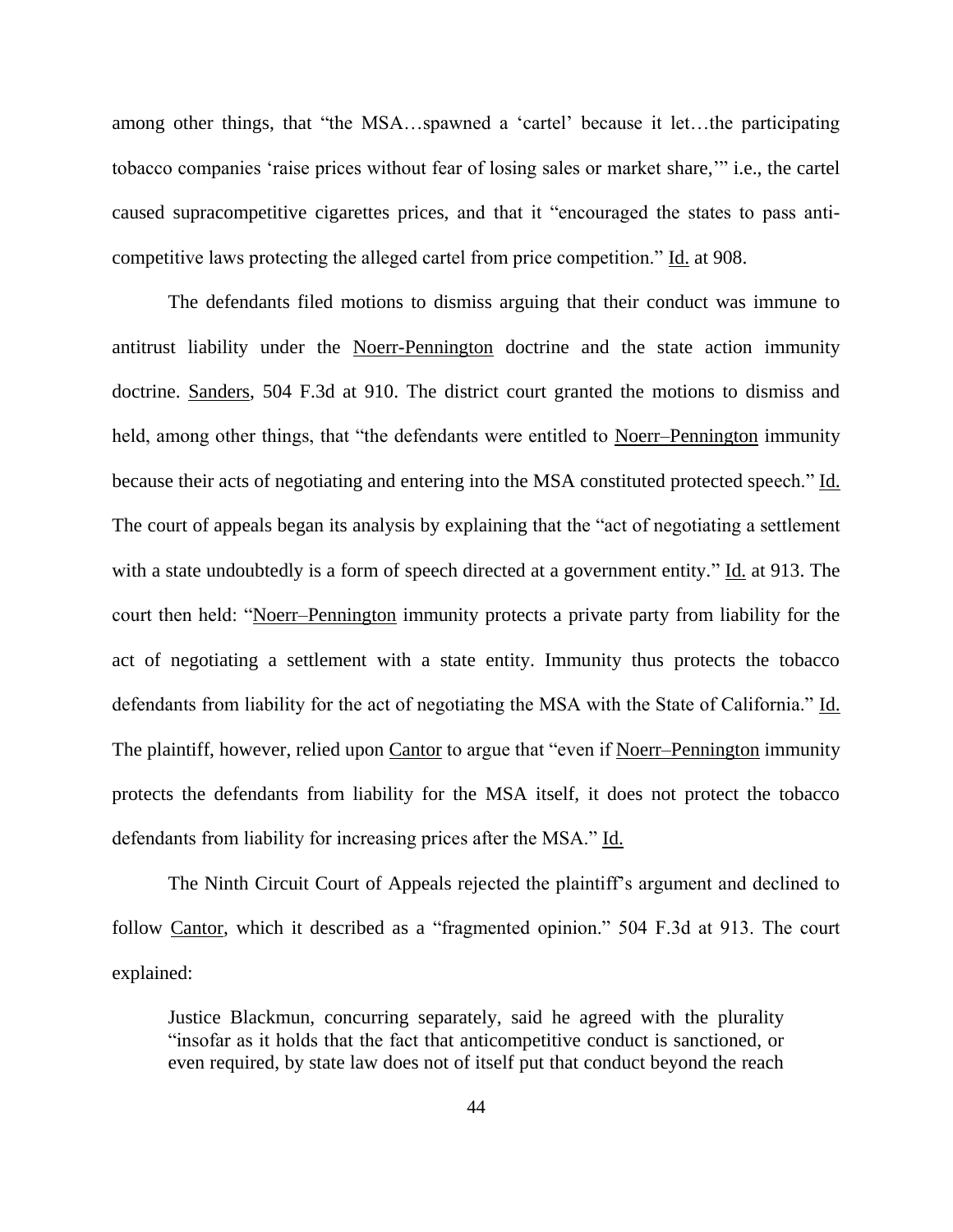of the Sherman Act." Id. at 605, 96 S.Ct. 3110 (Blackmun, J., concurring in the judgment).

Id. According to the court in Sanders, the Supreme Court in Allied Tube & Conduit Corp. v.

Indian Head, Inc., 486 U.S. 492 (1988), "undercut" its decision in Cantor. Sanders, 504 F.3d

at 913-14. The court in Sanders explained:

Subsequent cases cast doubt on the precedential value of this fragmented opinion. The Court itself undercut the Cantor plurality in Allied Tube & Conduit Corp. v. Indian Head, Inc., 486 U.S. 492, 108 S.Ct. 1931, 100 L.Ed.2d 497 (1988), in which the Court stated that " 'where a restraint upon trade or monopolization is the result of valid governmental action, as opposed to private action,' those urging the governmental action enjoy absolute immunity from antitrust liability for the anticompetitive restraint." Id. at 499, 108 S.Ct. 1931 (quoting Noerr, 365 U.S. at 136, 81 S.Ct. 523) (internal alteration omitted).

Sanders, 504 F.3d at 913-14.

The court in Sanders analyzed a decision from the Fifth Circuit Court of Appeals that distinguished Cantor under similar facts. Sanders, 504 F.3d at 913 (citing Greenwood Utilities Com'n v. Mississippi Power Co., 751 F.2d 1484 (5th Cir. 1985). In Greenwood, the court did not "question the soundness of the decision in Cantor," but held that the decision was narrow and limited to circumstances in which the antitrust injury was caused by the private party's actions taken pursuant to an agreement. Id. at 1504. The court in Greenwood explained that the Noerr-Pennington doctrine extends immunity to a private party for antitrust injury caused by: (1) its constitutionally-protecting petitioning; *and* (2) the government's actions resulting from the private party's constitutionally-protected petitioning. Id. at 1504. The court explained that if a private party was not immune for governmental action taken as a result of the private party's constitutionally-protected petitioning, "First Amendment petitioning privileges would indeed be hollow" and the Noerr-Pennington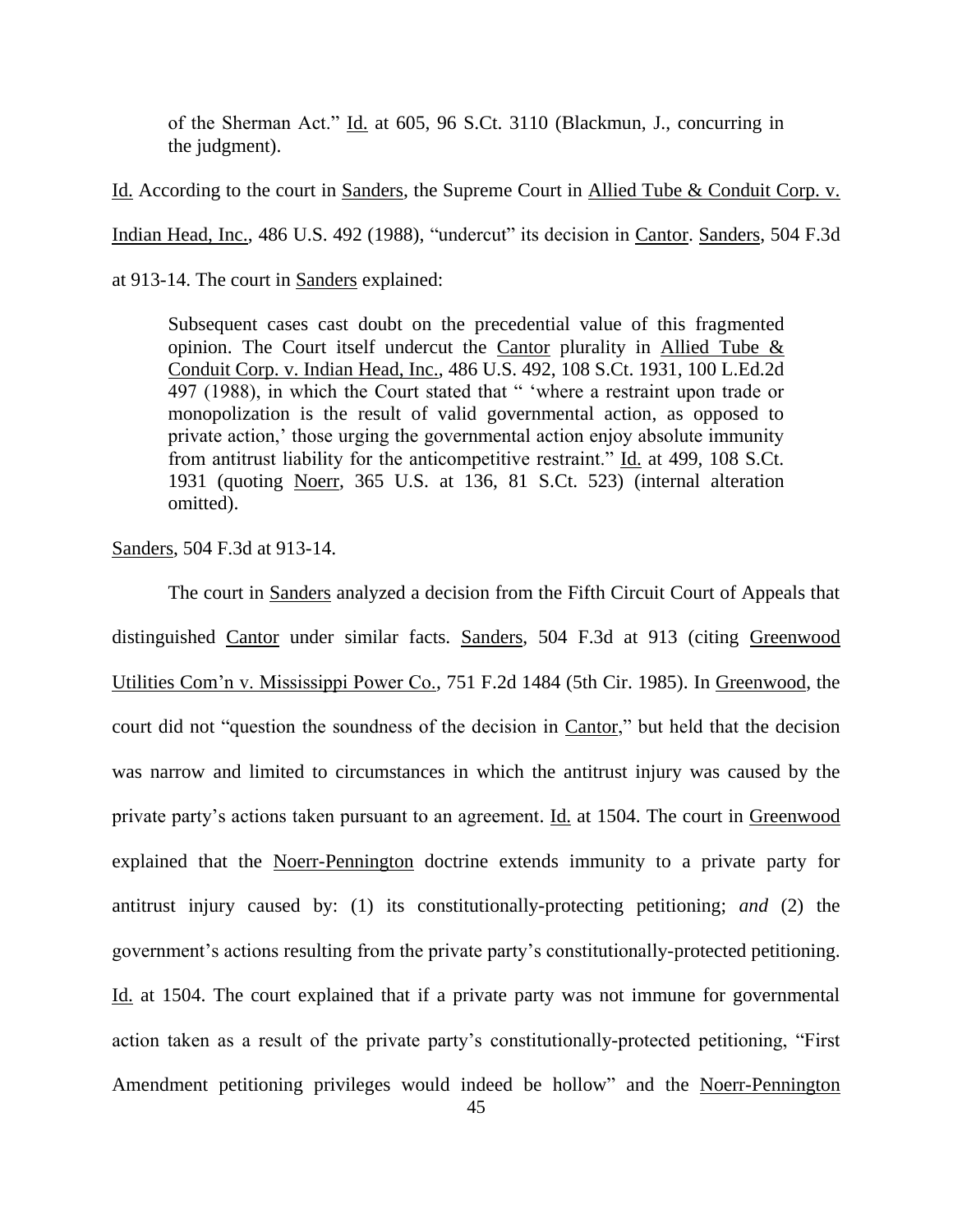doctrine would be meaningless "in the context of agreements with the government." Id. at 1505.

The court in <u>Sanders</u> relied upon Greenwood to conclude that "Noerr–Pennington immunity protects a private party from liability not only for the petition, but also for any injuries that result 'directly' from valid government action taken on the petitioner's behalf." Sanders, 504 F.3d at 914. The court held:

This rule is dispositive of Sanders's case, to the extent the injury he alleges—supracompetitive cigarette prices—resulted directly from the action of the State of California, that is, from "the MSA and the Attorney General's enforcement of the escrow statute and contraband statute." **Although subsequent agreements by the defendants to engage in the "operation of an output cartel" might not be immune from liability under this rule**, Sanders's complaint does not allege any such subsequent agreement in restraint of trade. Therefore, because Sanders's complaint is based on injuries caused directly by government action, Noerr–Pennington immunity shields the tobacco defendants from liability for the alleged supracompetitive price increases. Since Sanders's claim against the tobacco defendants is predicated on these price increases, his claim against the tobacco defendants must fail.

Id. (emphasis added).

A review of Cantor, Sanders, and Greenwood shows that Cantor controls in this case, and the Noerr-Pennington doctrine does not provide Highmark immunity from plaintiff's antitrust claims. In Cantor and in this case, the plaintiff complained about injury caused by the actions taken by the *private* defendant. In Cantor, the plaintiff complained about the monopoly created by the imposition of the light-bulb exchange program by the privatedefendant, which had been approved by the government. Cantor, 428 U.S. at 594. In this case, plaintiff complains about the allegedly supracompetitive prices HHIC charged for small-group health insurance as a result of the alleged UPMC-Highmark conspiracy. In Sanders and Greenwood, the plaintiffs complained about injury directly caused by actions of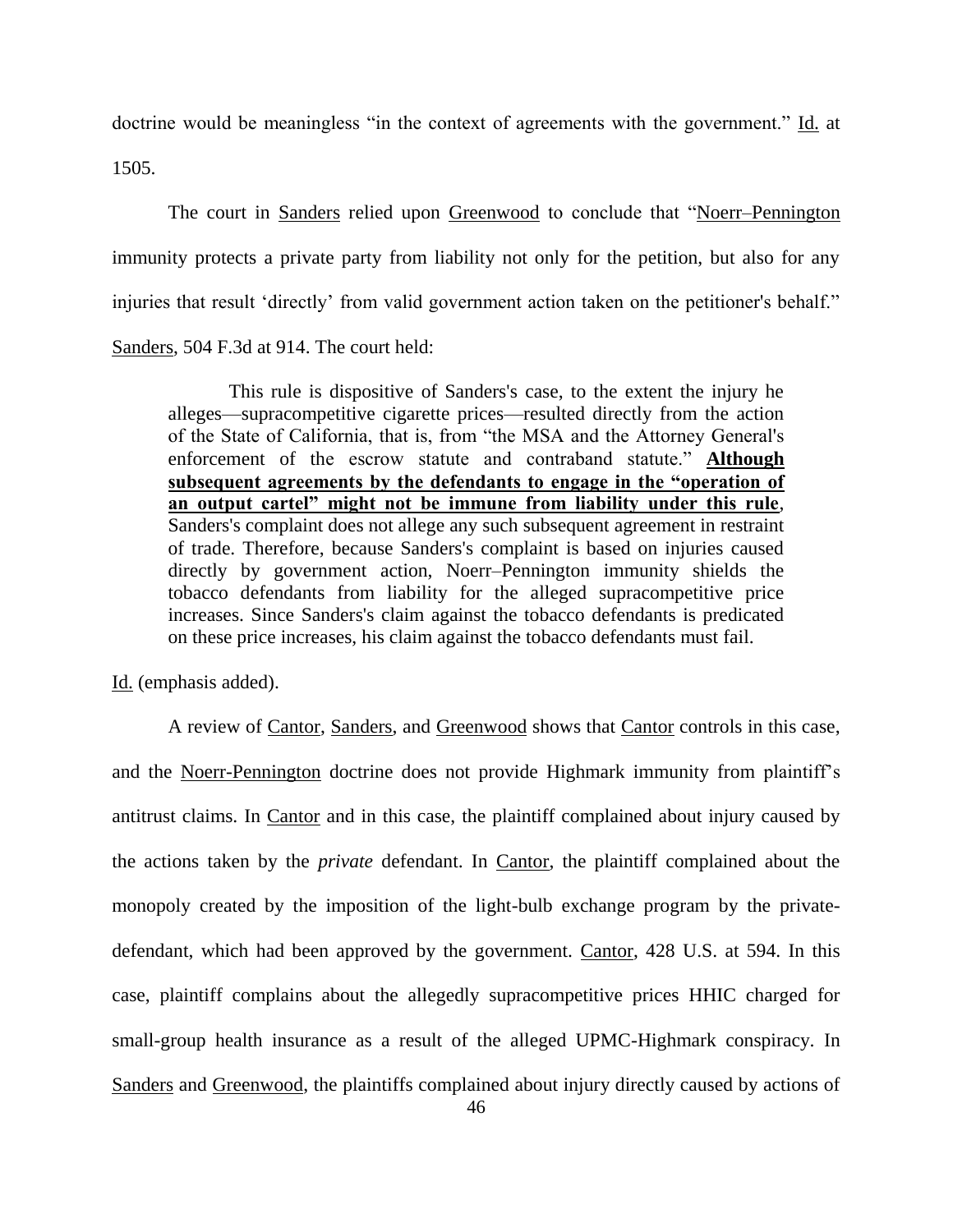the government. In Sanders, the plaintiff complained about supracompetitive cigarette prices caused by laws enacted and enforced by California, pursuant to the MSA. In Greenwood, the plaintiff complained about actions taken by the Southeastern Power Administration ("SEPA"), a division of the Mississippi Department of Energy. Greenwood, 751 F.2d at 1497 (noting that the plaintiff complained about "the activities of Mississippi Power and its affiliates in the Southern Company that caused SEPA to make its initial decision to market federal power exclusively in the Southern system's service area, allegedly giving rise to the bilateral monopoly described by Copeland and allegedly influencing SEPA's decision not to allocate power to Greenwood and the terms of its contract with Mississippi Power.).

The Supreme Court in Cantor instructed that when the injury complained about by the plaintiff is the result of a choice made by the *private* defendant, the defendant's conduct is not protected by Noerr-Pennington doctrine. Cantor, 428 U.S. at 593. The undisputed evidence of record in this case shows that Highmark—a private defendant—agreed to certain rating limitations in the agreement dated April 26, 2010.<sup>11</sup> Highmark was not required or forced to charge plaintiff any rates in accordance with that agreement. The decisions to

 $11\,$ The undisputed evidence of record shows that: Highmark submitted its PPO applications to the PID and the DOH for their review; the PID and the DOH reviewed those applications; and Highmark engaged in negotiations with the PID with respect to its approval of those applications. It is not necessary for the court to determine as a matter of law whether Highmark's conduct in submitting the PPO applications to the PID and the DOH was constitutionally-protected petitioning because plaintiff does not claim any injury caused by that conduct. Plaintiff at trial, therefore, will not be permitted to argue to the jury that Highmark's submission of its PPO applications to the PID and the DOH and its negotiations with respect to the agreement dated April 26, 2010, with the PID constituted anticompetitive conduct in violation of the Sherman Act.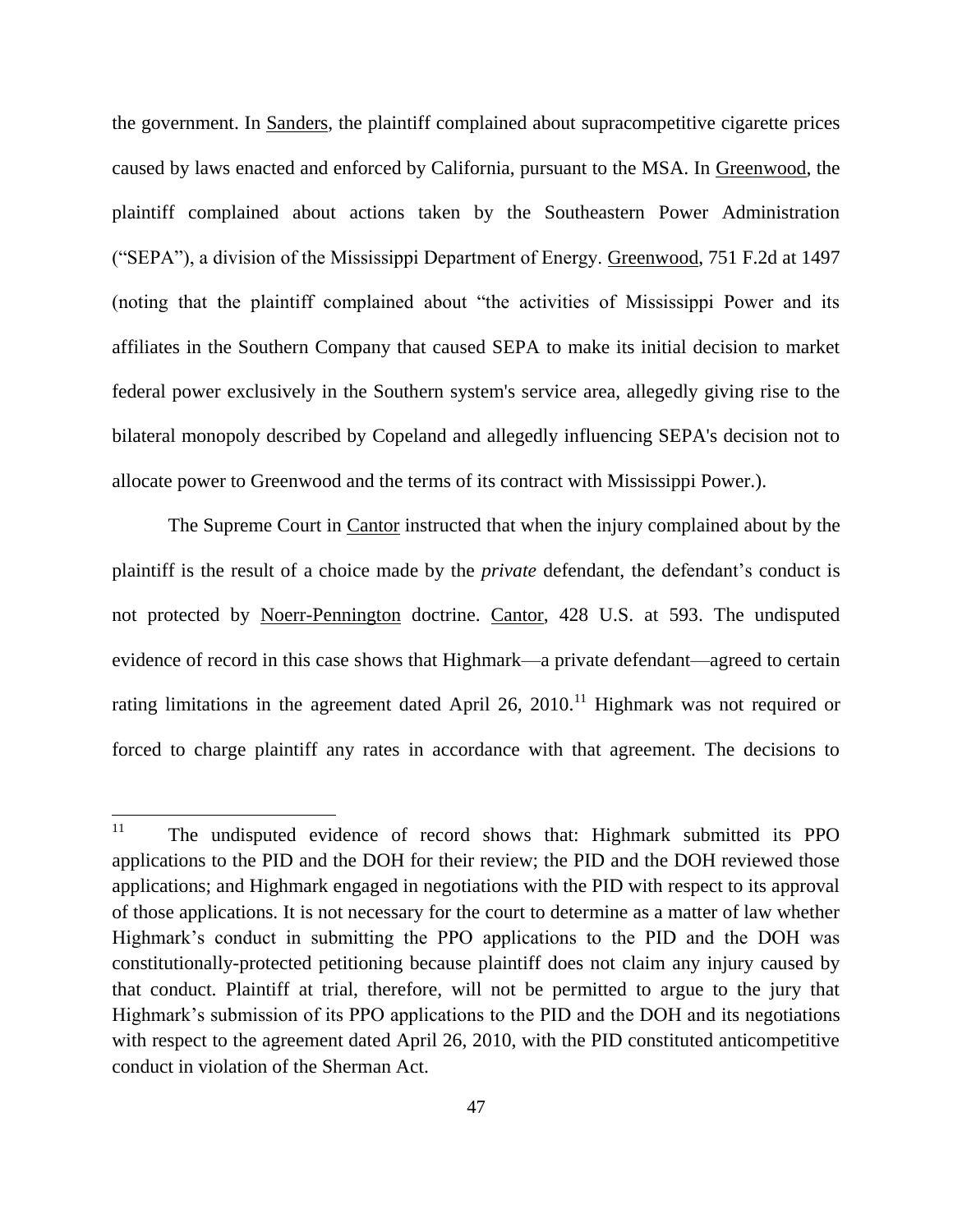operate as a small-group health insurer and charge plaintiff allegedly supracompetitive rates were made "in the boardroom" by Highmark and HHIC and not at the PID or the DOH. Litton Systems, Inc. v. AT & T Co., 700 F.2d 785 (2d Cir.1983).<sup>12</sup> Highmark—like the defendant in Cantor—had sufficient "freedom of choice" to decide whether to act pursuant to that agreement, Cantor, 428 U.S. at 593, and plaintiff does not complain of any action taken by the PID or the DOH. Under those circumstances, Sanders and Greenwood are not applicable to this case, and Highmark is not entitled to Noerr-Pennington immunity with respect to plaintiff's remaining claims. Highmark's motion for summary judgment will be denied on that basis.

Litton, 700 F.2d at 807-08 (emphasis added).

<sup>12</sup> The Second Circuit Court of Appeals in Litton Systems, Inc. v. AT & T Co., 700 F.2d 785 (2d Cir.1983), explained:

<sup>[</sup>I]n this case, as in Continental Ore Co. v. Union Carbide & Carbon Corp., 370 U.S. 690, 707, 82 S.Ct. 1404, 1414, 8 L.Ed.2d 777 (1962), the Noerr-Pennington doctrine is "plainly inapposite" because  $AT \& T$  was "engaged in private commercial activity, no element of which involved seeking to procure the passage or enforcement of laws." **The decision to impose and maintain the interface tariff was made in the AT & T boardroom, not at the FCC**; AT & T's power to exclude Litton and other competitors from the telephone terminal equipment market resulted not from the FCC's regulatory authority but from AT & T's exclusive control of the telephone network. AT & T cannot cloak its actions in Noerr-Pennington immunity simply because it is required, as a regulated monopoly, to disclose publicly its rates and operating procedures. The fact that the FCC might ultimately set aside a tariff filing does not transform AT & T's independent decisions as to how it will conduct its business into a "request" for governmental action or an "expression" of political opinion. Similarly, the FCC's failure to strike down a tariff at the time of its filing does not make the conduct lawful, particularly where, as in this case, the agency specifically declines to rule on a tariff's legality.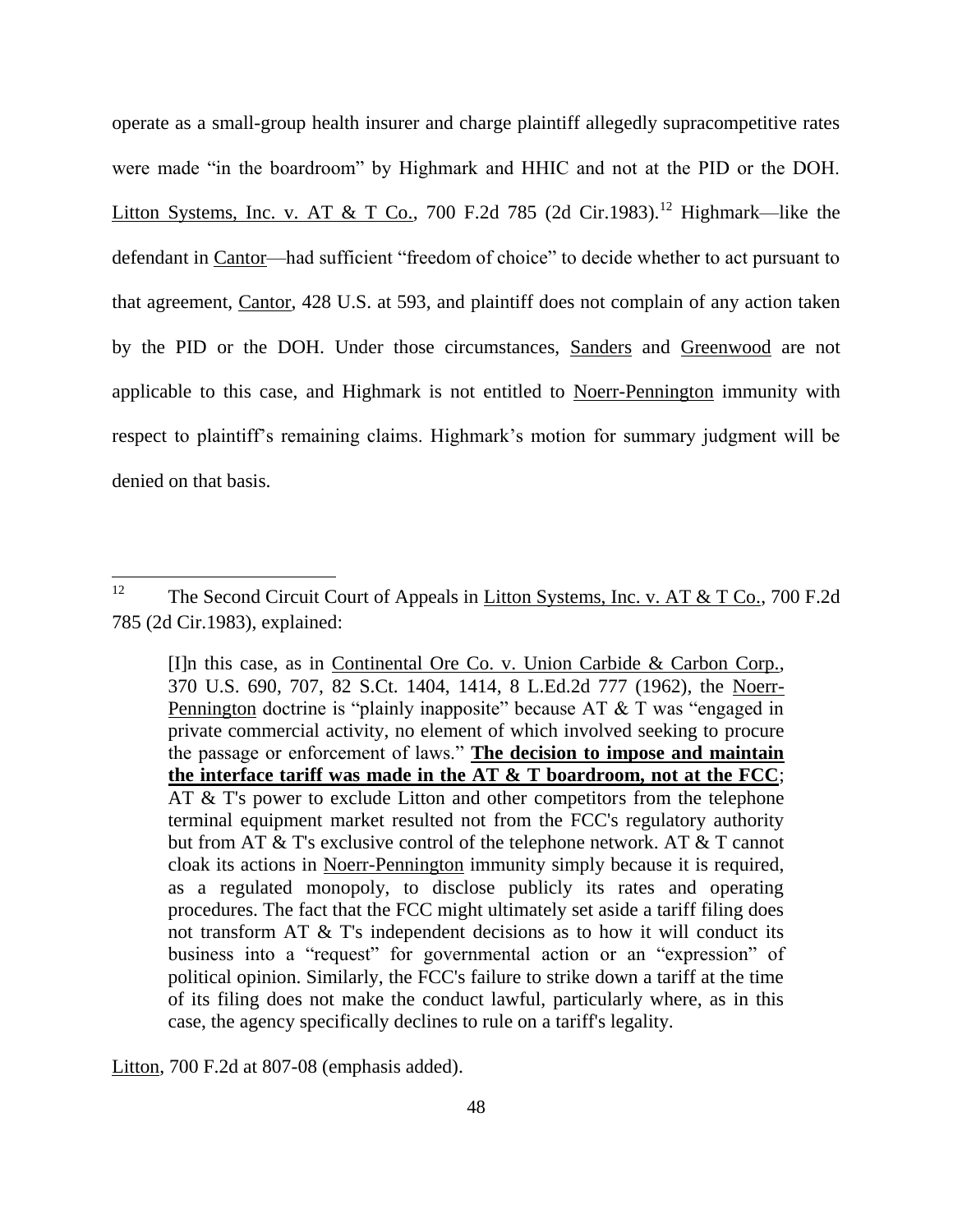## **B. The Filed Rate Doctrine<sup>13</sup>**

 $\overline{\phantom{a}}$ 

 $13$  This court in three other opinions issued in this case applied the filed rate doctrine to claims asserted or proposed by plaintiff. (ECF Nos. 240, 284, 301.) One treatise noted that the court's opinions dated September 27, 2013, (ECF No. 240), and August 21, 2014, (ECF No. 284) applied the filed rate doctrine to claims in this case even though the "'state action' prongs [were]…not shown to be satisfied." PHILLIP E. AREEDA & HERBERT HOVENKAMP, ANTITRUST LAW ¶ 247 (Supp. 2017). "Under the state action doctrine, private entities participating in state-administered price regulation can assert antitrust immunity if, inter alia, 'the State provides active supervision of anticompetitive conduct undertaken by private actors.'" McCray v. Fidelity Nat'l Title Ins. Co., 682 F.3d 229, 238 n.6 (3d Cir. 2012). According to Areeda and Hovenkamp: "Extending the [filed rate] doctrine to state agencies raises the troublesome issues that rate filings may serve to confer an effective antitrust immunity in situations where antitrust's 'state action' doctrine would not apply." IA PHILLIP E. AREEDA & HERBERT HOVENKAMP, ANTITRUST LAW ¶ 247e (4th ed. 2013). Areeda and Hovenkamp explain that "[t]he most sensible approach would be to limit application of the filed rate doctrine as applied to state regulators only when the regulatory regime in question would qualify for state action immunity." Id.

This court is bound to follow the decisions of the Court of Appeals for the Third Circuit. In <u>McCray</u>, the court of appeals affirmed the decision of the district court to apply the filed rate doctrine to bar federal antitrust claims based upon rates filed with the Delaware Insurance Department, i.e., a state regulatory agency. The court of appeals did not analyze whether the state action doctrine applied to that case and explained:

[T]here is no apparent requirement to reconcile the filed rate and state action doctrines, as courts have generally applied them independently. See, e.g., Trigen– Okla. City Energy Corp. v. Okla. Gas & Elec. Co., 244 F.3d 1220, 1224–25 (10th Cir.2001) (dismissing claims under state action doctrine and as a result declining to reach filed rate doctrine); City of Kirkwood v. Union Elec. Co., 671 F.2d 1173, 1182 (8th Cir.1982) (independently analyzing the filed rate doctrine and the state action doctrine). Moreover, the doctrines do not completely overlap because the filed rate doctrine, unlike the state action doctrine, does not provide complete immunity from antitrust liability. See Essential Commc'ns, 610 F.2d at 1121.

McCray, 682 F.3d at 238 n.6. Based upon the analysis in McCray, a court may apply the filed rate doctrine to federal antitrust claims arising from rates filed with a state regulatory agency without conducting an analysis of the state action doctrine.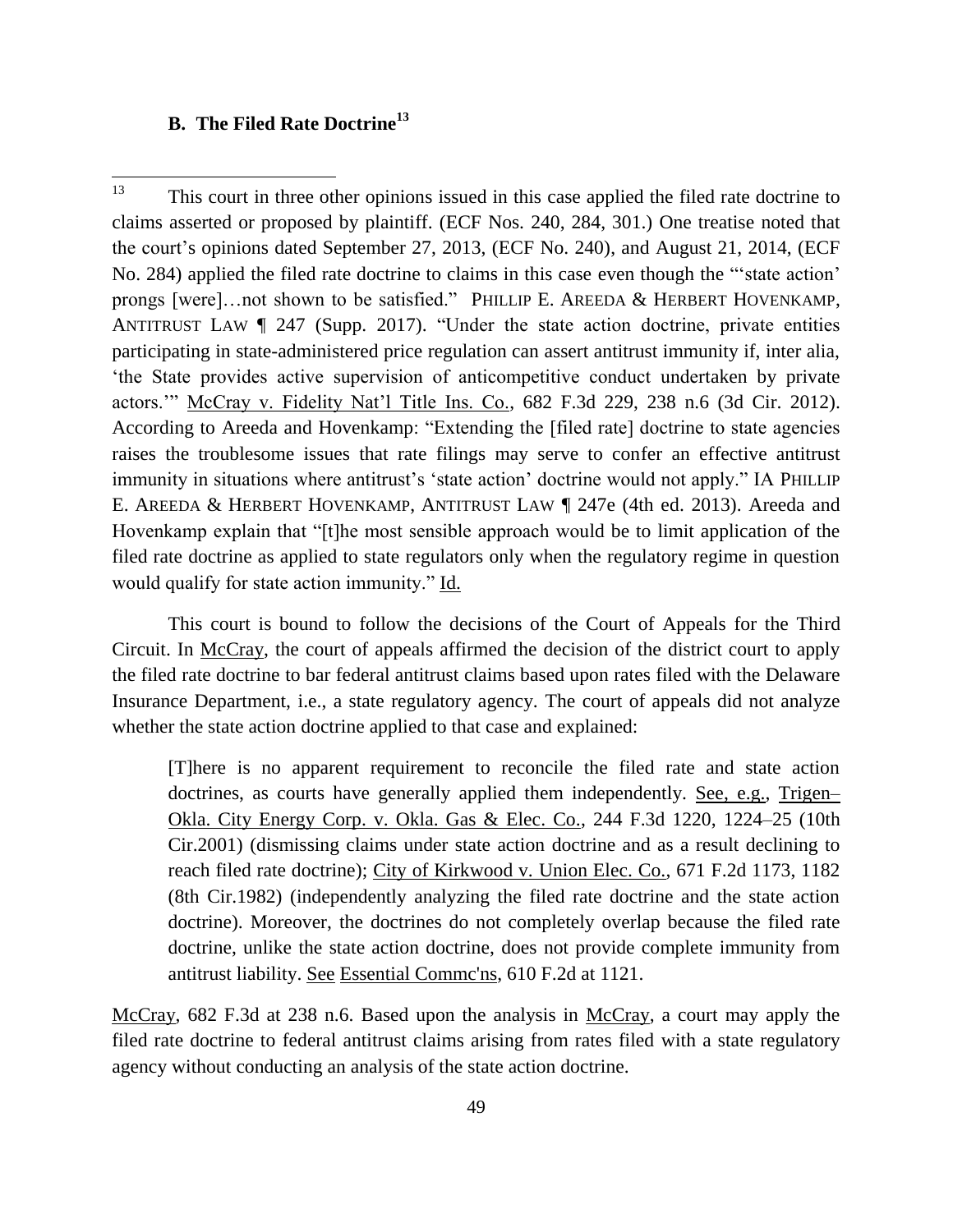### **1. The parties' arguments**

Highmark argues that it is entitled to summary judgment "on plaintiff's claims from July 1, 2010 through June 30, 2011" because the measure of damages for that time period is barred by the filed rate doctrine. Highmark explains:

Here, when the PID gave its approval for HHIC to operate as a PPO and sell small group plans, the PID indisputably knew how HHIC intended to set its rates, had access to HHIC's rates, set rate limitations in the April 26 agreement, and investigated any complaints about those rates that it received. Thus, the PID "in fact authorized" HHIC's rates.

(ECF No. 485 at 13.) Plaintiff argues that "[a]t a minimum, there is a dispute of material fact as to whether the PID 'reviewed and approved' HHIC's rates." (ECF No. 474 at 17.) According to plaintiff, the PID did not review and approve HHIC's rates, which were submitted to the PID after it approved HHIC's PPO applications. (Id. at 18.)

# **2. The filed rate doctrine, Keogh v. Chicago & Northwestern Ry. Co., 260 U.S. 156 (1922)**

The filed rate doctrine "'bars antitrust suits based on rates that have been filed and approved by federal agencies" and state agencies.<sup>14</sup> McCray v. Fidelity Nat'l Title Ins. Co.,

 $14$ The court in Borough of Landsdale v. PP  $< L$ , Inc., recognized:

> Numerous courts have held that the filed rate doctrine applies equally to rates filed with state agencies. See Wegoland Ltd. v. NYNEX Corp., 27 F.3d 17, 20 (2d Cir.1994); Taffet v. Southern Co., 967 F.2d 1483, 1494 (11th Cir.1992) (holding that the filed rate doctrine applies with equal force whether the rate at issue was set by a state or federal rate-making authority); H.J., Inc. v. Northwestern Bell Tel. Co., 954 F.2d 485, 494 (8th Cir.1992) ("the rationale" underlying the filed rate doctrine applies whether the rate in question is approved by a federal or state agency"). The filed rate doctrine can be a defense to both federal and state law actions based on the regulated rates. See Ark. La. Gas Co. v. Hall, 453 U.S. 571, 578, 101 S.Ct. 2925, 69 L.Ed.2d 856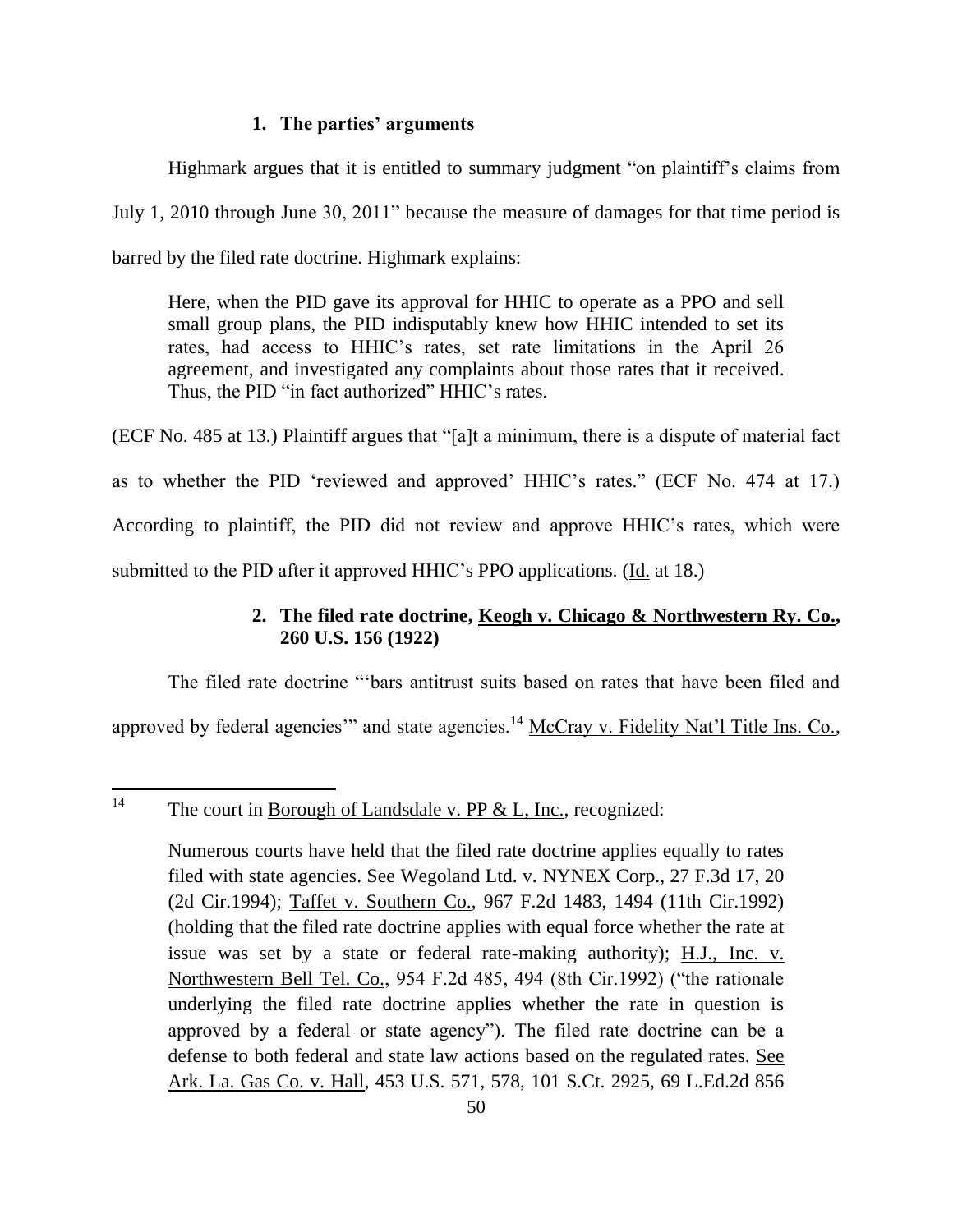682 F.3d 229, 236 (3d Cir. 2012) (quoting Utilimax.com, Inc. v. PPL Engery Plus, LLC, 378 F.3d 303, 306 (3d Cir. 2004)).

When the filed rate doctrine applies, it is rigid and unforgiving. Indeed, some have argued that it is unjust. *See, e.g.,* Fax Telecommunicaciones Inc. v. AT & T, 138 F.3d 479, 491 (2d Cir.1998); Ting v. AT&T, 319 F.3d 1126, 1131 (9th Cir.2003). It does not depend on "the culpability of the defendant's conduct or the possibility of inequitable results," nor is it affected by "the nature of the cause of action the plaintiff seeks to bring." Marcus v. AT&T Corp., 138 F.3d 46, 58 (2d Cir.1998).

Simon v. Keyspan Corp., 694 F.3d 196, 205 (2d Cir. 2012).

The "explicit foundation" for the filed rate doctrine was set forth in Keogh v. Chicago & Northwestern Ry. Co., 260 U.S. 156 (1922). See McCray v. Fidelity Nat'l Title Ins. Co., 636 F.Supp.2d 332, 326 (D.Del. 2009). In Keogh, the Court held a shipper could not maintain an antitrust lawsuit based upon rates charged by railroad carriers who allegedly conspired together to fix freight transportation rates because "every rate complained of had been duly filed by the several carriers with the Interstate Commerce Commission." Keogh, 260 U.S. at 160. The shipper argued that competition was eliminated pursuant to the conspiracy, which caused the increase in his rates.  $\underline{Id}$  at 161. The shipper sought damages measured by the difference between the rates charged pursuant to the conspiracy and the rates charged prior to the conspiracy going into effect. Id. at 160. The Court dismissed the lawsuit identifying four reasons for its decision:

> - First, the Court reasoned that the rates charged to the shipper were determined by the Interstate Commerce Commission to be "reasonable and

(1981) (finding that under the filed rate doctrine, "courts lack authority to impose a different rate than the one approved by the Commission").

Borough of Landsdale v. PP & L, Inc., 426 F.Supp.2d 264, 282-83 (E.D. Pa. 2006).

 $\overline{a}$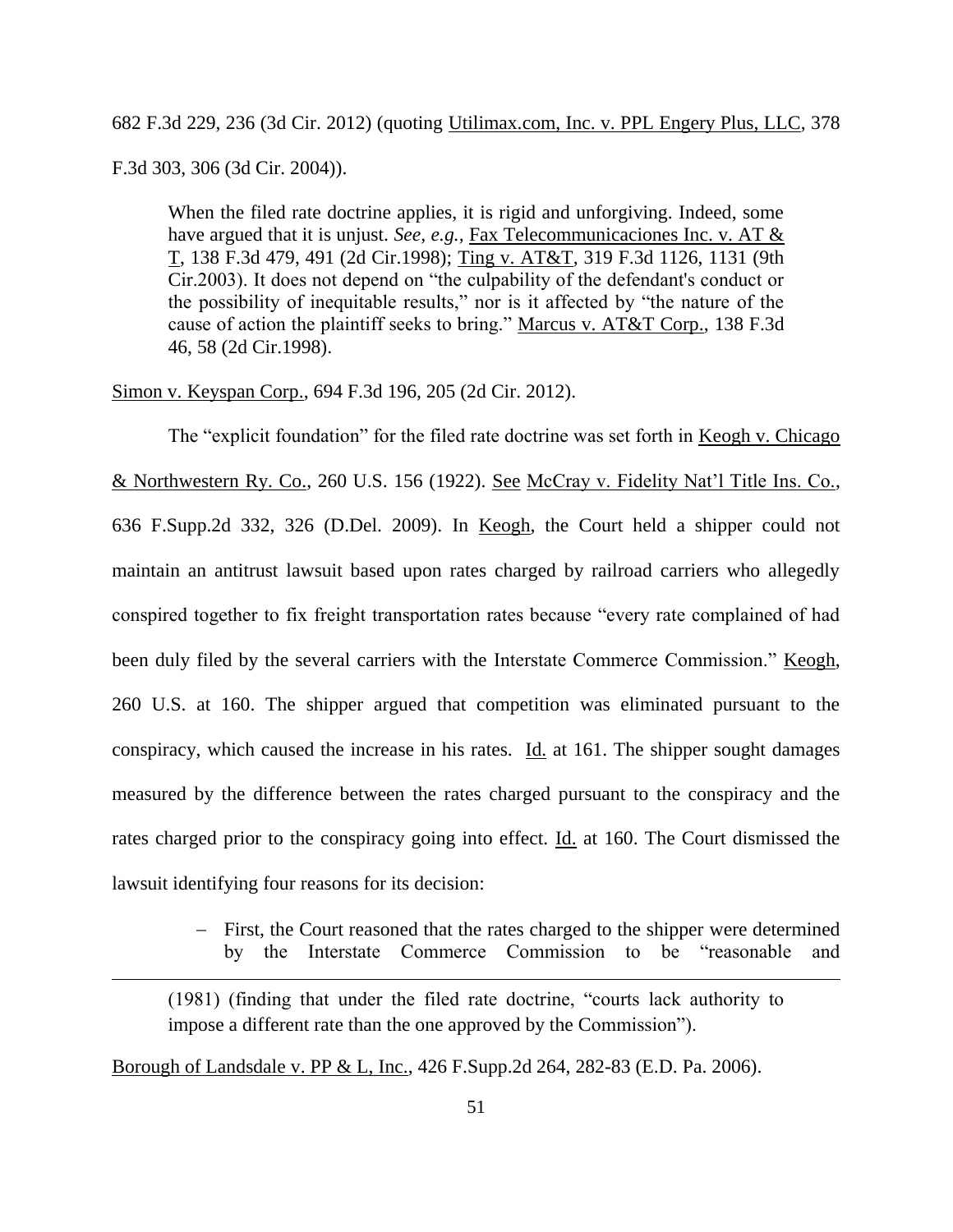nondiscriminatory," and it would be improper for the court to hold the carriers liable based upon approved legal rates. Keogh, 260 U.S. at 162-63.

- Second, the Court held that to permit the shipper to recover the difference between the rate charged and a hypothetical lower rate would defeat the purpose of Congress to prevent rate discrimination by "operat[ing] to give [the shipper] a preference over his trade competitors."<sup>15</sup> Id. at 163.
- Third, the Court found the shipper's injury was based upon hypothesis. Id. at 163. The Court explained:

The burden resting upon the plaintiff would not be satisfied by proving that some carrier would, but for the illegal conspiracy, have maintained a rate lower than that published. It would be necessary for the plaintiff to prove, also, that the hypothetical lower rate would have conformed to the requirements of the Act to Regulate Commerce. For unless the lower rate was one which the carrier could have maintained legally, the changing of it could not conceivably give a cause of action. To be legal a rate must be nondiscriminatory.

But it is the Commission which must determine whether a rate is discriminatory; at least, in the first instance….But by no conceivable proceeding could the question whether a hypothetical lower rate would under conceivable conditions have been discriminatory, be submitted to the Commission for determination. And that hypothetical question is one with which plaintiff would necessarily be confronted at a trial.

…

Id. at 164.

 $\overline{\phantom{a}}$ 

- Fourth, the Court refused to award damages under those circumstances because the alleged damages, based upon a hypothetical rate that should have been charged, were "purely speculative." Id. at 164. The Court explained:

> [R]ecovery cannot be had unless it is shown, that, as a result of defendants' acts, damages in some amount susceptible of

 $15$  The Court rejected the argument that to avoid discriminatory rates all shippers injured may sue to recover based upon the difference in rates. Keogh, 260 U.S. at 164. The Court reasoned that it was "highly improbable" all courts and juries would provide each shipper "the same measure of relief." Id.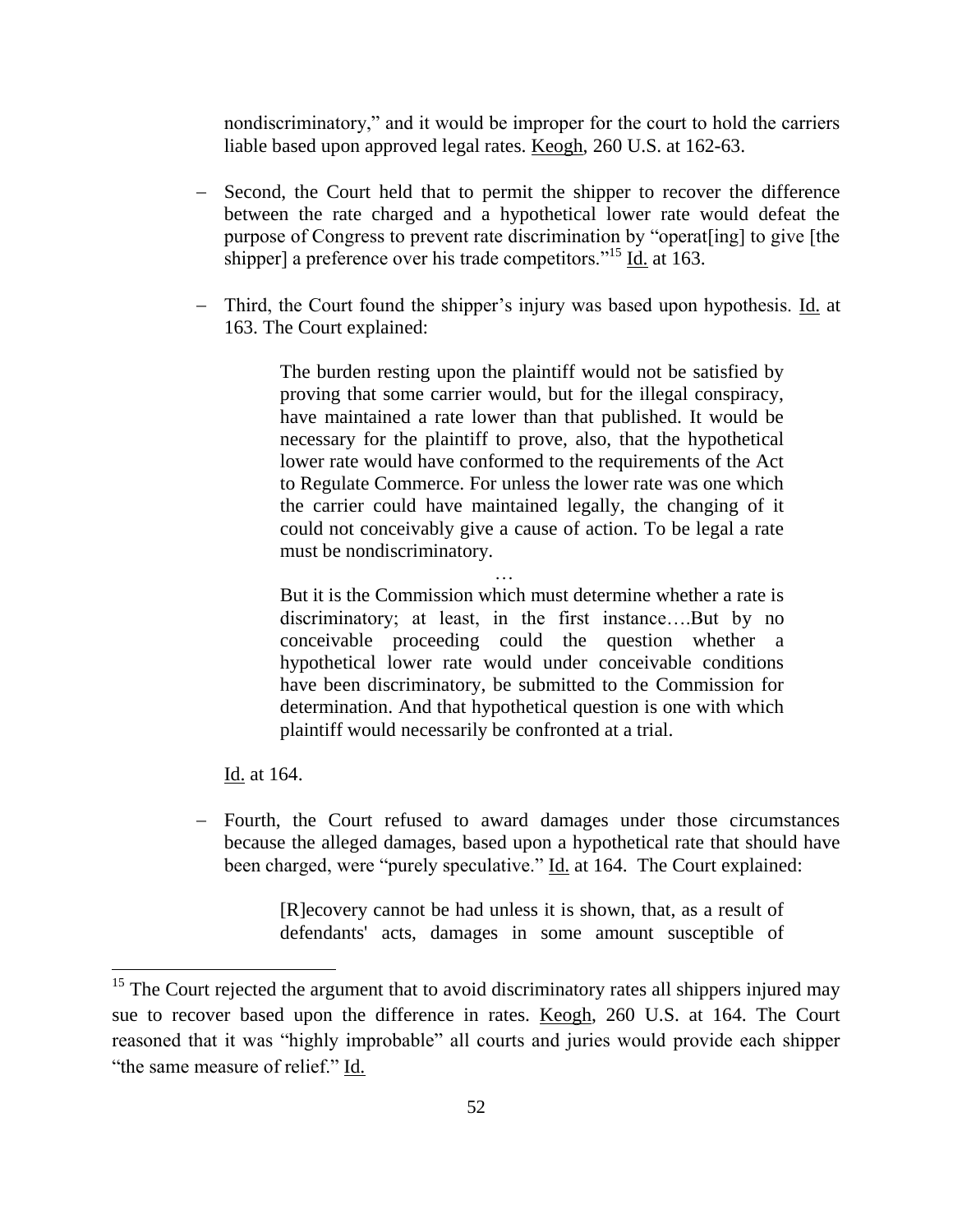expression in figures resulted. These damages must be proved by facts from which their existence is logically and legally inferable. They cannot be supplied by conjecture. To make proof of such facts would be impossible in the case before us. It is not like those cases where a shipper recovers from the carrier the amount by which its exaction exceeded the legal rate. Southern Pacific Co. v. Darnell-Taenzar Co., 245 U. S. 531, 38 Sup. Ct. 186, 62 L. Ed. 451. Here the instrument by which the damage is alleged to have been inflicted is the legal rate, which, while in effect, had to be collected from all shippers. Exaction of this higher legal rate may not have injured Keogh at all; for a lower rate might not have benefited him. Every competitor was entitled to be put-and we must presume would have been put-on a parity with him. And for every article competing with excelsior and tow, like adjustment of the rate must have been made. Under these circumstances no court or jury could say that, if the rate had been lower, Keogh would have enjoyed the difference between the rates or that any other advantage would have accrued to him. The benefit might have gone to his customers, or conceivably, to the ultimate consumer.

Id. at 164-65.

The Court, based upon the foregoing rationale, affirmed the decision of the Court of Appeals for the Seventh Circuit dismissing the shipper's claims against the carriers. Id. at 165.

The Court applied the principles set forth in Keogh in Square D Co. v. Niagara Frontier Tariff Bureau, Inc., 476 U.S. 409 (1986). In Square D, a class of shippers sued motor carriers and the ratemaking bureau for conspiring to fix rates for transporting freight. Square D, 476 U.S. at 412. The shippers requested treble damages measured by the difference between the rates they paid and rates they would have paid "in a freely competitive market." Id. at 413. The district court relied on Keogh and dismissed the shippers' claims for damages. Id. at 414. The court of appeals affirmed the district court's decision with respect to the filed rates. Id. The shippers appealed to the Supreme Court of the United States. Id. at 410. The Supreme Court declined to distinguish Keogh from the case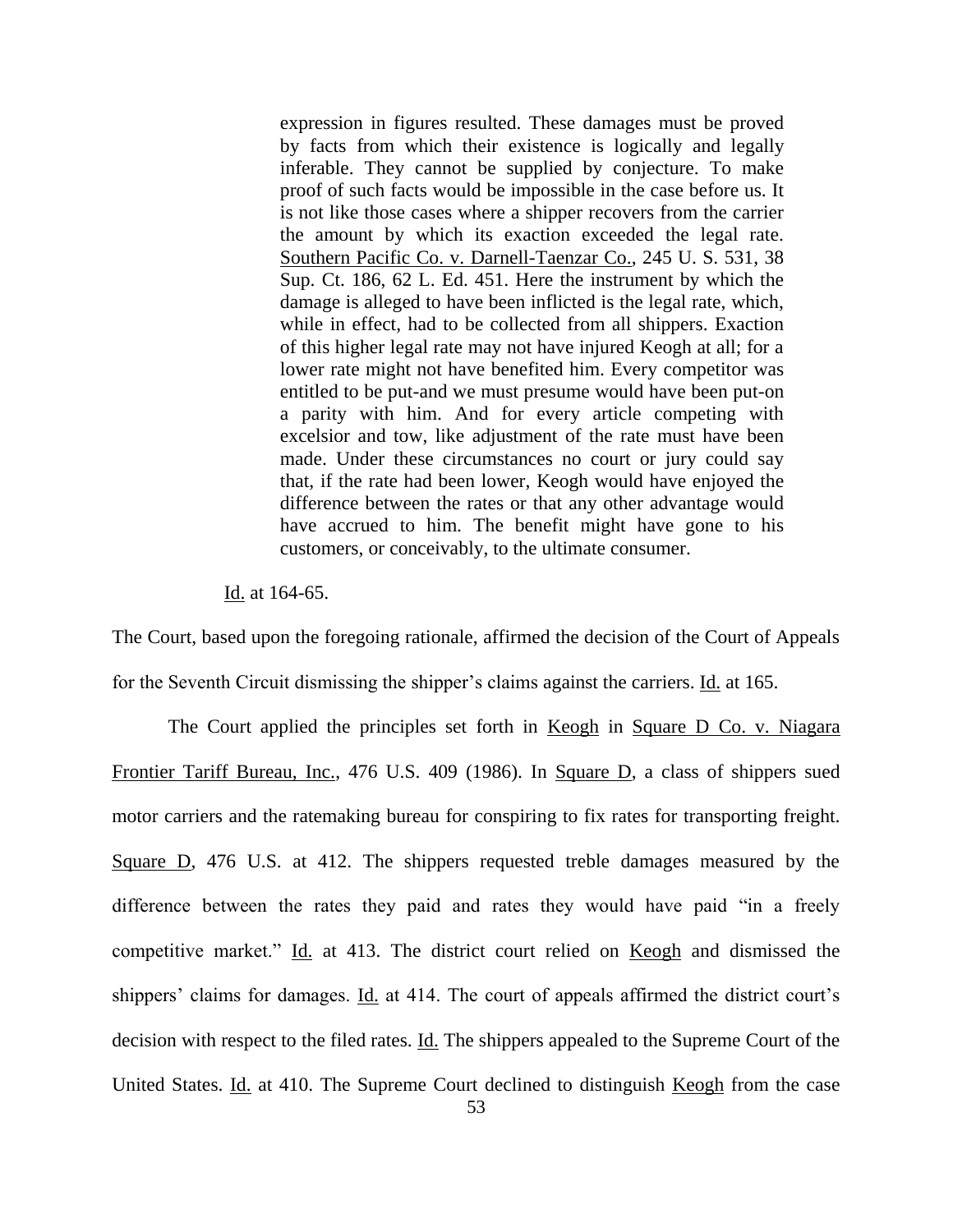before it based upon the rates that were charged to the shippers not being "challenged in a formal ICC hearing before they were allowed to go into effect." Id. at 417. The Court in Square D noted that the rates were "duly submitted, lawful rates under the Interstate Commerce Act in the same sense that the rates filed in Keogh were lawful," and the shippers under those circumstances were precluded from maintaining "a treble-damages antitrust action." Id. at 418.

# **3. The PID's lack of authority to regulate the rates about which plaintiff complains**

"The filed rate doctrine applies to rates 'properly filed with the appropriate ... regulatory authority." McCray, 682 F.3d at 239 (quoting Ark. La. Gas Co. v. Hall, 453 U.S. 571, 577 (1981)). "It is the *filing* of the tariffs, and not any affirmative approval or scrutiny by the agency that triggers the filed rate doctrine." Norwood, Mass. v. N. England Pwr. Co.,  $202$  F.3d 408, 419 (1<sup>st</sup> Cir. 2000) (emphasis in original). In other words, "the rate must in fact be 'filed' before the immunity takes effect." IA PHILLIP E. AREEDA & HERBERT HOVENKAMP, ANTITRUST LAW ¶ 247 (4th ed. 2013). "The form or details of the filed rate are not relevant to the application of the filed rate doctrine; the rate need only be filed with an agency responsible for overseeing such rates." Borough of Landsdale v. PP &L, Inc., 426 F.Supp.2d 264, 283 (E.D. Pa. 2006) (citing Am. Tel. & Tel. Co. v. Cent. Office Tel., 524 U.S. 214, 222 (1998)). It is axiomatic, however, that "for a court to consider rates filed, and thus protected by the filed rate doctrine, the statutory scheme must provide the regulatory agency with authority to assess rates' compliance with statutory requirements for filed rates." In re Pa. Title Ins. Antitrust Litig., 648 F.Supp.2d 663, 674 (E.D. Pa. 2009); Arkansas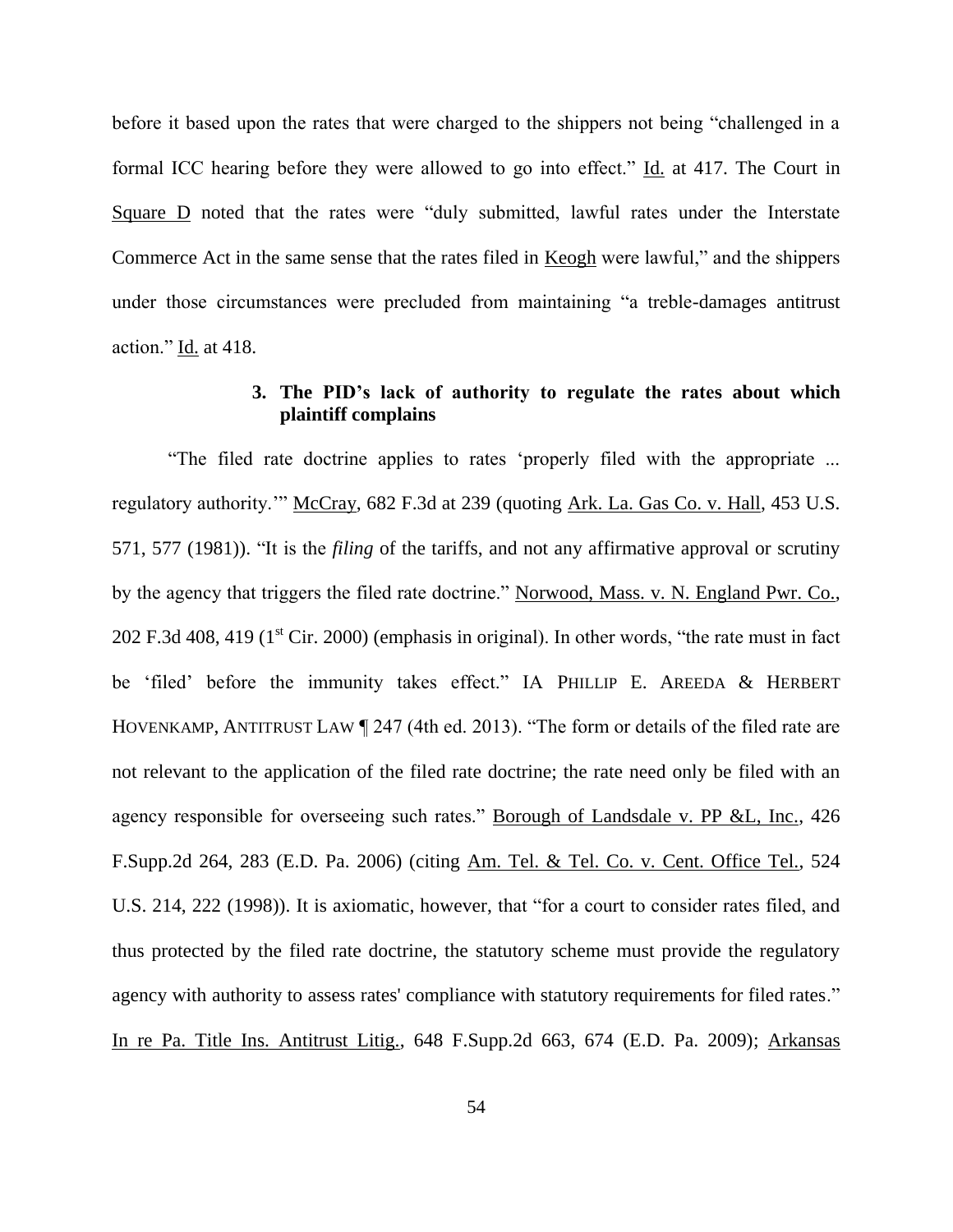# <u>Louisiana Gas Co. v. Hall,</u> 453 U.S. 571 (1981).<sup>16</sup>

One of the policies<sup>17</sup> underlying the filed rate doctrine is the policy of

The Supreme Court in Arkla noted that during the pendency of the legal proceedings, the plaintiffs "gained 'small producer' status," which meant they were no longer required to make rate increase filings. Arkla, 453 U.S. at 575 n.4. The Court ultimately held that "the filed rate doctrine prohibits the award of damages for Arkla's breach during the period that respondents were subject to the…[FERC's] jurisdiction." Id. at 584. The Court, in a footnote inserted at the end of that sentence, explained: "There is no bar to damages for the period after respondents gained 'small producer status." Id. at 585 n.14. Accordingly, Arkla supports the notion that rates that are not subject to the authority of a regulator are also not subject to the filed rate doctrine.

<sup>17</sup> The Third Circuit Court of Appeals recognizes that there are two policies underlying the filed rate doctrine, which are referred to as the "nondiscrimination strand" and the "nonjusticiability strand" of the filed rate doctrine. In re N.J. Title Ins. Litig., 683 F.3d at 455-56.

The court of appeals has not recognized the two policies as "*elements* in determining whether to extend the [filed rate] doctrine to new areas[,]" but has analyzed whether the facts of a given case implicate *either* of the policies to determine whether the filed rate doctrine applies to bar claims based upon properly filed rates. Id. at 456-60 (emphasis added); McCray, 682 F.3d at 241-42.

The nondiscrimination strand is concerned with "'preventing carriers from engaging in price discrimination as between ratepayers,'" and "recognizes that 'victorious plaintiffs would wind up paying less than non-suing ratepayers.'" Id. (quoting Wegoland Ltd. v.

<sup>16</sup> In Arkansas Louisiana Gas Co. v. Hall, 453 U.S. 571 (1981), the court considered whether the filed rate doctrine "for [bade] a state court to calculate damages in a breach-ofcontract action based on an assumption that had a higher rate been filed, the [Federal Energy Regulatory] Commission [("FERC")] would have approved it." Id. at 573. The plaintiffs in the trial court were the producers of natural gas, and the defendant was a customer who purchased the defendant's gas. Id. The parties entered into a contract for the sale of gas, which contained a favored nations clause. That clause provided that if the defendant purchased gas at a higher price from another seller, the plaintiffs were entitled to a higher price for their sales to the defendant. Id. at 573-74. The plaintiffs—as required by law—filed the contract and their rates with the FERC "and obtained from…[the FERC] a certificate authorizing the sale of gas at the rates specified in the contract." Id. at 574. At a later date, the defendant purchased gas from another seller at a higher rate than it agreed to in its contract with the plaintiffs and did not honor the favored nations clause in the contract. Id. The plaintiffs filed suit against the defendant seeking damages measured by "an amount equal to the difference between the price they actually were paid in the intervening years and the price they would have been paid had the favored nations clause gone into effect." Id.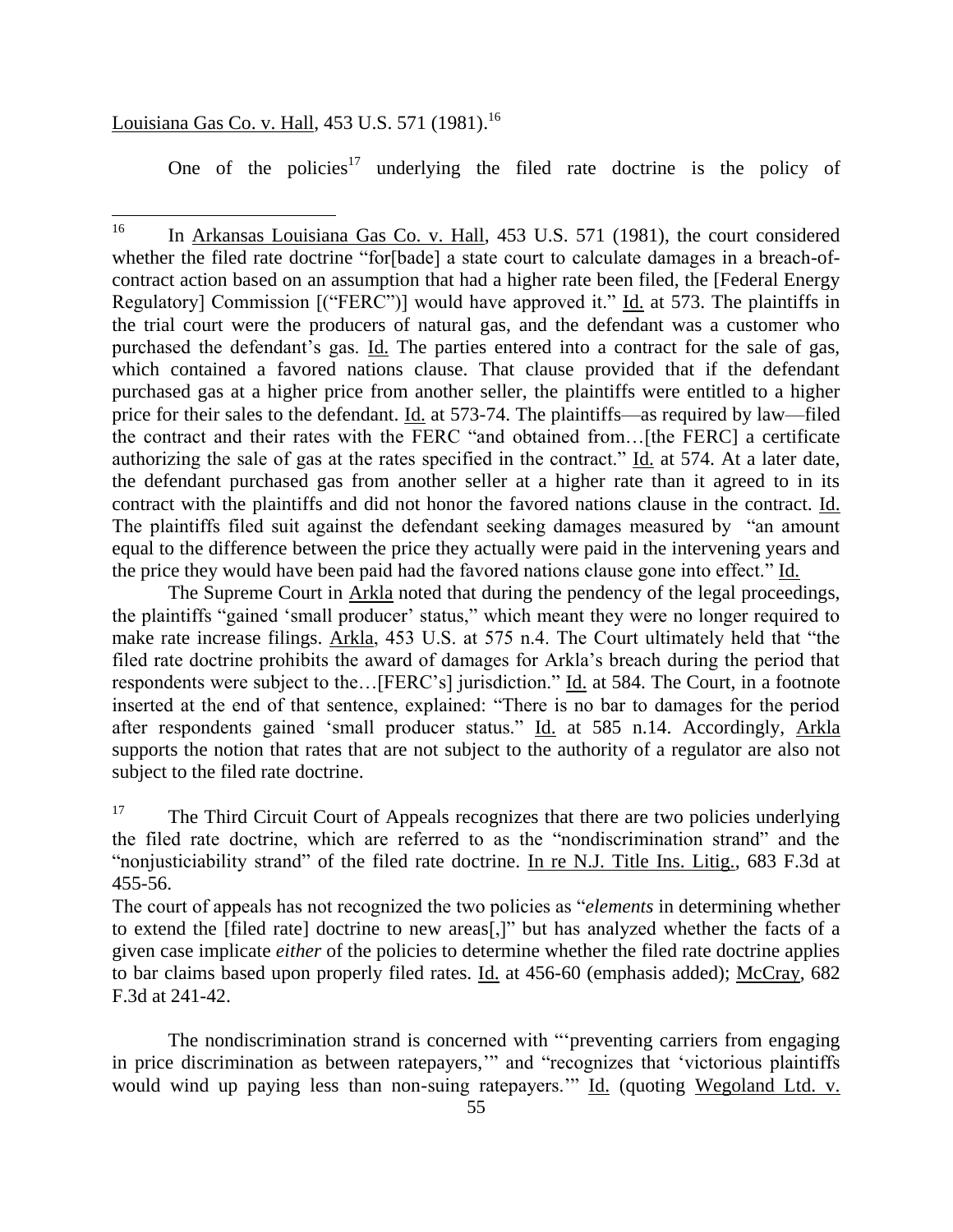nonjusticiability, i.e., the preservation of the "'exclusive role of agencies in approving rates…by keeping courts out of the rate-making process,' a function that 'regulatory agencies are more competent to perform.'" In re N.J. Title Ins. Litig., 683 F.3d 451, 455 (3d Cir. 2012) (quoting Marcus v. AT&T Corp., 138 F.3d 46, 58 (2d Cir. 1998)). Courts have recognized that:

"(1) legislatively appointed regulatory bodies have institutional competence to address rate-making issues; (2) courts lack the competence to set ... rates; and (3) the interference of courts in the rate-making process would subvert the authority of rate-setting bodies and undermine the regulatory regime." Sun City Taxpayers' Assoc. v. Citizens Utils. Co., 45 F.3d 58, 62 (2d Cir.1995).

McCray, 682 F.3d at 242 (quoting Sun City Taxpayers' Ass'n v. Citizens Utils. Co., 45 F.3d 58, 62 (2d Cir. 1995). The concept of nonjusticiability is not implicated in a case if the pertinent agency was not granted the legal authority to regulate rates because the court cannot infringe upon a rate-making authority that does not legally exist. Highmark did not cite to and the court did not find any decision in which a court applied the filed rate doctrine in the absence of a statutory scheme or other law providing the regulating agency the authority to regulate the rates about which the plaintiff complained; indeed, even though some courts in applying the filed rate doctrine have relaxed the requirement that rates be *literally* filed with a regulating agency, the courts maintain that the regulating agency must have the authority to regulate the rates and actually regulate those rates. See e.g., Wortman v.

NYNEX Corp., 27 F.3d 17, 21 (2d Cir. 1994)). The nondiscrimination strand is not implicated in this case because plaintiffs are suing defendants "on their own behalf and on behalf of all others similarly situated." (ECF No. 286 at 1); McCray, 682 F.3d at 242. It is, therefore, "unlikely that a victory would allow [plaintiffs] to pay less than other ratepayers." McCray, 682 F.3d at 242.

 $\overline{a}$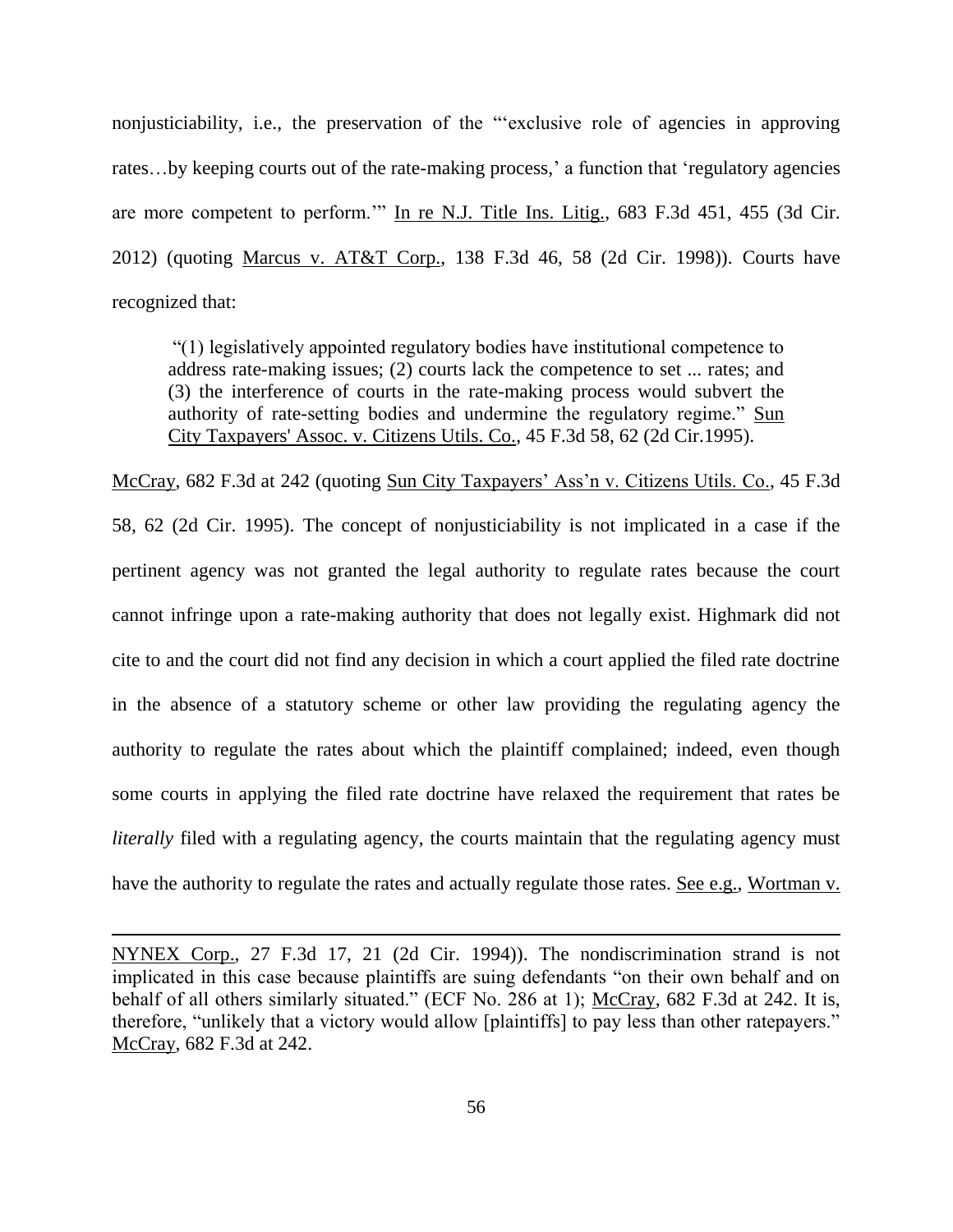All Nippon Airways, 854 F.3d 606 (9th Cir. 2017) (discussing decisions in which the Court of Appeals for the Ninth Circuit applied "the filed rate doctrine to circumstances in which the relevant rates were not literally filed" but were regulated by agencies with authority to regulate the rates); Texas Commercial Energy v. TXU Energy, Inc., 413 F.3d 503, 509 (5th Cir. 2005) (holding the filed rate doctrine barred claims based upon market-based rates that were not literally filed but were regulated by the Public Utility Commission of Texas, which had the authority to regulate the rates); Utilimax.com, Inc. v. PPL Energy Plus, LLC, 378 F.3d 303 (3d Cir. 2004) (applying the filed rate doctrine to claims based upon market-based rates that were not filed with, but were regulated by, the Federal Energy Regulatory Commission, which had the authority to and actually regulated the rates); Borough of Landsdale, 426 F.Supp.2d at 283 (same as Utilimax).<sup>18</sup>

Here, Highmark did not point to any legal authority to show that the PID had the legal authority to regulate HHIC's rates for its small group customers during the relevant time period. The parties agree that under applicable law HHIC during the relevant timeframe was not required to file its rates for approval with the PID. The governing statutory provision

<sup>18</sup> At least one treatise calls into question the soundness of the decisions relaxing the requirement that rates be literally filed with the regulating agency. IA PHILLIP E. AREEDA  $&$ HERBERT HOVENKAMP, ANTITRUST LAW ¶ 247b (4th ed. 2013).

This seems to be an unwarranted extension of a doctrine that even the Supreme Court concedes is justified only by precedent. As weak as Keogh's rationales for the filed rate doctrine were when they were first formulated, they are virtually nonexistent when the rate in question is not subject to filing at all and the firm has unrestrained power to set its own rates.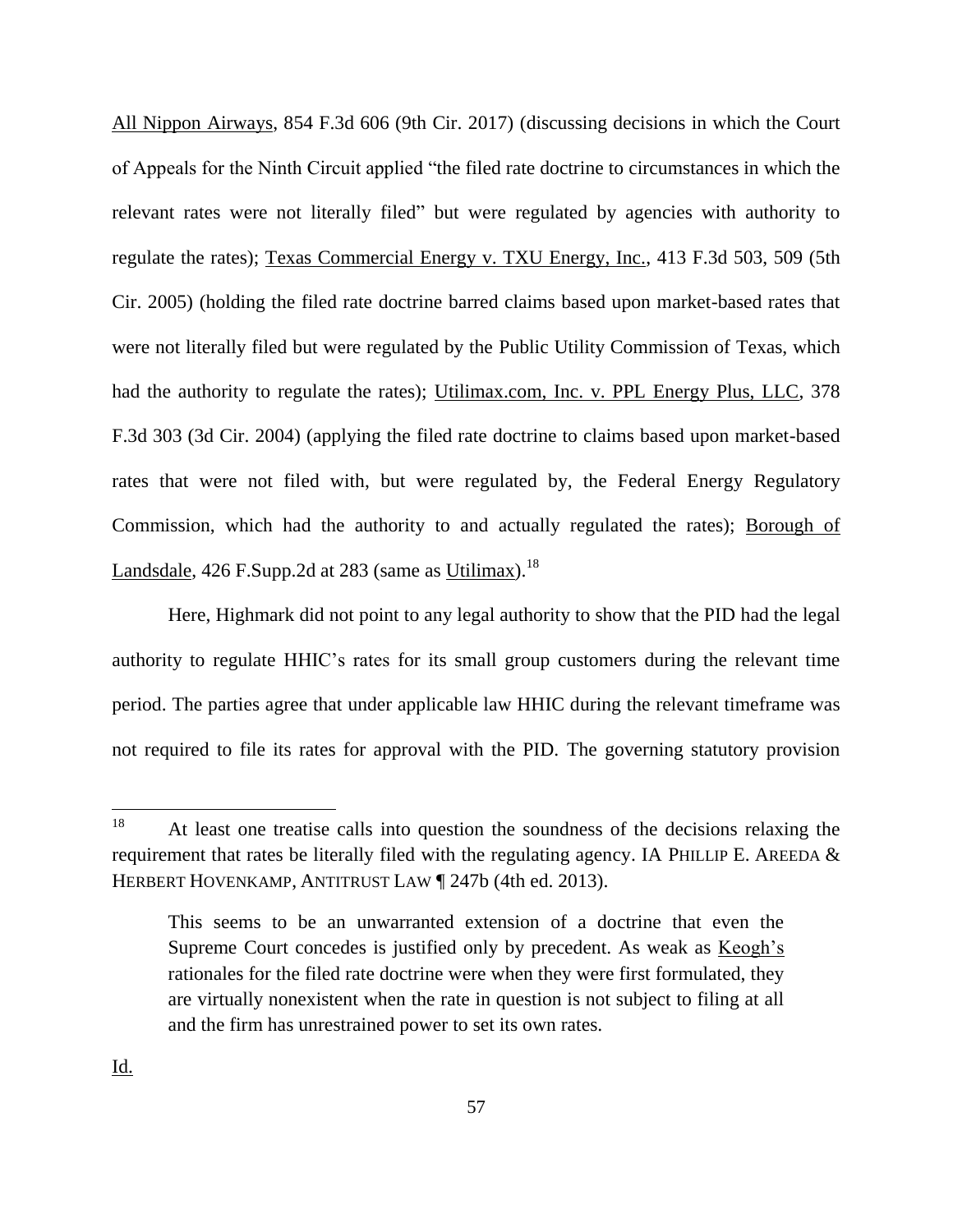provides:

**(d) Certain group rates exempt.**—Except as provided in subsection (e), an insurer shall not be required to file with the department rates for accident and health insurance policies which it proposes to issue on a group, blanket or franchise basis in this Commonwealth.

40 PA. CONS. STAT. § 3803(d)  $(2010)$ .<sup>19</sup> The court cannot conclude as a matter of law that the PID during the relevant timeframe had rate-making authority over HHIC's rates for its smallgroup customers. If the PID did not have rate-making authority over HHIC, a determination by the court about the rates charged by HHIC during the relevant timeframe could not infringe upon any applicable authority of the PID. The filed rate doctrine, therefore, does not apply to bar plaintiff's claims based upon rates HHIC charged plaintiff from July 1, 2010, through June 30, 2011.

Highmark argues regardless whether the PID had the statutory authority to regulate HHIC's rates, the PID actually did regulate HHIC's rates via the April 26, 2010 agreement, and, therefore, the filed rate doctrine should apply to bar claims based upon those rates. That argument is not persuasive to the court. Highmark's argument disregards that for the filed rate doctrine to apply, "the statutory scheme must provide the regulatory agency with authority to assess rates' compliance with statutory requirements for filed rates." In re Pa. Title Ins. Antitrust Litig., 648 F.Supp.2d at 674. As discussed above, Highmark did not point to any legal basis—statutory or otherwise—that provided the PID the authority to regulate HHIC's rates during the relevant time period. If HHIC was not statutorily required to submit

<sup>19</sup> Highmark did not submit to the court any evidence to show that section  $3803(e)$ applied to HHIC at the relevant time and required it to file its small-group health insurance rates with the PID.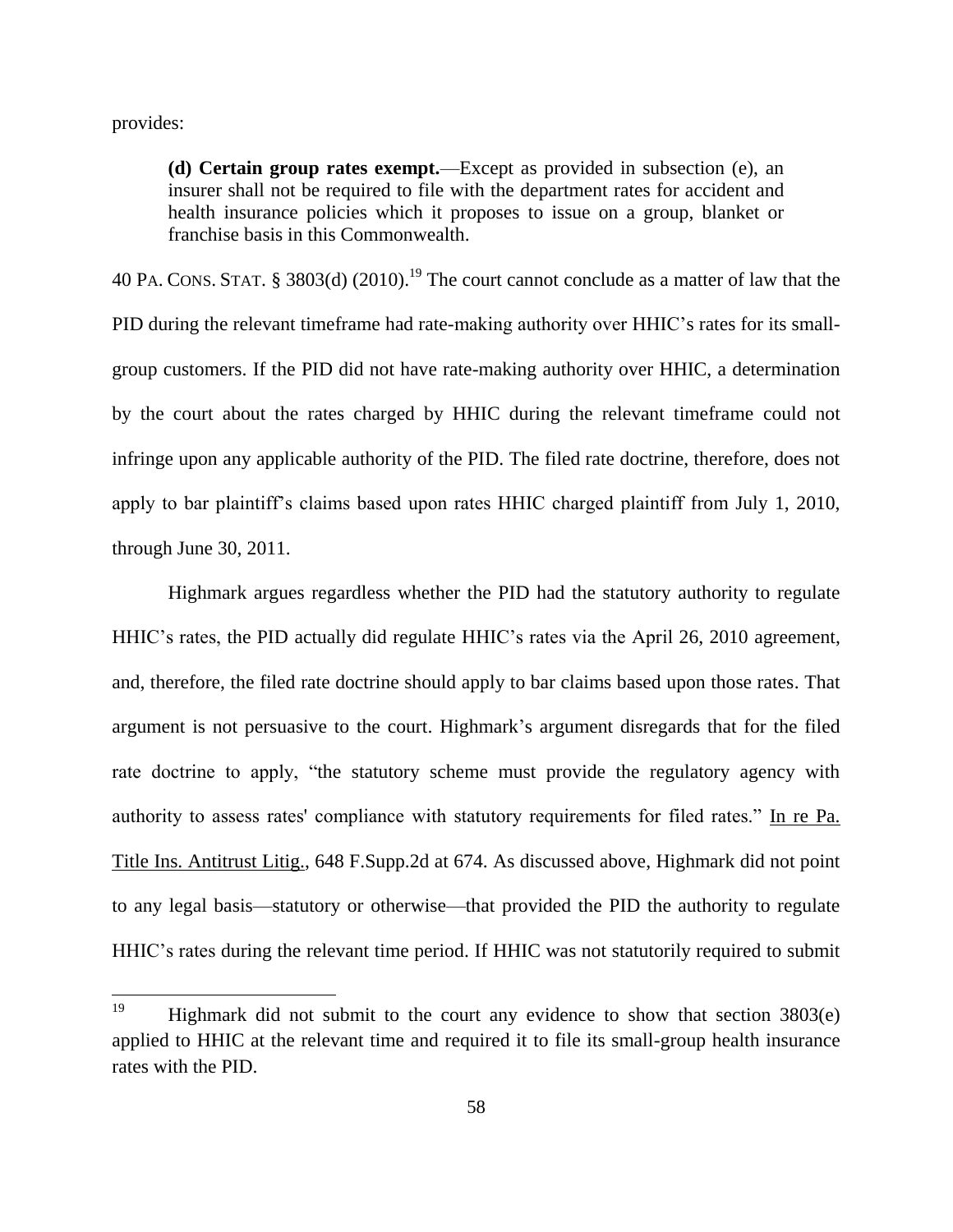its rates to the PID, the filed rate doctrine will not apply to bar a measure of damages based upon those claims. Arkla,  $453$  U.S. at  $585$  n.14.<sup>20</sup>

Based upon the foregoing, the court discerns no basis upon which to apply the filed rate doctrine to any claims remaining in this case. Highmark's motion for summary judgment with respect to the rates charged by HHIC from July 1, 2010, through June 30, 2011, will, therefore, be denied.<sup>21</sup>

<sup>20</sup> Whether the PID had the authority to review and withhold its approval of the PPO applications is not in issue in this case and is an issue separate from whether the PID had the legal authority to regulate HHIC's rates. Another concern is that the record is not clear with respect to the import of the 25% cap on the health status factor, i.e., whether there existed a "calculable rate" based upon that limitation and the confidential agreement dated April 26, 2010. McCray,  $682$  F,3d at 240 (quoting Whitaker v. Frito-Lay, Inc., 88 F.3d 952, 961 (11<sup>th</sup>) Cir. 1996)). Even if the filed rate doctrine might apply the court cannot, based upon the record presented, assess whether the PID's actions constituted rate-regulation upon which the court may not infringe. Courts have held that when it is unclear whether there is a properly filed rate, and, therefore, whether the pertinent regulating agency had jurisdiction over the complained-of rates, summary judgment should be denied. E. & J. Gallo Winery v. EnCana Corp., 503 F.3d 1027, 1045 (9th Cir. 2007) (affirming the district court's denial of the defendant's motion for summary judgment with respect to some of the plaintiff's claims based upon the filed rate doctrine because material issues of fact existed about whether the rates about which the plaintiff complained were properly filed rates within the jurisdiction of the regulating agency, i.e., the Federal Energy Regulatory Commission); Florida Mun. Power Agnecy v. Florida Power & Light Co., 64 F.3d 614 ( $11<sup>th</sup>$  Cir. 1995) (remanding the motion for summary judgment for the district court to make a factual determination about whether the complained-about rates were subject to the jurisdiction of the regulating agency and, thus, filed rates).

 $21$  Although not addressed by the parties, Highmark's arguments with respect to the filed rate doctrine could be unavailing for another reason, i.e., the undisputed evidence of record does not show that HHIC filed its small groups rates with the PID during the relevant timeframe.

The filed rate doctrine "derives from the more general public utility rule that once a rate is filed with a regulatory agency, the company is forbidden to charge a different rate." IA PHILLIP E. AREEDA & HERBERT HOVENKAMP, ANTITRUST LAW | 247 (4th ed. 2013). A review of decisions discussing the requirement of a filed rate shows that a filed rate is a rate submitted to the regulating agency, which is made available for *public view*, i.e., the published rate. See e.g., Brizendine v. Cotter & Co., 4 F.3d 457, 460 (7th Cir. 1993), vacated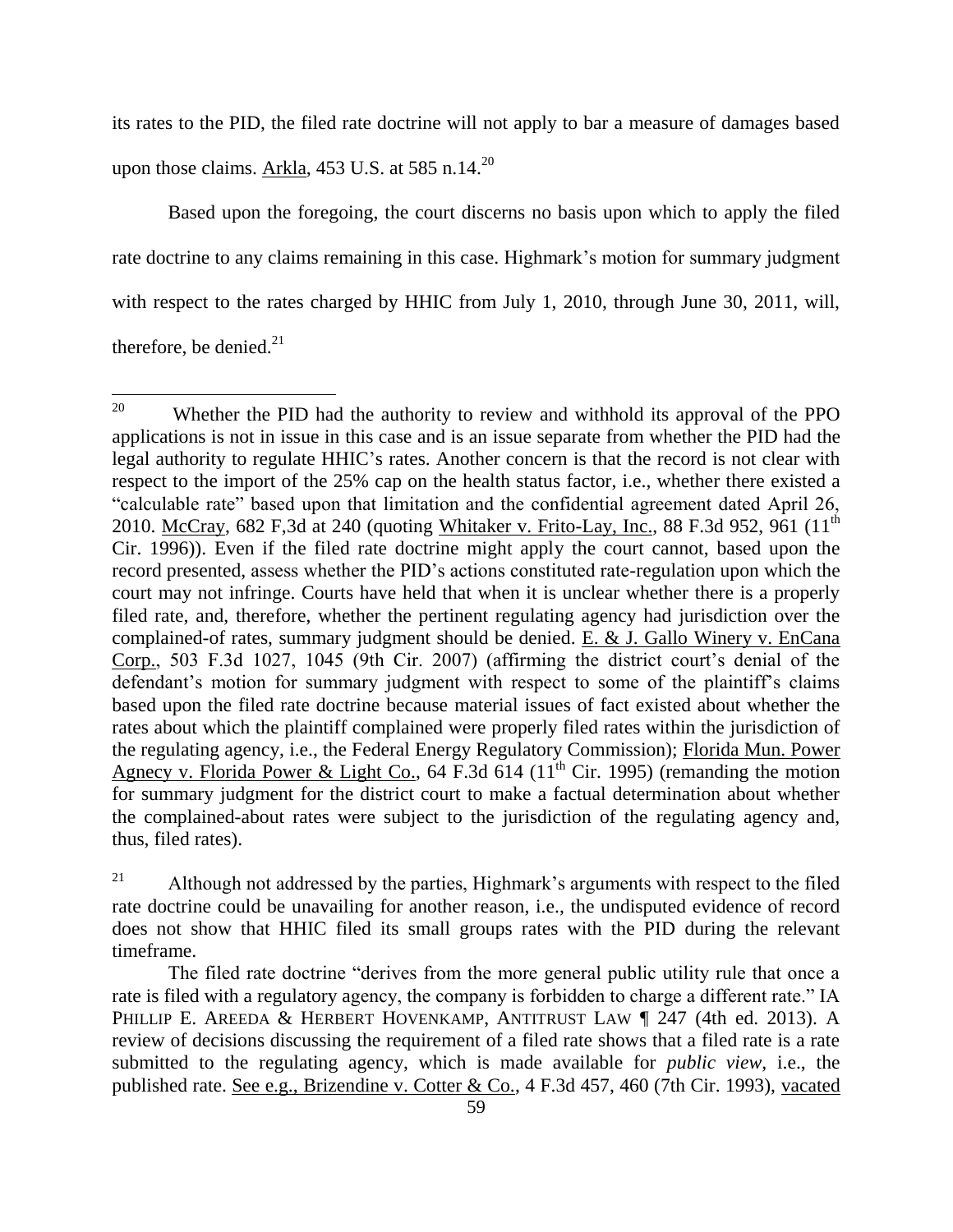on other grounds, 511 U.S. 1103 (1994); Maislin Indus., Inc. v. Primary Steel, Inc., 497 U.S. 116, 126 (1990); Ark. La. Gas Co. v. Hall, 453 U.S. 571, 577 (1981).

 $\overline{\phantom{a}}$ 

Here, Highmark argues that in connection with its negotiations with the PID with respect to its PPO applications, "the PID reviewed and approved HHIC's rate formulas for July 1, 2010 through June 30, 2011[,]" and "[t]he PID demanded extensive rate-related information prior to approving HHIC's new small group products, and refused to approve HHIC's new small group products until it was satisfied with the rate formulas that HHIC planned to use to charge small group rates." (ECF No. 460 at 17.) As discussed above, the applicability of the filed rate doctrine does not depend upon the extent of review conducted by the regulatory agency; rather, it is the *filing* of the rate that "triggers" the doctrine. McCray, 682 F.3d at 238-39 ("[T]he Supreme Court has never indicated that the filed rate doctrine requires a certain type of agency approval or level of regulatory review. Instead, the doctrine applies as long as the agency has in fact authorized the challenged rate."). Highmark did not submit to the court any evidence to show that HHIC's rates to be charged from July 1, 2010, through June 30, 2011, were properly filed with the PID and published or were otherwise made available for public view.

Highmark cannot rely upon the April 26, 2010 agreement as evidence that it filed its rates with the PID because the undisputed evidence of record shows that: (1) HHIC during the relevant timeframe was not statutorily required to file its rates with the PID; and (2) the April 26, 2010 agreement was confidential, i.e., not available for public view. Under those circumstances, it would be questionable whether the court could find as a matter of law that HHIC's rates for small group health insurance to be charged from July 1, 2010, through June 30, 2011, were *filed* rates, which may trigger the application of the filed rate doctrine.

As discussed above, courts in specific circumstances have not required that a rate be *literally* filed with the regulating agency in order to invoke the filed rate doctrine. Specifically, courts have held that (1) if a regulating agency has the authority to regulate rates, *and* (2) exercises its authority to regulate rates, the filed rate doctrine may apply to bar damages based upon those rates even if they were not technically filed with the regulating agency. See e.g., Wortman, 854 F.3d at 606 (discussing cases); Texas Commercial Energy, 413 F.3d at 509; Utilimax, 378 F.3d at 303; Borough of Landsdale, 426 F.Supp.2d at 283.

The parties agree that from July 1, 2010, through at least June 30, 2011, the PID did not have the statutory authority to regulate HHIC's small-group health insurance rates. Highmark argues that the PID regulated its rates via the April 26, 2010 agreement, but did not point to any authority to show that the PID had the authority to regulate those rates. There is evidence of record that if the PID received complaints about HHIC's rates, the PID had authority to investigate those rates. There is no evidence of record, however, that the PID exercised that authority with respect to the rates complained about in this case and actually investigated and regulated those rates. Those facts do not appear to satisfy the two-part test to determine whether rates that were not technically filed with a regulating agency trigger the application of the filed rate doctrine. Under those circumstances, the court would not be able to find as a matter of law that HHIC's rates were filed with the PID such that the filed rate